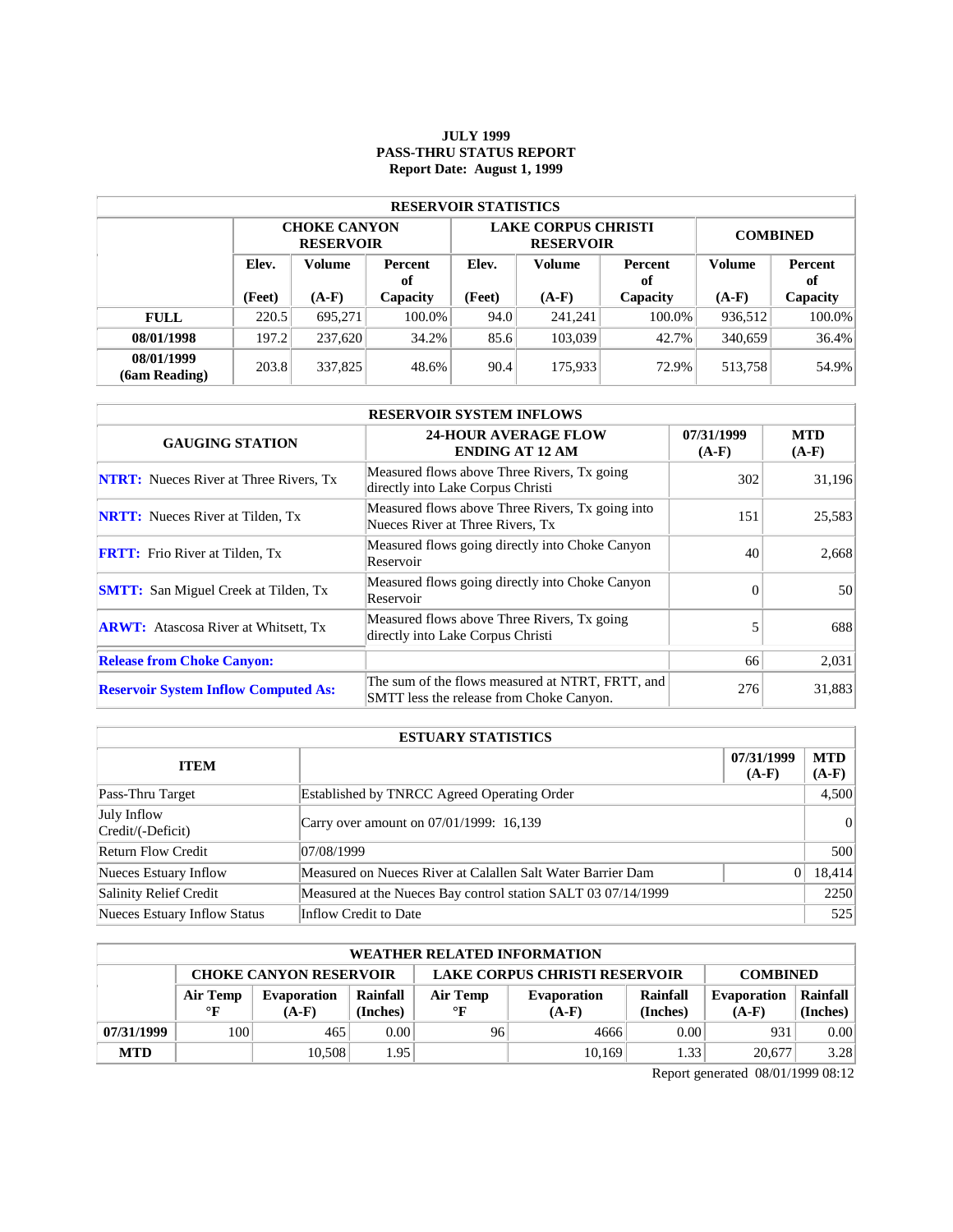# **AUGUST 1999 PASS-THRU STATUS REPORT Report Date: August 2, 1999**

| <b>RESERVOIR STATISTICS</b> |                                  |                                         |          |        |                                                |                 |               |          |  |  |  |
|-----------------------------|----------------------------------|-----------------------------------------|----------|--------|------------------------------------------------|-----------------|---------------|----------|--|--|--|
|                             |                                  | <b>CHOKE CANYON</b><br><b>RESERVOIR</b> |          |        | <b>LAKE CORPUS CHRISTI</b><br><b>RESERVOIR</b> | <b>COMBINED</b> |               |          |  |  |  |
|                             | Elev.<br>Volume<br>Percent<br>of |                                         | Elev.    | Volume | Percent<br>of                                  | Volume          | Percent<br>оf |          |  |  |  |
|                             | (Feet)                           | $(A-F)$                                 | Capacity |        | $(A-F)$                                        | Capacity        | $(A-F)$       | Capacity |  |  |  |
| <b>FULL</b>                 | 220.5                            | 695.271                                 | 100.0%   | 94.0   | 241,241                                        | $100.0\%$       | 936,512       | 100.0%   |  |  |  |
| 08/02/1998                  | 197.2                            | 237,348                                 | 34.1%    | 85.6   | 101,841                                        | 42.2%           | 339,189       | 36.2%    |  |  |  |
| 08/02/1999<br>(6am Reading) | 203.8                            | 337,655                                 | 48.6%    | 90.4   | 175,933                                        | 72.9%           | 513,588       | 54.8%    |  |  |  |

| <b>RESERVOIR SYSTEM INFLOWS</b>               |                                                                                              |                       |                       |  |  |  |  |  |
|-----------------------------------------------|----------------------------------------------------------------------------------------------|-----------------------|-----------------------|--|--|--|--|--|
| <b>GAUGING STATION</b>                        | <b>24-HOUR AVERAGE FLOW</b><br><b>ENDING AT 12 AM</b>                                        | 08/01/1999<br>$(A-F)$ | <b>MTD</b><br>$(A-F)$ |  |  |  |  |  |
| <b>NTRT:</b> Nueces River at Three Rivers, Tx | Measured flows above Three Rivers, Tx going<br>directly into Lake Corpus Christi             | 290                   | <b>290</b>            |  |  |  |  |  |
| <b>NRTT:</b> Nueces River at Tilden, Tx       | Measured flows above Three Rivers, Tx going into<br>Nueces River at Three Rivers, Tx         | 143                   | 143                   |  |  |  |  |  |
| <b>FRTT:</b> Frio River at Tilden, Tx         | Measured flows going directly into Choke Canyon<br>Reservoir                                 | 38                    | 38                    |  |  |  |  |  |
| <b>SMTT:</b> San Miguel Creek at Tilden, Tx   | Measured flows going directly into Choke Canyon<br>Reservoir                                 | $\Omega$              | $\Omega$              |  |  |  |  |  |
| <b>ARWT:</b> Atascosa River at Whitsett, Tx   | Measured flows above Three Rivers, Tx going<br>directly into Lake Corpus Christi             |                       |                       |  |  |  |  |  |
| <b>Release from Choke Canyon:</b>             |                                                                                              | 66                    | 66                    |  |  |  |  |  |
| <b>Reservoir System Inflow Computed As:</b>   | The sum of the flows measured at NTRT, FRTT, and<br>SMTT less the release from Choke Canyon. | 262                   | 262                   |  |  |  |  |  |

| <b>ESTUARY STATISTICS</b>        |                                                             |                       |                       |  |  |  |
|----------------------------------|-------------------------------------------------------------|-----------------------|-----------------------|--|--|--|
| <b>ITEM</b>                      |                                                             | 08/01/1999<br>$(A-F)$ | <b>MTD</b><br>$(A-F)$ |  |  |  |
| Pass-Thru Target                 | Established by TNRCC Agreed Operating Order                 |                       | 5,000                 |  |  |  |
| July Inflow<br>Credit/(-Deficit) | Carry over amount on $08/01/1999$ : 525                     |                       | 0                     |  |  |  |
| <b>Return Flow Credit</b>        | 08/01/1999                                                  |                       | 500                   |  |  |  |
| Nueces Estuary Inflow            | Measured on Nueces River at Calallen Salt Water Barrier Dam | 0                     | 0                     |  |  |  |
| Salinity Relief Credit           | Measured at the Nueces Bay control station SALT 03          |                       | 0                     |  |  |  |
| Nueces Estuary Inflow Status     | Inflow Credit to Date                                       |                       | 0                     |  |  |  |

| <b>WEATHER RELATED INFORMATION</b> |                                                                                          |                    |          |              |                    |          |                    |          |  |  |
|------------------------------------|------------------------------------------------------------------------------------------|--------------------|----------|--------------|--------------------|----------|--------------------|----------|--|--|
|                                    | <b>LAKE CORPUS CHRISTI RESERVOIR</b><br><b>CHOKE CANYON RESERVOIR</b><br><b>COMBINED</b> |                    |          |              |                    |          |                    |          |  |  |
|                                    | Air Temp                                                                                 | <b>Evaporation</b> | Rainfall | Air Temp     | <b>Evaporation</b> | Rainfall | <b>Evaporation</b> | Rainfall |  |  |
|                                    | $\mathbf{F}$                                                                             | $(A-F)$            | (Inches) | $\mathbf{F}$ | $(A-F)$            | (Inches) | $(A-F)$            | (Inches) |  |  |
| 08/01/1999                         | 99                                                                                       | 366                | 0.00     | 96           | 407                | 0.00     | 773                | 0.00     |  |  |
| <b>MTD</b>                         |                                                                                          | 366                | 0.00     |              | 407                | 0.00     | 773 <sub>1</sub>   | 0.00     |  |  |

Report generated 08/02/1999 08:52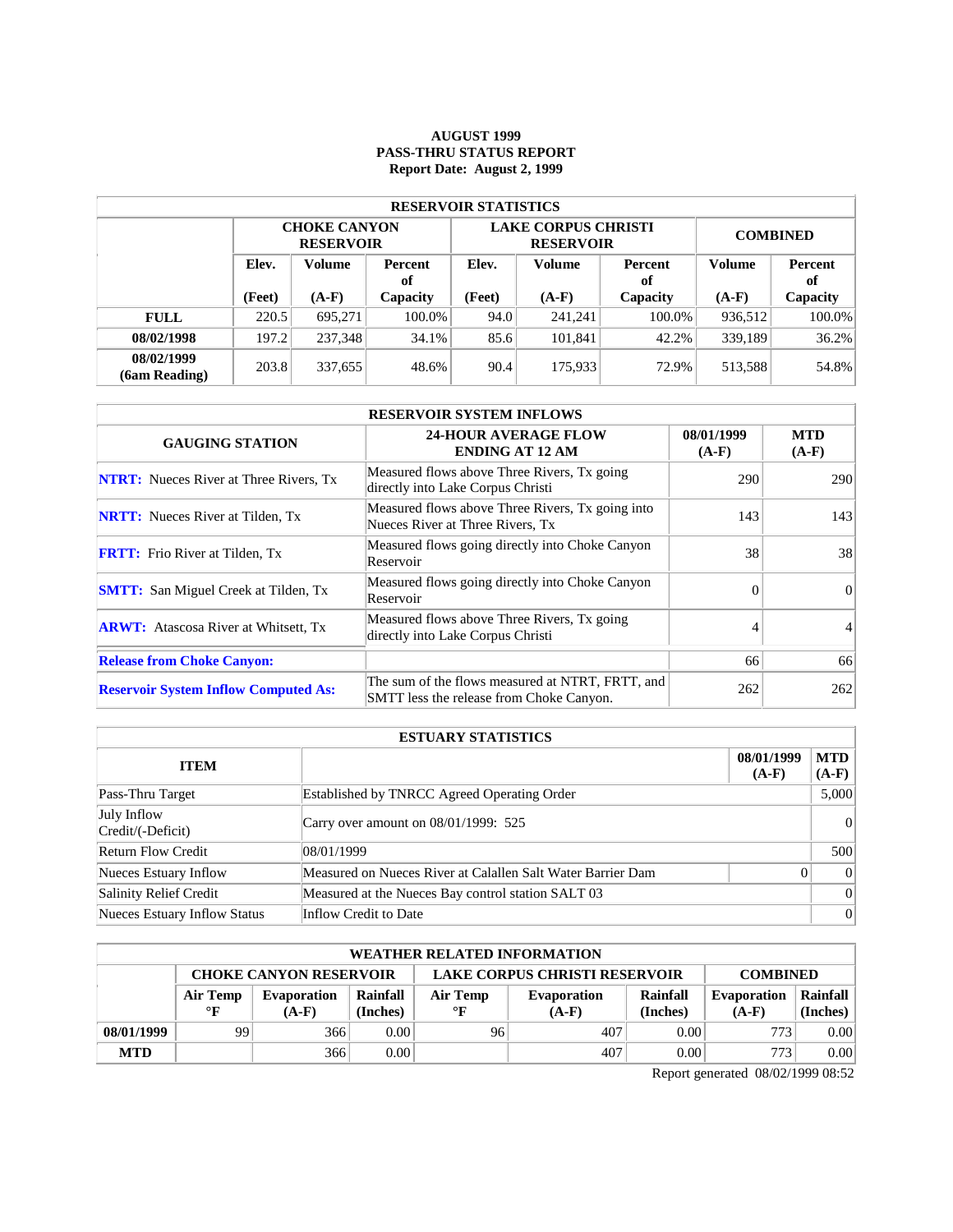# **AUGUST 1999 PASS-THRU STATUS REPORT Report Date: August 3, 1999**

| <b>RESERVOIR STATISTICS</b> |                                  |                                         |          |        |                                                |                 |               |          |  |  |  |
|-----------------------------|----------------------------------|-----------------------------------------|----------|--------|------------------------------------------------|-----------------|---------------|----------|--|--|--|
|                             |                                  | <b>CHOKE CANYON</b><br><b>RESERVOIR</b> |          |        | <b>LAKE CORPUS CHRISTI</b><br><b>RESERVOIR</b> | <b>COMBINED</b> |               |          |  |  |  |
|                             | Elev.<br>Volume<br>Percent<br>of |                                         | Elev.    | Volume | Percent<br>оf                                  | <b>Volume</b>   | Percent<br>of |          |  |  |  |
|                             | (Feet)                           | $(A-F)$                                 | Capacity | (Feet) | $(A-F)$                                        | Capacity        | $(A-F)$       | Capacity |  |  |  |
| <b>FULL</b>                 | 220.5                            | 695.271                                 | 100.0%   | 94.0   | 241.241                                        | 100.0%          | 936,512       | 100.0%   |  |  |  |
| 08/03/1998                  | 197.2                            | 236.941                                 | 34.1%    | 85.5   | 101.180                                        | 41.9%           | 338,121       | 36.1%    |  |  |  |
| 08/03/1999<br>(6am Reading) | 203.8                            | 337,146                                 | 48.5%    | 90.4   | 175,253                                        | 72.6%           | 512,399       | 54.7%    |  |  |  |

| <b>RESERVOIR SYSTEM INFLOWS</b>               |                                                                                              |                       |                       |  |  |  |  |  |
|-----------------------------------------------|----------------------------------------------------------------------------------------------|-----------------------|-----------------------|--|--|--|--|--|
| <b>GAUGING STATION</b>                        | <b>24-HOUR AVERAGE FLOW</b><br><b>ENDING AT 12 AM</b>                                        | 08/02/1999<br>$(A-F)$ | <b>MTD</b><br>$(A-F)$ |  |  |  |  |  |
| <b>NTRT:</b> Nueces River at Three Rivers, Tx | Measured flows above Three Rivers, Tx going<br>directly into Lake Corpus Christi             | 278                   | 568                   |  |  |  |  |  |
| <b>NRTT:</b> Nueces River at Tilden, Tx       | Measured flows above Three Rivers, Tx going into<br>Nueces River at Three Rivers, Tx         | 135                   | 278                   |  |  |  |  |  |
| <b>FRTT:</b> Frio River at Tilden, Tx         | Measured flows going directly into Choke Canyon<br>Reservoir                                 | 36                    | 73                    |  |  |  |  |  |
| <b>SMTT:</b> San Miguel Creek at Tilden, Tx   | Measured flows going directly into Choke Canyon<br>Reservoir                                 | $\Omega$              | $\Omega$              |  |  |  |  |  |
| <b>ARWT:</b> Atascosa River at Whitsett, Tx   | Measured flows above Three Rivers, Tx going<br>directly into Lake Corpus Christi             |                       | 8                     |  |  |  |  |  |
| <b>Release from Choke Canyon:</b>             |                                                                                              | 66                    | 131                   |  |  |  |  |  |
| <b>Reservoir System Inflow Computed As:</b>   | The sum of the flows measured at NTRT, FRTT, and<br>SMTT less the release from Choke Canyon. | 248                   | 510                   |  |  |  |  |  |

| <b>ESTUARY STATISTICS</b>        |                                                             |                       |                       |  |  |  |  |
|----------------------------------|-------------------------------------------------------------|-----------------------|-----------------------|--|--|--|--|
| <b>ITEM</b>                      |                                                             | 08/02/1999<br>$(A-F)$ | <b>MTD</b><br>$(A-F)$ |  |  |  |  |
| Pass-Thru Target                 | Established by TNRCC Agreed Operating Order                 |                       | 5,000                 |  |  |  |  |
| July Inflow<br>Credit/(-Deficit) | Carry over amount on $08/01/1999$ : 525                     |                       | 0                     |  |  |  |  |
| <b>Return Flow Credit</b>        | 08/01/1999                                                  |                       | 500                   |  |  |  |  |
| Nueces Estuary Inflow            | Measured on Nueces River at Calallen Salt Water Barrier Dam | $\Omega$              | 0                     |  |  |  |  |
| Salinity Relief Credit           | Measured at the Nueces Bay control station SALT 03          |                       | 0                     |  |  |  |  |
| Nueces Estuary Inflow Status     | Inflow Credit to Date                                       |                       | 0                     |  |  |  |  |

| <b>WEATHER RELATED INFORMATION</b>                                                       |              |                    |          |           |                    |          |                    |          |  |  |
|------------------------------------------------------------------------------------------|--------------|--------------------|----------|-----------|--------------------|----------|--------------------|----------|--|--|
| <b>LAKE CORPUS CHRISTI RESERVOIR</b><br><b>CHOKE CANYON RESERVOIR</b><br><b>COMBINED</b> |              |                    |          |           |                    |          |                    |          |  |  |
|                                                                                          | Air Temp     | <b>Evaporation</b> | Rainfall | Air Temp  | <b>Evaporation</b> | Rainfall | <b>Evaporation</b> | Rainfall |  |  |
|                                                                                          | $\mathbf{F}$ | $(A-F)$            | (Inches) | $\circ$ F | $(A-F)$            | (Inches) | $(A-F)$            | (Inches) |  |  |
| 08/02/1999                                                                               | 100          | 415                | 0.00     | 97        | 386                | 0.00     | 801                | 0.00     |  |  |
| <b>MTD</b>                                                                               |              | 781                | 0.001    |           | 793                | 0.00     | 1.574              | 0.00     |  |  |

Report generated 08/03/1999 08:32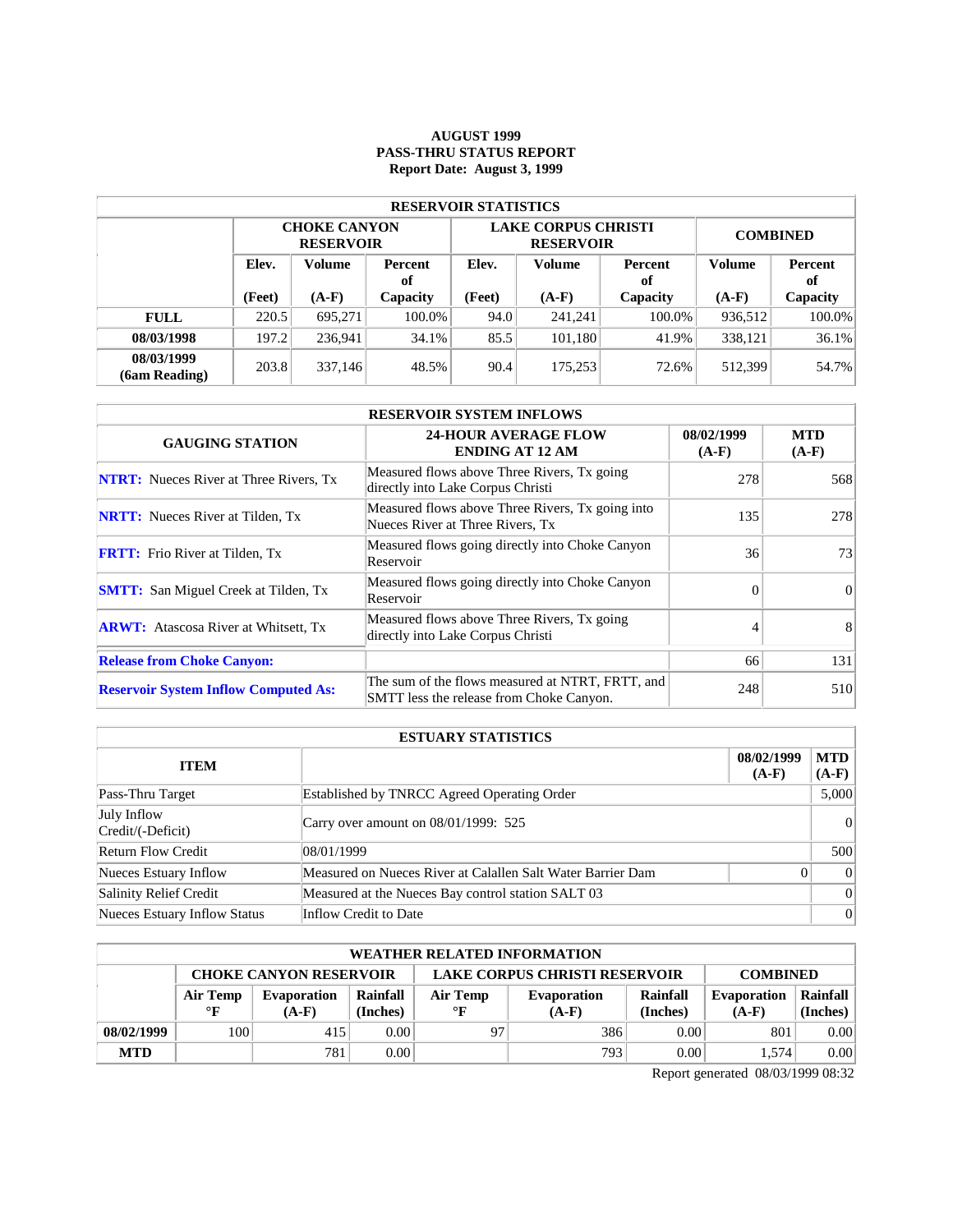# **AUGUST 1999 PASS-THRU STATUS REPORT Report Date: August 4, 1999**

| <b>RESERVOIR STATISTICS</b> |        |                                         |          |                   |                                                |                 |                      |          |  |  |  |
|-----------------------------|--------|-----------------------------------------|----------|-------------------|------------------------------------------------|-----------------|----------------------|----------|--|--|--|
|                             |        | <b>CHOKE CANYON</b><br><b>RESERVOIR</b> |          |                   | <b>LAKE CORPUS CHRISTI</b><br><b>RESERVOIR</b> | <b>COMBINED</b> |                      |          |  |  |  |
| Elev.<br>Volume             |        | Percent<br>of                           | Elev.    | Volume            | Percent<br>оf                                  | Volume          | <b>Percent</b><br>of |          |  |  |  |
|                             | (Feet) | $(A-F)$                                 | Capacity | (Feet)<br>$(A-F)$ |                                                | Capacity        | $(A-F)$              | Capacity |  |  |  |
| <b>FULL</b>                 | 220.5  | 695.271                                 | 100.0%   | 94.0              | 241,241                                        | 100.0%          | 936,512              | 100.0%   |  |  |  |
| 08/04/1998                  | 197.2  | 236,264                                 | 34.0%    | 85.5              | 100.654                                        | 41.7%           | 336,918              | 36.0%    |  |  |  |
| 08/04/1999<br>(6am Reading) | 203.7  | 336,807                                 | 48.4%    | 90.3              | 174,573                                        | 72.4%           | 511,380              | 54.6%    |  |  |  |

| <b>RESERVOIR SYSTEM INFLOWS</b>               |                                                                                              |                       |                       |  |  |  |  |  |
|-----------------------------------------------|----------------------------------------------------------------------------------------------|-----------------------|-----------------------|--|--|--|--|--|
| <b>GAUGING STATION</b>                        | <b>24-HOUR AVERAGE FLOW</b><br><b>ENDING AT 12 AM</b>                                        | 08/03/1999<br>$(A-F)$ | <b>MTD</b><br>$(A-F)$ |  |  |  |  |  |
| <b>NTRT:</b> Nueces River at Three Rivers, Tx | Measured flows above Three Rivers, Tx going<br>directly into Lake Corpus Christi             | 264                   | 832                   |  |  |  |  |  |
| <b>NRTT:</b> Nueces River at Tilden, Tx       | Measured flows above Three Rivers, Tx going into<br>Nueces River at Three Rivers, Tx         | 131                   | 409                   |  |  |  |  |  |
| <b>FRTT:</b> Frio River at Tilden, Tx         | Measured flows going directly into Choke Canyon<br>Reservoir                                 | 40                    | 113                   |  |  |  |  |  |
| <b>SMTT:</b> San Miguel Creek at Tilden, Tx   | Measured flows going directly into Choke Canyon<br>Reservoir                                 | $\Omega$              | $\Omega$              |  |  |  |  |  |
| <b>ARWT:</b> Atascosa River at Whitsett, Tx   | Measured flows above Three Rivers, Tx going<br>directly into Lake Corpus Christi             | 3                     | 12                    |  |  |  |  |  |
| <b>Release from Choke Canyon:</b>             |                                                                                              | 66                    | 197                   |  |  |  |  |  |
| <b>Reservoir System Inflow Computed As:</b>   | The sum of the flows measured at NTRT, FRTT, and<br>SMTT less the release from Choke Canyon. | 238                   | 748                   |  |  |  |  |  |

| <b>ESTUARY STATISTICS</b>        |                                                             |                       |                       |  |  |  |
|----------------------------------|-------------------------------------------------------------|-----------------------|-----------------------|--|--|--|
| <b>ITEM</b>                      |                                                             | 08/03/1999<br>$(A-F)$ | <b>MTD</b><br>$(A-F)$ |  |  |  |
| Pass-Thru Target                 | Established by TNRCC Agreed Operating Order                 |                       | 5,000                 |  |  |  |
| July Inflow<br>Credit/(-Deficit) | Carry over amount on 08/01/1999: 525                        |                       | 0                     |  |  |  |
| <b>Return Flow Credit</b>        | 108/01/1999                                                 |                       | 500                   |  |  |  |
| Nueces Estuary Inflow            | Measured on Nueces River at Calallen Salt Water Barrier Dam | 0                     | 0                     |  |  |  |
| Salinity Relief Credit           | Measured at the Nueces Bay control station SALT 03          |                       | 0                     |  |  |  |
| Nueces Estuary Inflow Status     | Inflow Credit to Date                                       |                       | 0                     |  |  |  |

| <b>WEATHER RELATED INFORMATION</b> |                                                                                          |         |          |                         |         |          |                    |          |  |  |
|------------------------------------|------------------------------------------------------------------------------------------|---------|----------|-------------------------|---------|----------|--------------------|----------|--|--|
|                                    | <b>LAKE CORPUS CHRISTI RESERVOIR</b><br><b>CHOKE CANYON RESERVOIR</b><br><b>COMBINED</b> |         |          |                         |         |          |                    |          |  |  |
|                                    | Rainfall<br>Air Temp<br><b>Evaporation</b>                                               |         |          | Air Temp<br>Evaporation |         | Rainfall | <b>Evaporation</b> | Rainfall |  |  |
|                                    | $\mathbf{F}$                                                                             | $(A-F)$ | (Inches) | $\mathbf{F}$            | $(A-F)$ | (Inches) | $(A-F)$            | (Inches) |  |  |
| 08/03/1999                         | 97                                                                                       | 395     | 0.00     | 97                      | 346     | 0.00     | 741.               | 0.00     |  |  |
| <b>MTD</b>                         |                                                                                          | 1.176   | 0.00     |                         | 1.139   | 0.00     | 2,315              | 0.00     |  |  |

Report generated 08/04/1999 08:25

 $\mathcal{L}$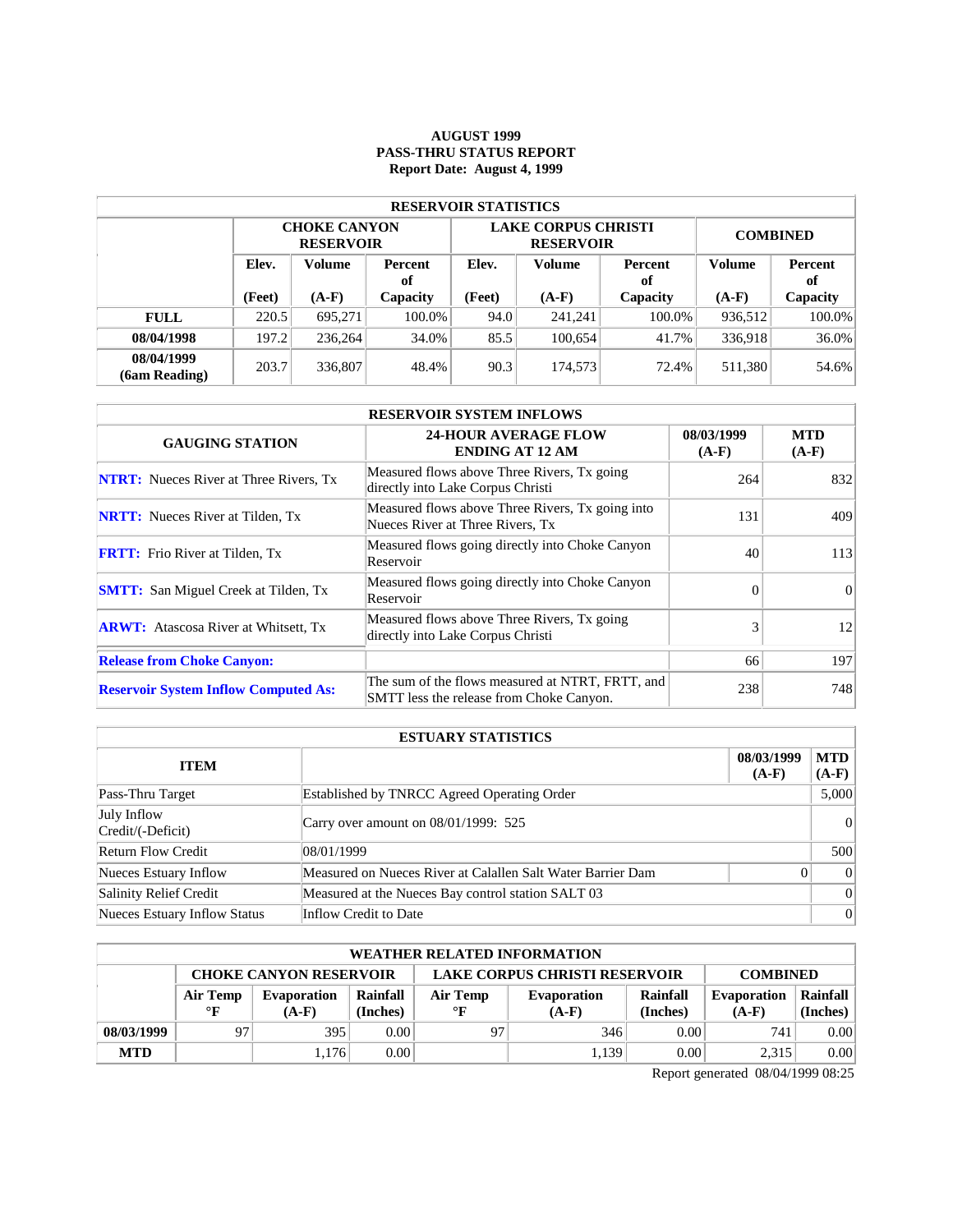# **AUGUST 1999 PASS-THRU STATUS REPORT Report Date: August 5, 1999**

| <b>RESERVOIR STATISTICS</b>      |        |                                         |          |        |                                                |                 |               |          |  |  |  |
|----------------------------------|--------|-----------------------------------------|----------|--------|------------------------------------------------|-----------------|---------------|----------|--|--|--|
|                                  |        | <b>CHOKE CANYON</b><br><b>RESERVOIR</b> |          |        | <b>LAKE CORPUS CHRISTI</b><br><b>RESERVOIR</b> | <b>COMBINED</b> |               |          |  |  |  |
| Elev.<br>Volume<br>Percent<br>of |        |                                         | Elev.    | Volume | Percent<br>of                                  | <b>Volume</b>   | Percent<br>оf |          |  |  |  |
|                                  | (Feet) | $(A-F)$                                 | Capacity | (Feet) | $(A-F)$                                        | Capacity        | $(A-F)$       | Capacity |  |  |  |
| <b>FULL</b>                      | 220.5  | 695.271                                 | 100.0%   | 94.0   | 241,241                                        | 100.0%          | 936,512       | 100.0%   |  |  |  |
| 08/05/1998                       | 197.1  | 235,858                                 | 33.9%    | 85.4   | 100.130                                        | 41.5%           | 335,988       | 35.9%    |  |  |  |
|                                  |        |                                         |          |        |                                                |                 |               |          |  |  |  |

| <b>RESERVOIR SYSTEM INFLOWS</b>               |                                                                                              |                       |                       |  |  |  |  |  |
|-----------------------------------------------|----------------------------------------------------------------------------------------------|-----------------------|-----------------------|--|--|--|--|--|
| <b>GAUGING STATION</b>                        | <b>24-HOUR AVERAGE FLOW</b><br><b>ENDING AT 12 AM</b>                                        | 08/04/1999<br>$(A-F)$ | <b>MTD</b><br>$(A-F)$ |  |  |  |  |  |
| <b>NTRT:</b> Nueces River at Three Rivers, Tx | Measured flows above Three Rivers, Tx going<br>directly into Lake Corpus Christi             | 262                   | 1,094                 |  |  |  |  |  |
| <b>NRTT:</b> Nueces River at Tilden, Tx       | Measured flows above Three Rivers, Tx going into<br>Nueces River at Three Rivers, Tx         | 123                   | 532                   |  |  |  |  |  |
| <b>FRTT:</b> Frio River at Tilden, Tx         | Measured flows going directly into Choke Canyon<br>Reservoir                                 | 42                    | 155                   |  |  |  |  |  |
| <b>SMTT:</b> San Miguel Creek at Tilden, Tx   | Measured flows going directly into Choke Canyon<br>Reservoir                                 | $\Omega$              | $\Omega$              |  |  |  |  |  |
| <b>ARWT:</b> Atascosa River at Whitsett, Tx   | Measured flows above Three Rivers, Tx going<br>directly into Lake Corpus Christi             | 3                     | 14                    |  |  |  |  |  |
| <b>Release from Choke Canyon:</b>             |                                                                                              | 66                    | 262                   |  |  |  |  |  |
| <b>Reservoir System Inflow Computed As:</b>   | The sum of the flows measured at NTRT, FRTT, and<br>SMTT less the release from Choke Canyon. | 238                   | 987                   |  |  |  |  |  |

| <b>ESTUARY STATISTICS</b>        |                                                             |                       |                       |  |  |  |
|----------------------------------|-------------------------------------------------------------|-----------------------|-----------------------|--|--|--|
| <b>ITEM</b>                      |                                                             | 08/04/1999<br>$(A-F)$ | <b>MTD</b><br>$(A-F)$ |  |  |  |
| Pass-Thru Target                 | Established by TNRCC Agreed Operating Order                 |                       | 5,000                 |  |  |  |
| July Inflow<br>Credit/(-Deficit) | Carry over amount on 08/01/1999: 525                        |                       | 0                     |  |  |  |
| <b>Return Flow Credit</b>        | 108/01/1999                                                 |                       | 500                   |  |  |  |
| Nueces Estuary Inflow            | Measured on Nueces River at Calallen Salt Water Barrier Dam | 0                     | 0                     |  |  |  |
| Salinity Relief Credit           | Measured at the Nueces Bay control station SALT 03          |                       | 0                     |  |  |  |
| Nueces Estuary Inflow Status     | Inflow Credit to Date                                       |                       | 0                     |  |  |  |

| <b>WEATHER RELATED INFORMATION</b> |                                                                                          |         |          |              |                    |          |                    |          |  |  |
|------------------------------------|------------------------------------------------------------------------------------------|---------|----------|--------------|--------------------|----------|--------------------|----------|--|--|
|                                    | <b>LAKE CORPUS CHRISTI RESERVOIR</b><br><b>CHOKE CANYON RESERVOIR</b><br><b>COMBINED</b> |         |          |              |                    |          |                    |          |  |  |
|                                    | Rainfall<br>Air Temp<br><b>Evaporation</b>                                               |         |          | Air Temp     | <b>Evaporation</b> | Rainfall | <b>Evaporation</b> | Rainfall |  |  |
|                                    | $\mathbf{F}$                                                                             | $(A-F)$ | (Inches) | $\mathbf{F}$ | $(A-F)$            | (Inches) | $(A-F)$            | (Inches) |  |  |
| 08/04/1999                         | 101                                                                                      | 444     | 0.00     | 99           | 415                | 0.00     | 859                | 0.00     |  |  |
| <b>MTD</b>                         |                                                                                          | 1.620   | 0.00     |              | 1.554              | 0.00     | 3.174              | 0.00     |  |  |

Report generated 08/05/1999 08:16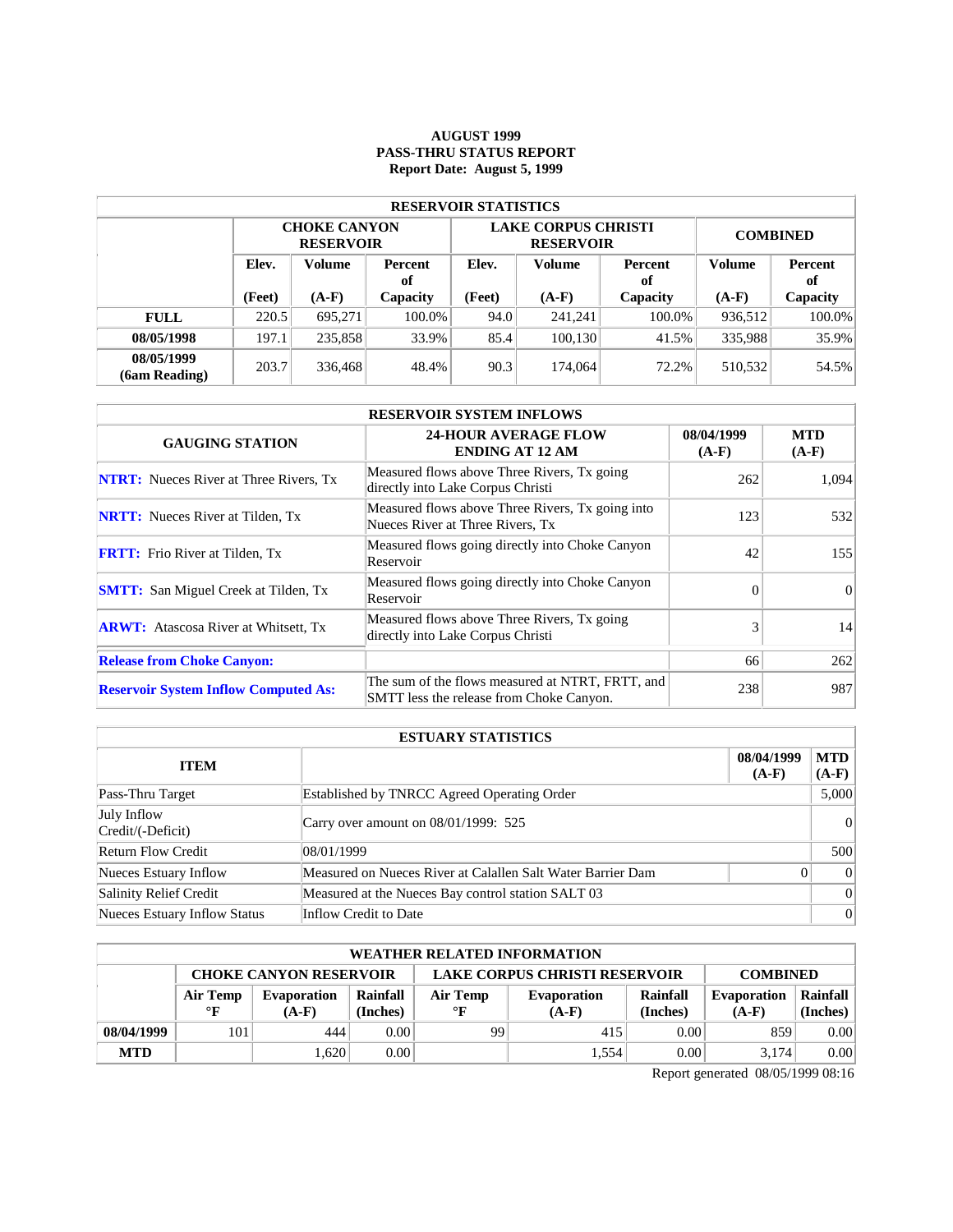# **AUGUST 1999 PASS-THRU STATUS REPORT Report Date: August 6, 1999**

| <b>RESERVOIR STATISTICS</b> |        |                                         |          |        |                                                |                 |               |          |  |  |  |
|-----------------------------|--------|-----------------------------------------|----------|--------|------------------------------------------------|-----------------|---------------|----------|--|--|--|
|                             |        | <b>CHOKE CANYON</b><br><b>RESERVOIR</b> |          |        | <b>LAKE CORPUS CHRISTI</b><br><b>RESERVOIR</b> | <b>COMBINED</b> |               |          |  |  |  |
| Elev.<br>Volume<br>of       |        | Percent                                 | Elev.    | Volume | Percent<br>оf                                  | <b>Volume</b>   | Percent<br>оf |          |  |  |  |
|                             | (Feet) | $(A-F)$                                 | Capacity | (Feet) | $(A-F)$                                        | Capacity        | $(A-F)$       | Capacity |  |  |  |
| <b>FULL</b>                 | 220.5  | 695.271                                 | 100.0%   | 94.0   | 241.241                                        | 100.0%          | 936,512       | 100.0%   |  |  |  |
| 08/06/1998                  | 197.2  | 236.941                                 | 34.1%    | 85.4   | 99.478                                         | 41.2%           | 336,419       | 35.9%    |  |  |  |
| 08/06/1999<br>(6am Reading) | 203.7  | 335,961                                 | 48.3%    | 90.3   | 173,555                                        | 71.9%           | 509.516       | 54.4%    |  |  |  |

| <b>RESERVOIR SYSTEM INFLOWS</b>               |                                                                                              |                       |                       |  |  |  |  |  |
|-----------------------------------------------|----------------------------------------------------------------------------------------------|-----------------------|-----------------------|--|--|--|--|--|
| <b>GAUGING STATION</b>                        | <b>24-HOUR AVERAGE FLOW</b><br><b>ENDING AT 12 AM</b>                                        | 08/05/1999<br>$(A-F)$ | <b>MTD</b><br>$(A-F)$ |  |  |  |  |  |
| <b>NTRT:</b> Nueces River at Three Rivers, Tx | Measured flows above Three Rivers, Tx going<br>directly into Lake Corpus Christi             | 250                   | 1,344                 |  |  |  |  |  |
| <b>NRTT:</b> Nueces River at Tilden, Tx       | Measured flows above Three Rivers, Tx going into<br>Nueces River at Three Rivers, Tx         | 115                   | 647                   |  |  |  |  |  |
| <b>FRTT:</b> Frio River at Tilden, Tx         | Measured flows going directly into Choke Canyon<br>Reservoir                                 | 40                    | 195                   |  |  |  |  |  |
| <b>SMTT:</b> San Miguel Creek at Tilden, Tx   | Measured flows going directly into Choke Canyon<br>Reservoir                                 | $\Omega$              | $\Omega$              |  |  |  |  |  |
| <b>ARWT:</b> Atascosa River at Whitsett, Tx   | Measured flows above Three Rivers, Tx going<br>directly into Lake Corpus Christi             | $\overline{c}$        | 17                    |  |  |  |  |  |
| <b>Release from Choke Canyon:</b>             |                                                                                              | 66                    | 328                   |  |  |  |  |  |
| <b>Reservoir System Inflow Computed As:</b>   | The sum of the flows measured at NTRT, FRTT, and<br>SMTT less the release from Choke Canyon. | 224                   | 1,211                 |  |  |  |  |  |

| <b>ESTUARY STATISTICS</b>        |                                                             |                       |                       |  |  |
|----------------------------------|-------------------------------------------------------------|-----------------------|-----------------------|--|--|
| <b>ITEM</b>                      |                                                             | 08/05/1999<br>$(A-F)$ | <b>MTD</b><br>$(A-F)$ |  |  |
| Pass-Thru Target                 | Established by TNRCC Agreed Operating Order                 |                       | 5,000                 |  |  |
| July Inflow<br>Credit/(-Deficit) | Carry over amount on $08/01/1999$ : 525                     |                       | 0                     |  |  |
| <b>Return Flow Credit</b>        | 08/01/1999                                                  |                       | 500                   |  |  |
| Nueces Estuary Inflow            | Measured on Nueces River at Calallen Salt Water Barrier Dam | 24                    | 24 <sup>1</sup>       |  |  |
| Salinity Relief Credit           | Measured at the Nueces Bay control station SALT 03          |                       | 0                     |  |  |
| Nueces Estuary Inflow Status     | Inflow Deficit to Date                                      |                       | $-162$                |  |  |

| <b>WEATHER RELATED INFORMATION</b> |                                                                                          |                    |          |              |                    |          |                    |          |  |  |
|------------------------------------|------------------------------------------------------------------------------------------|--------------------|----------|--------------|--------------------|----------|--------------------|----------|--|--|
|                                    | <b>LAKE CORPUS CHRISTI RESERVOIR</b><br><b>CHOKE CANYON RESERVOIR</b><br><b>COMBINED</b> |                    |          |              |                    |          |                    |          |  |  |
|                                    | Air Temp                                                                                 | <b>Evaporation</b> | Rainfall | Air Temp     | <b>Evaporation</b> | Rainfall | <b>Evaporation</b> | Rainfall |  |  |
|                                    | $\mathbf{F}$                                                                             | $(A-F)$            | (Inches) | $\mathbf{F}$ | $(A-F)$            | (Inches) | $(A-F)$            | (Inches) |  |  |
| 08/05/1999                         | 101                                                                                      | 434                | 0.00     | 99           | 415                | 0.00     | 849                | 0.00     |  |  |
| <b>MTD</b>                         |                                                                                          | 2,054              | 0.00     |              | 1.969              | 0.00     | 4.023              | 0.00     |  |  |

Report generated 08/07/1999 23:53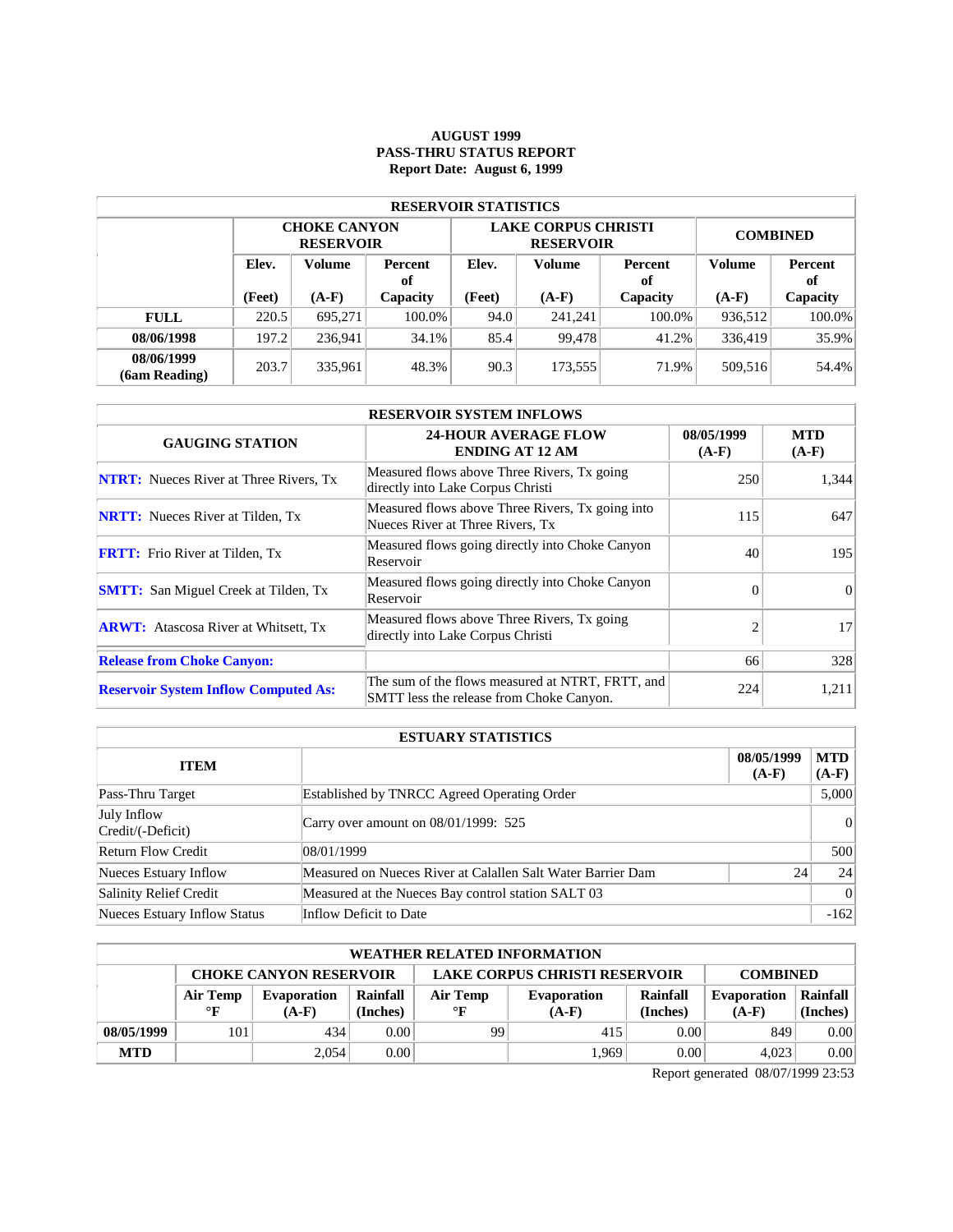### **AUGUST 1999 PASS-THRU STATUS REPORT Report Date: August 7, 1999**

| <b>RESERVOIR STATISTICS</b> |        |                                         |        |        |                                                |                 |         |               |  |  |  |
|-----------------------------|--------|-----------------------------------------|--------|--------|------------------------------------------------|-----------------|---------|---------------|--|--|--|
|                             |        | <b>CHOKE CANYON</b><br><b>RESERVOIR</b> |        |        | <b>LAKE CORPUS CHRISTI</b><br><b>RESERVOIR</b> | <b>COMBINED</b> |         |               |  |  |  |
|                             | Elev.  | Volume<br><b>Percent</b><br>of          |        | Elev.  | <b>Volume</b>                                  | Percent<br>оf   | Volume  | Percent<br>of |  |  |  |
|                             | (Feet) | $(A-F)$<br>Capacity                     |        | (Feet) | $(A-F)$                                        | Capacity        | $(A-F)$ | Capacity      |  |  |  |
| <b>FULL</b>                 | 220.5  | 695.271                                 | 100.0% | 94.0   | 241.241                                        | 100.0%          | 936.512 | 100.0%        |  |  |  |
| 08/07/1998                  | 197.2  | 237.212                                 | 34.1%  | 85.3   | 98,829                                         | 41.0%           | 336,041 | 35.9%         |  |  |  |
| 08/07/1999<br>(6am Reading) | 203.6  | 335,284                                 | 48.2%  | 90.2   | 172,878                                        | 71.7%           | 508,162 | 54.3%         |  |  |  |

| <b>RESERVOIR SYSTEM INFLOWS</b>               |                                                                                              |                       |                       |  |  |  |  |  |
|-----------------------------------------------|----------------------------------------------------------------------------------------------|-----------------------|-----------------------|--|--|--|--|--|
| <b>GAUGING STATION</b>                        | <b>24-HOUR AVERAGE FLOW</b><br><b>ENDING AT 12 AM</b>                                        | 08/06/1999<br>$(A-F)$ | <b>MTD</b><br>$(A-F)$ |  |  |  |  |  |
| <b>NTRT:</b> Nueces River at Three Rivers, Tx | Measured flows above Three Rivers, Tx going<br>directly into Lake Corpus Christi             | 240                   | 1,584                 |  |  |  |  |  |
| <b>NRTT:</b> Nueces River at Tilden, Tx       | Measured flows above Three Rivers, Tx going into<br>Nueces River at Three Rivers, Tx         | 111                   | 7581                  |  |  |  |  |  |
| <b>FRTT:</b> Frio River at Tilden, Tx         | Measured flows going directly into Choke Canyon<br>Reservoir                                 | 40                    | 234                   |  |  |  |  |  |
| <b>SMTT:</b> San Miguel Creek at Tilden, Tx   | Measured flows going directly into Choke Canyon<br>Reservoir                                 | $\Omega$              | $\Omega$              |  |  |  |  |  |
| <b>ARWT:</b> Atascosa River at Whitsett, Tx   | Measured flows above Three Rivers, Tx going<br>directly into Lake Corpus Christi             | $\overline{c}$        | 19                    |  |  |  |  |  |
| <b>Release from Choke Canyon:</b>             |                                                                                              | 66                    | 393                   |  |  |  |  |  |
| <b>Reservoir System Inflow Computed As:</b>   | The sum of the flows measured at NTRT, FRTT, and<br>SMTT less the release from Choke Canyon. | 214                   | 1,425                 |  |  |  |  |  |

| <b>ESTUARY STATISTICS</b>        |                                                             |                       |                       |  |  |  |
|----------------------------------|-------------------------------------------------------------|-----------------------|-----------------------|--|--|--|
| <b>ITEM</b>                      |                                                             | 08/06/1999<br>$(A-F)$ | <b>MTD</b><br>$(A-F)$ |  |  |  |
| Pass-Thru Target                 | Established by TNRCC Agreed Operating Order                 |                       | 5,000                 |  |  |  |
| July Inflow<br>Credit/(-Deficit) | Carry over amount on $08/01/1999$ : 525                     |                       | 0                     |  |  |  |
| <b>Return Flow Credit</b>        | 08/01/1999                                                  |                       | 500                   |  |  |  |
| Nueces Estuary Inflow            | Measured on Nueces River at Calallen Salt Water Barrier Dam | 12                    | 35                    |  |  |  |
| Salinity Relief Credit           | Measured at the Nueces Bay control station SALT 03          |                       | 0                     |  |  |  |
| Nueces Estuary Inflow Status     | Inflow Deficit to Date                                      |                       | $-365$                |  |  |  |

| <b>WEATHER RELATED INFORMATION</b> |                                                                                          |                    |          |           |          |                    |          |          |  |  |
|------------------------------------|------------------------------------------------------------------------------------------|--------------------|----------|-----------|----------|--------------------|----------|----------|--|--|
|                                    | <b>LAKE CORPUS CHRISTI RESERVOIR</b><br><b>CHOKE CANYON RESERVOIR</b><br><b>COMBINED</b> |                    |          |           |          |                    |          |          |  |  |
|                                    | Air Temp                                                                                 | <b>Evaporation</b> | Rainfall | Air Temp  | Rainfall | <b>Evaporation</b> | Rainfall |          |  |  |
|                                    | $\circ$ F                                                                                | $(A-F)$            | (Inches) | $\circ$ F | $(A-F)$  | (Inches)           | $(A-F)$  | (Inches) |  |  |
| 08/06/1999                         | 100                                                                                      | 404                | 0.00     | 98        | 404      | 0.00               | 808      | 0.00     |  |  |
| <b>MTD</b>                         |                                                                                          | 2.458              | 0.00     |           | 2,373    | 0.00               | 4.831    | 0.00     |  |  |

Report generated 08/07/1999 23:55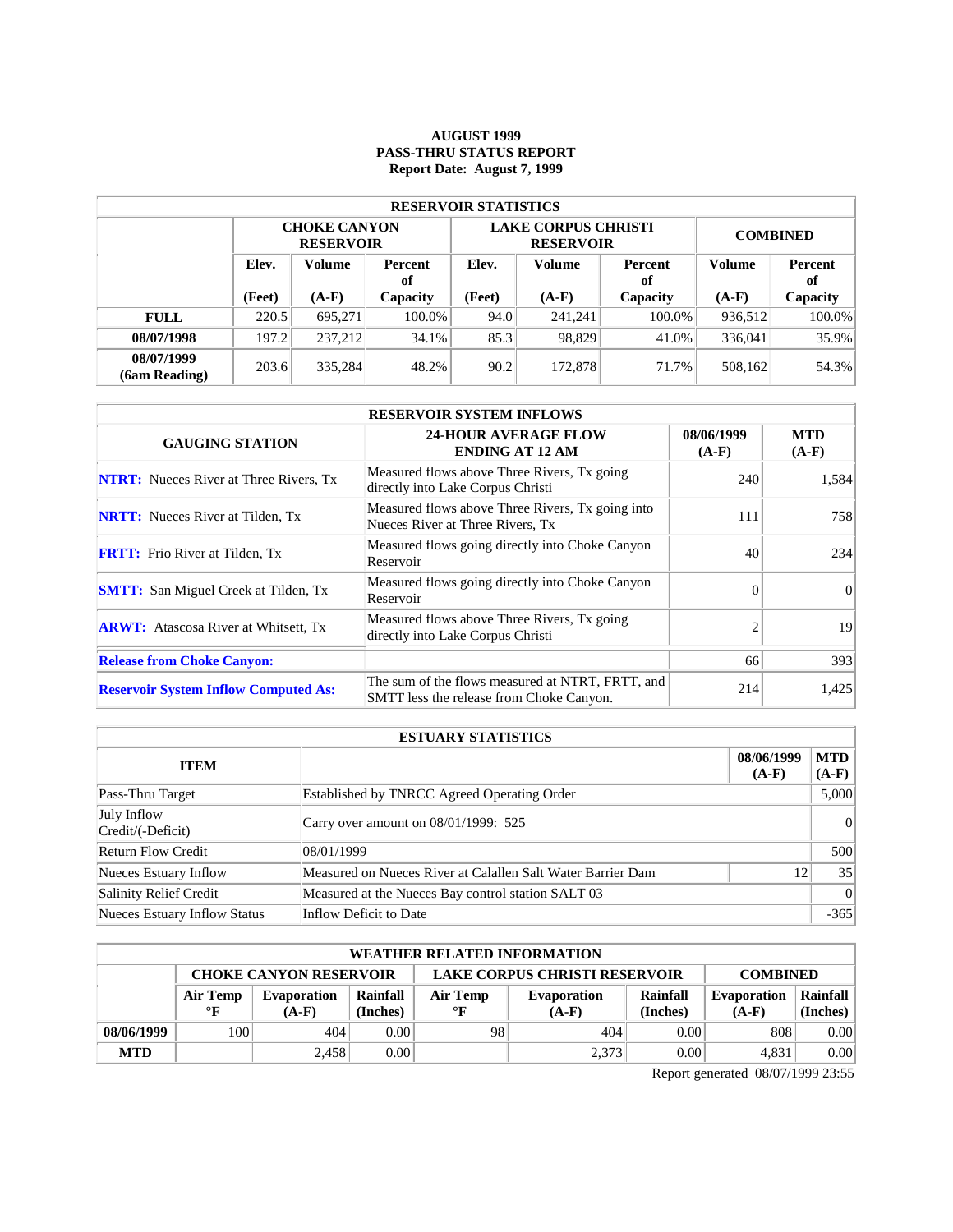# **AUGUST 1999 PASS-THRU STATUS REPORT Report Date: August 8, 1999**

| <b>RESERVOIR STATISTICS</b> |                                  |                                         |          |        |                                                |                 |               |          |  |  |  |
|-----------------------------|----------------------------------|-----------------------------------------|----------|--------|------------------------------------------------|-----------------|---------------|----------|--|--|--|
|                             |                                  | <b>CHOKE CANYON</b><br><b>RESERVOIR</b> |          |        | <b>LAKE CORPUS CHRISTI</b><br><b>RESERVOIR</b> | <b>COMBINED</b> |               |          |  |  |  |
|                             | Elev.<br>Volume<br>Percent<br>of |                                         | Elev.    | Volume | Percent<br>оf                                  | <b>Volume</b>   | Percent<br>оf |          |  |  |  |
|                             | (Feet)                           | $(A-F)$                                 | Capacity | (Feet) | $(A-F)$                                        | Capacity        | $(A-F)$       | Capacity |  |  |  |
| <b>FULL</b>                 | 220.5                            | 695.271                                 | 100.0%   | 94.0   | 241.241                                        | 100.0%          | 936,512       | 100.0%   |  |  |  |
| 08/08/1998                  | 197.2                            | 236.941                                 | 34.1%    | 85.3   | 98.312                                         | 40.8%           | 335,253       | 35.8%    |  |  |  |
| 08/08/1999<br>(6am Reading) | 203.6                            | 334,777                                 | 48.2%    | 90.2   | 172,371                                        | 71.5%           | 507,148       | 54.2%    |  |  |  |

| <b>RESERVOIR SYSTEM INFLOWS</b>               |                                                                                              |                       |                       |  |  |  |  |  |
|-----------------------------------------------|----------------------------------------------------------------------------------------------|-----------------------|-----------------------|--|--|--|--|--|
| <b>GAUGING STATION</b>                        | <b>24-HOUR AVERAGE FLOW</b><br><b>ENDING AT 12 AM</b>                                        | 08/07/1999<br>$(A-F)$ | <b>MTD</b><br>$(A-F)$ |  |  |  |  |  |
| <b>NTRT:</b> Nueces River at Three Rivers, Tx | Measured flows above Three Rivers, Tx going<br>directly into Lake Corpus Christi             | 234                   | 1,818                 |  |  |  |  |  |
| <b>NRTT:</b> Nueces River at Tilden, Tx       | Measured flows above Three Rivers, Tx going into<br>Nueces River at Three Rivers, Tx         | 107                   | 865                   |  |  |  |  |  |
| <b>FRTT:</b> Frio River at Tilden, Tx         | Measured flows going directly into Choke Canyon<br>Reservoir                                 | 38                    | 272                   |  |  |  |  |  |
| <b>SMTT:</b> San Miguel Creek at Tilden, Tx   | Measured flows going directly into Choke Canyon<br>Reservoir                                 | $\Omega$              | $\Omega$              |  |  |  |  |  |
| <b>ARWT:</b> Atascosa River at Whitsett, Tx   | Measured flows above Three Rivers, Tx going<br>directly into Lake Corpus Christi             | $\overline{c}$        | 21                    |  |  |  |  |  |
| <b>Release from Choke Canyon:</b>             |                                                                                              | 66                    | 459                   |  |  |  |  |  |
| <b>Reservoir System Inflow Computed As:</b>   | The sum of the flows measured at NTRT, FRTT, and<br>SMTT less the release from Choke Canyon. | 206                   | 1,632                 |  |  |  |  |  |

| <b>ESTUARY STATISTICS</b>        |                                                             |                       |                       |  |  |  |
|----------------------------------|-------------------------------------------------------------|-----------------------|-----------------------|--|--|--|
| <b>ITEM</b>                      |                                                             | 08/07/1999<br>$(A-F)$ | <b>MTD</b><br>$(A-F)$ |  |  |  |
| Pass-Thru Target                 | Established by TNRCC Agreed Operating Order                 |                       | 5,000                 |  |  |  |
| July Inflow<br>Credit/(-Deficit) | Carry over amount on 08/01/1999: 525                        |                       | 0                     |  |  |  |
| <b>Return Flow Credit</b>        | 108/01/1999                                                 |                       | 500                   |  |  |  |
| Nueces Estuary Inflow            | Measured on Nueces River at Calallen Salt Water Barrier Dam | 28                    | 63                    |  |  |  |
| Salinity Relief Credit           | Measured at the Nueces Bay control station SALT 03          |                       | 0                     |  |  |  |
| Nueces Estuary Inflow Status     | Inflow Deficit to Date                                      |                       | $-544$                |  |  |  |

| <b>WEATHER RELATED INFORMATION</b>                                                       |              |                    |          |              |                    |          |             |          |  |  |
|------------------------------------------------------------------------------------------|--------------|--------------------|----------|--------------|--------------------|----------|-------------|----------|--|--|
| <b>LAKE CORPUS CHRISTI RESERVOIR</b><br><b>CHOKE CANYON RESERVOIR</b><br><b>COMBINED</b> |              |                    |          |              |                    |          |             |          |  |  |
|                                                                                          | Air Temp     | <b>Evaporation</b> | Rainfall | Air Temp     | <b>Evaporation</b> | Rainfall | Evaporation | Rainfall |  |  |
|                                                                                          | $\mathbf{F}$ | $(A-F)$            | (Inches) | $\mathbf{P}$ | $(A-F)$            | (Inches) | $(A-F)$     | (Inches) |  |  |
| 08/07/1999                                                                               | 100          | 403                | 0.001    | 98           | 374                | 0.00     | 777         | 0.00     |  |  |
| <b>MTD</b>                                                                               |              | 2,861              | 0.001    |              | 2,747              | 0.00     | 5.608       | 0.00     |  |  |

Report generated 08/08/1999 08:10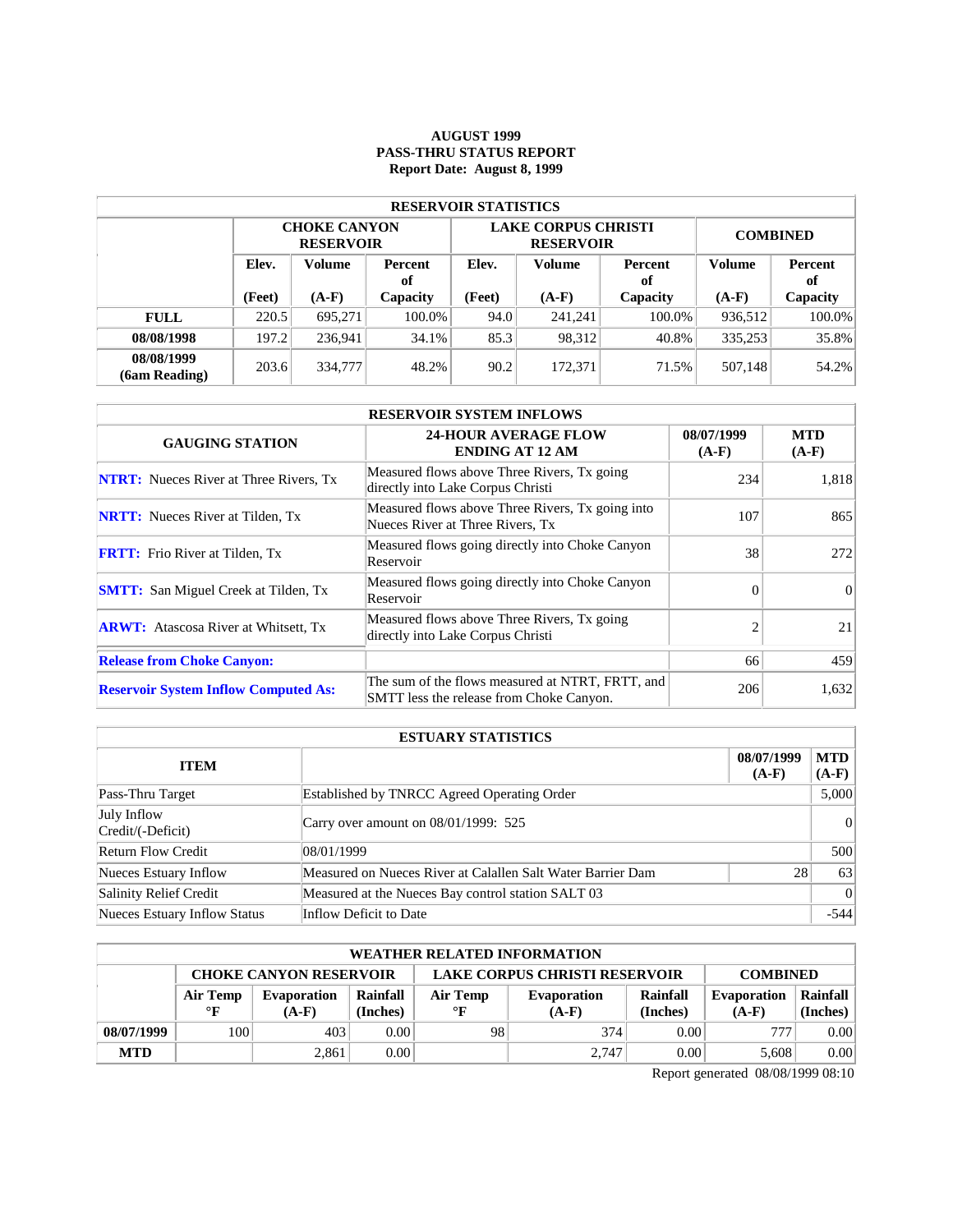### **AUGUST 1999 PASS-THRU STATUS REPORT Report Date: August 9, 1999**

| <b>RESERVOIR STATISTICS</b> |                                  |                                         |          |        |                                                |                 |               |          |  |  |  |
|-----------------------------|----------------------------------|-----------------------------------------|----------|--------|------------------------------------------------|-----------------|---------------|----------|--|--|--|
|                             |                                  | <b>CHOKE CANYON</b><br><b>RESERVOIR</b> |          |        | <b>LAKE CORPUS CHRISTI</b><br><b>RESERVOIR</b> | <b>COMBINED</b> |               |          |  |  |  |
|                             | Elev.<br>Volume<br>Percent<br>of |                                         | Elev.    | Volume | Percent<br>оf                                  | <b>Volume</b>   | Percent<br>оf |          |  |  |  |
|                             | (Feet)                           | $(A-F)$                                 | Capacity | (Feet) | $(A-F)$                                        | Capacity        | $(A-F)$       | Capacity |  |  |  |
| <b>FULL</b>                 | 220.5                            | 695.271                                 | 100.0%   | 94.0   | 241.241                                        | 100.0%          | 936,512       | 100.0%   |  |  |  |
| 08/09/1998                  | 197.2                            | 236,670                                 | 34.0%    | 85.2   | 97.926                                         | 40.6%           | 334,596       | 35.7%    |  |  |  |
| 08/09/1999<br>(6am Reading) | 203.6                            | 334,271                                 | 48.1%    | 90.2   | 171.864                                        | 71.2%           | 506,135       | 54.0%    |  |  |  |

| <b>RESERVOIR SYSTEM INFLOWS</b>               |                                                                                              |                       |                       |  |  |  |  |  |
|-----------------------------------------------|----------------------------------------------------------------------------------------------|-----------------------|-----------------------|--|--|--|--|--|
| <b>GAUGING STATION</b>                        | <b>24-HOUR AVERAGE FLOW</b><br><b>ENDING AT 12 AM</b>                                        | 08/08/1999<br>$(A-F)$ | <b>MTD</b><br>$(A-F)$ |  |  |  |  |  |
| <b>NTRT:</b> Nueces River at Three Rivers, Tx | Measured flows above Three Rivers, Tx going<br>directly into Lake Corpus Christi             | 226                   | 2,045                 |  |  |  |  |  |
| <b>NRTT:</b> Nueces River at Tilden, Tx       | Measured flows above Three Rivers, Tx going into<br>Nueces River at Three Rivers, Tx         | 101                   | 967                   |  |  |  |  |  |
| <b>FRTT:</b> Frio River at Tilden, Tx         | Measured flows going directly into Choke Canyon<br>Reservoir                                 | 36                    | 308                   |  |  |  |  |  |
| <b>SMTT:</b> San Miguel Creek at Tilden, Tx   | Measured flows going directly into Choke Canyon<br>Reservoir                                 | $\Omega$              | $\Omega$              |  |  |  |  |  |
| <b>ARWT:</b> Atascosa River at Whitsett, Tx   | Measured flows above Three Rivers, Tx going<br>directly into Lake Corpus Christi             | $\overline{c}$        | 24                    |  |  |  |  |  |
| <b>Release from Choke Canyon:</b>             |                                                                                              | 66                    | 524                   |  |  |  |  |  |
| <b>Reservoir System Inflow Computed As:</b>   | The sum of the flows measured at NTRT, FRTT, and<br>SMTT less the release from Choke Canyon. | 197                   | 1,828                 |  |  |  |  |  |

| <b>ESTUARY STATISTICS</b>        |                                                             |                       |                       |  |  |  |
|----------------------------------|-------------------------------------------------------------|-----------------------|-----------------------|--|--|--|
| <b>ITEM</b>                      |                                                             | 08/08/1999<br>$(A-F)$ | <b>MTD</b><br>$(A-F)$ |  |  |  |
| Pass-Thru Target                 | Established by TNRCC Agreed Operating Order                 |                       | 5,000                 |  |  |  |
| July Inflow<br>Credit/(-Deficit) | Carry over amount on 08/01/1999: 525                        |                       | 0                     |  |  |  |
| <b>Return Flow Credit</b>        | 108/01/1999                                                 |                       | 500                   |  |  |  |
| Nueces Estuary Inflow            | Measured on Nueces River at Calallen Salt Water Barrier Dam | 6                     | 69                    |  |  |  |
| Salinity Relief Credit           | Measured at the Nueces Bay control station SALT 03          |                       | 0                     |  |  |  |
| Nueces Estuary Inflow Status     | Inflow Deficit to Date                                      |                       | $-734$                |  |  |  |

| <b>WEATHER RELATED INFORMATION</b> |                                                                                          |                    |          |                                |         |          |                    |          |  |  |
|------------------------------------|------------------------------------------------------------------------------------------|--------------------|----------|--------------------------------|---------|----------|--------------------|----------|--|--|
|                                    | <b>LAKE CORPUS CHRISTI RESERVOIR</b><br><b>CHOKE CANYON RESERVOIR</b><br><b>COMBINED</b> |                    |          |                                |         |          |                    |          |  |  |
|                                    | Air Temp                                                                                 | <b>Evaporation</b> | Rainfall | Air Temp<br><b>Evaporation</b> |         | Rainfall | <b>Evaporation</b> | Rainfall |  |  |
|                                    | $\mathbf{F}$                                                                             | $(A-F)$            | (Inches) | $\circ$ F                      | $(A-F)$ | (Inches) | $(A-F)$            | (Inches) |  |  |
| 08/08/1999                         | 100                                                                                      | 393                | 0.00     | 99                             | 403     | 0.00     | 796                | 0.00     |  |  |
| <b>MTD</b>                         |                                                                                          | 3,254              | 0.00     |                                | 3.150   | 0.00     | 6.404              | 0.00     |  |  |

Report generated 08/09/1999 08:42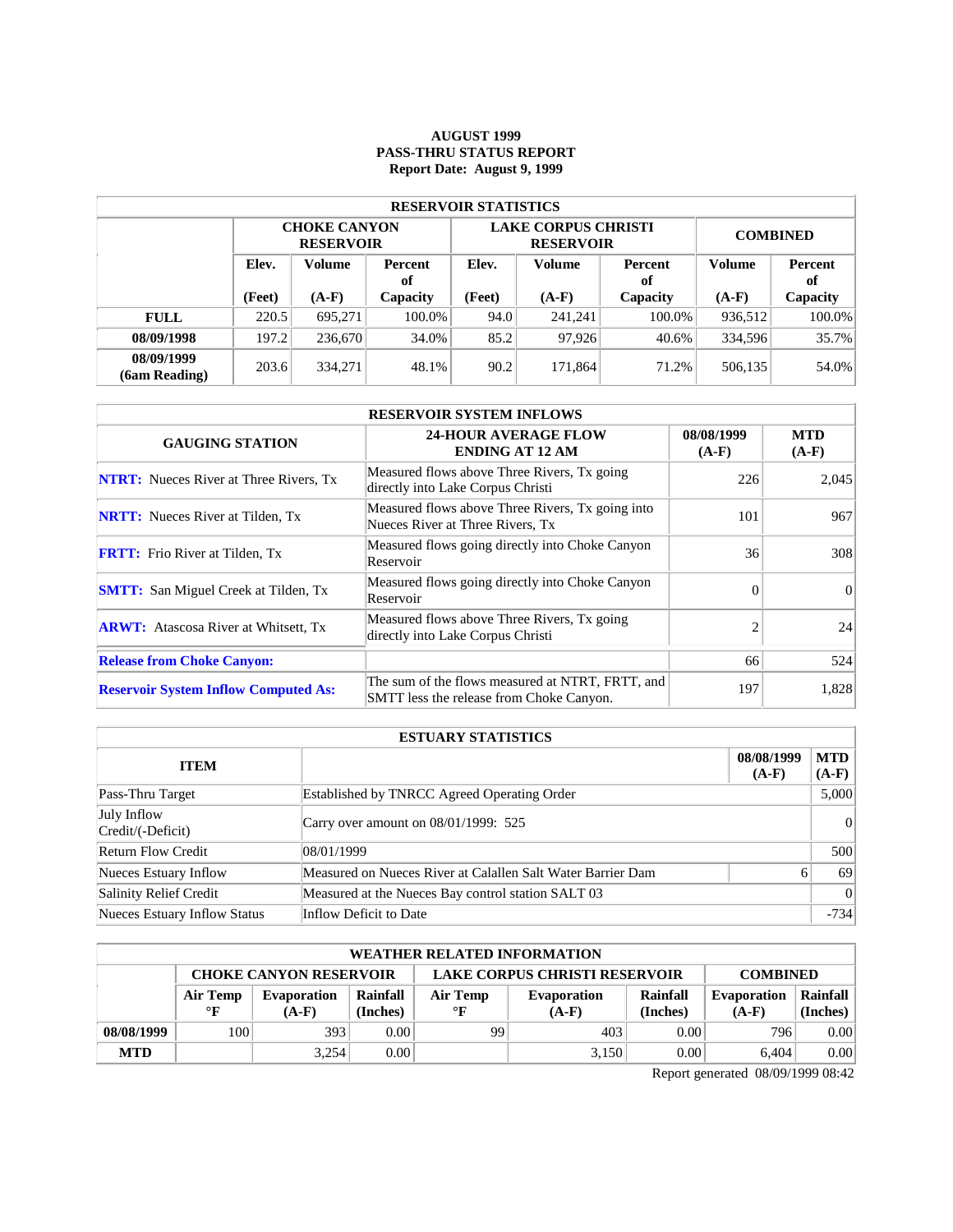### **AUGUST 1999 PASS-THRU STATUS REPORT Report Date: August 10, 1999**

| <b>RESERVOIR STATISTICS</b> |       |                                                                 |        |        |                                                |                 |         |               |  |  |
|-----------------------------|-------|-----------------------------------------------------------------|--------|--------|------------------------------------------------|-----------------|---------|---------------|--|--|
|                             |       | <b>CHOKE CANYON</b><br><b>RESERVOIR</b>                         |        |        | <b>LAKE CORPUS CHRISTI</b><br><b>RESERVOIR</b> | <b>COMBINED</b> |         |               |  |  |
|                             | Elev. | Volume<br><b>Percent</b><br>of<br>$(A-F)$<br>(Feet)<br>Capacity |        | Elev.  | <b>Volume</b>                                  | Percent<br>оf   |         | Percent<br>оf |  |  |
|                             |       |                                                                 |        | (Feet) | $(A-F)$                                        | Capacity        | $(A-F)$ | Capacity      |  |  |
| <b>FULL</b>                 | 220.5 | 695.271                                                         | 100.0% | 94.0   | 241.241                                        | 100.0%          | 936.512 | 100.0%        |  |  |
| 08/10/1998                  | 197.2 | 236.399                                                         | 34.0%  | 85.2   | 97,285                                         | 40.3%           | 333,684 | 35.6%         |  |  |
| 08/10/1999<br>(6am Reading) | 203.6 | 333,933                                                         | 48.0%  | 90.1   | 171,020                                        | 70.9%           | 504,953 | 53.9%         |  |  |

| <b>RESERVOIR SYSTEM INFLOWS</b>               |                                                                                              |                       |                       |  |  |  |  |  |
|-----------------------------------------------|----------------------------------------------------------------------------------------------|-----------------------|-----------------------|--|--|--|--|--|
| <b>GAUGING STATION</b>                        | <b>24-HOUR AVERAGE FLOW</b><br><b>ENDING AT 12 AM</b>                                        | 08/09/1999<br>$(A-F)$ | <b>MTD</b><br>$(A-F)$ |  |  |  |  |  |
| <b>NTRT:</b> Nueces River at Three Rivers, Tx | Measured flows above Three Rivers, Tx going<br>directly into Lake Corpus Christi             | 218                   | 2,263                 |  |  |  |  |  |
| <b>NRTT:</b> Nueces River at Tilden, Tx       | Measured flows above Three Rivers, Tx going into<br>Nueces River at Three Rivers, Tx         | 95                    | 1.062                 |  |  |  |  |  |
| <b>FRTT:</b> Frio River at Tilden, Tx         | Measured flows going directly into Choke Canyon<br>Reservoir                                 | 32                    | 339                   |  |  |  |  |  |
| <b>SMTT:</b> San Miguel Creek at Tilden, Tx   | Measured flows going directly into Choke Canyon<br>Reservoir                                 | $\Omega$              | $\Omega$              |  |  |  |  |  |
| <b>ARWT:</b> Atascosa River at Whitsett, Tx   | Measured flows above Three Rivers, Tx going<br>directly into Lake Corpus Christi             | $\overline{c}$        | 26                    |  |  |  |  |  |
| <b>Release from Choke Canyon:</b>             |                                                                                              | 66                    | 590                   |  |  |  |  |  |
| <b>Reservoir System Inflow Computed As:</b>   | The sum of the flows measured at NTRT, FRTT, and<br>SMTT less the release from Choke Canyon. | 185                   | 2,013                 |  |  |  |  |  |

| <b>ESTUARY STATISTICS</b>        |                                                             |                       |                       |  |  |  |
|----------------------------------|-------------------------------------------------------------|-----------------------|-----------------------|--|--|--|
| <b>ITEM</b>                      |                                                             | 08/09/1999<br>$(A-F)$ | <b>MTD</b><br>$(A-F)$ |  |  |  |
| Pass-Thru Target                 | Established by TNRCC Agreed Operating Order                 |                       | 5,000                 |  |  |  |
| July Inflow<br>Credit/(-Deficit) | Carry over amount on 08/01/1999: 525                        |                       | 0                     |  |  |  |
| <b>Return Flow Credit</b>        | 108/01/1999                                                 |                       | 500                   |  |  |  |
| Nueces Estuary Inflow            | Measured on Nueces River at Calallen Salt Water Barrier Dam |                       | 71                    |  |  |  |
| Salinity Relief Credit           | Measured at the Nueces Bay control station SALT 03          |                       | 0                     |  |  |  |
| Nueces Estuary Inflow Status     | Inflow Deficit to Date                                      |                       | $-917$                |  |  |  |

| <b>WEATHER RELATED INFORMATION</b> |                                                                                          |                    |          |              |                                |          |         |          |  |  |
|------------------------------------|------------------------------------------------------------------------------------------|--------------------|----------|--------------|--------------------------------|----------|---------|----------|--|--|
|                                    | <b>LAKE CORPUS CHRISTI RESERVOIR</b><br><b>CHOKE CANYON RESERVOIR</b><br><b>COMBINED</b> |                    |          |              |                                |          |         |          |  |  |
|                                    | Air Temp                                                                                 | <b>Evaporation</b> | Rainfall | Air Temp     | Rainfall<br><b>Evaporation</b> |          |         | Rainfall |  |  |
|                                    | $\mathbf{F}$                                                                             | $(A-F)$            | (Inches) | $\mathbf{F}$ | $(A-F)$                        | (Inches) | $(A-F)$ | (Inches) |  |  |
| 08/09/1999                         | 102                                                                                      | 473                | 0.001    | 101          | 461                            | 0.00     | 932     | 0.00     |  |  |
| <b>MTD</b>                         |                                                                                          | 3.725              | 0.00     |              | 3,611                          | 0.00     | 7.336   | 0.00     |  |  |

Report generated 08/10/1999 08:31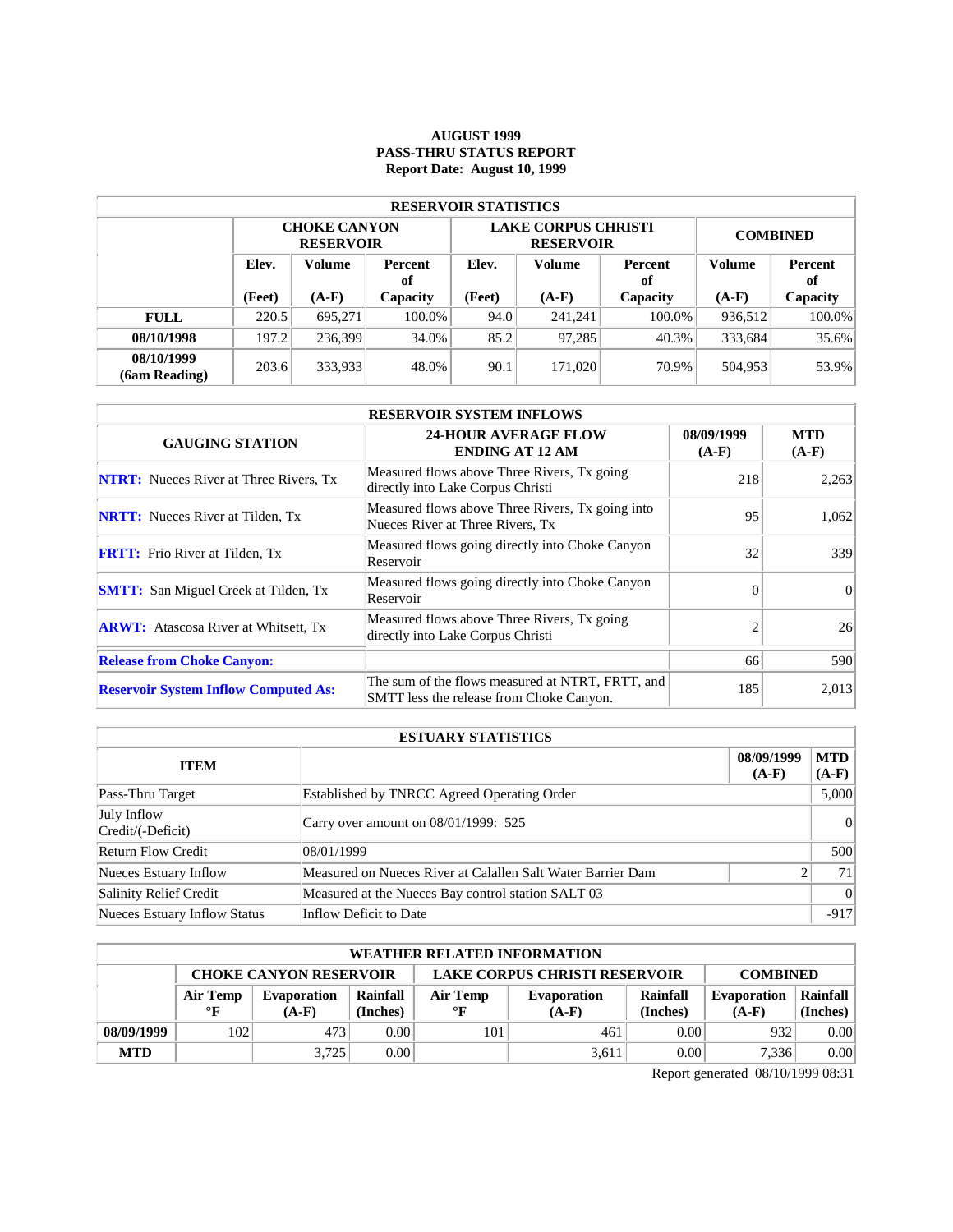### **AUGUST 1999 PASS-THRU STATUS REPORT Report Date: August 11, 1999**

| <b>RESERVOIR STATISTICS</b> |                                  |                                         |        |        |                                                |                 |                      |          |  |  |  |
|-----------------------------|----------------------------------|-----------------------------------------|--------|--------|------------------------------------------------|-----------------|----------------------|----------|--|--|--|
|                             |                                  | <b>CHOKE CANYON</b><br><b>RESERVOIR</b> |        |        | <b>LAKE CORPUS CHRISTI</b><br><b>RESERVOIR</b> | <b>COMBINED</b> |                      |          |  |  |  |
|                             | Elev.<br>Volume<br>Percent<br>of |                                         | Elev.  | Volume | Percent<br>оf                                  | Volume          | <b>Percent</b><br>of |          |  |  |  |
|                             | (Feet)                           | $(A-F)$<br>Capacity                     |        | (Feet) | $(A-F)$                                        | Capacity        | $(A-F)$              | Capacity |  |  |  |
| <b>FULL</b>                 | 220.5                            | 695.271                                 | 100.0% | 94.0   | 241.241                                        | 100.0%          | 936,512              | 100.0%   |  |  |  |
| 08/11/1998                  | 197.2                            | 236,805                                 | 34.1%  | 85.1   | 96,519                                         | 40.0%           | 333.324              | 35.6%    |  |  |  |
| 08/11/1999<br>(6am Reading) | 203.5                            | 333,091                                 | 47.9%  | 90.1   | 170.515                                        | 70.7%           | 503,606              | 53.8%    |  |  |  |

| <b>RESERVOIR SYSTEM INFLOWS</b>               |                                                                                              |                       |                       |  |  |  |  |  |
|-----------------------------------------------|----------------------------------------------------------------------------------------------|-----------------------|-----------------------|--|--|--|--|--|
| <b>GAUGING STATION</b>                        | <b>24-HOUR AVERAGE FLOW</b><br><b>ENDING AT 12 AM</b>                                        | 08/10/1999<br>$(A-F)$ | <b>MTD</b><br>$(A-F)$ |  |  |  |  |  |
| <b>NTRT:</b> Nueces River at Three Rivers, Tx | Measured flows above Three Rivers, Tx going<br>directly into Lake Corpus Christi             | 210                   | 2,473                 |  |  |  |  |  |
| <b>NRTT:</b> Nueces River at Tilden, Tx       | Measured flows above Three Rivers, Tx going into<br>Nueces River at Three Rivers, Tx         | 87                    | 1.149                 |  |  |  |  |  |
| <b>FRTT:</b> Frio River at Tilden, Tx         | Measured flows going directly into Choke Canyon<br>Reservoir                                 | 30                    | 369                   |  |  |  |  |  |
| <b>SMTT:</b> San Miguel Creek at Tilden, Tx   | Measured flows going directly into Choke Canyon<br>Reservoir                                 | $\Omega$              | $\Omega$              |  |  |  |  |  |
| <b>ARWT:</b> Atascosa River at Whitsett, Tx   | Measured flows above Three Rivers, Tx going<br>directly into Lake Corpus Christi             | $\mathfrak{D}$        | 28                    |  |  |  |  |  |
| <b>Release from Choke Canyon:</b>             |                                                                                              | 66                    | 655                   |  |  |  |  |  |
| <b>Reservoir System Inflow Computed As:</b>   | The sum of the flows measured at NTRT, FRTT, and<br>SMTT less the release from Choke Canyon. | 175                   | 2,187                 |  |  |  |  |  |

| <b>ESTUARY STATISTICS</b>        |                                                             |                       |                 |  |  |  |  |
|----------------------------------|-------------------------------------------------------------|-----------------------|-----------------|--|--|--|--|
| <b>ITEM</b>                      |                                                             | 08/10/1999<br>$(A-F)$ | MTD<br>$(A-F)$  |  |  |  |  |
| Pass-Thru Target                 | <b>Established by TNRCC Agreed Operating Order</b>          |                       | 5,000           |  |  |  |  |
| July Inflow<br>Credit/(-Deficit) | Carry over amount on $08/01/1999$ : 525                     |                       |                 |  |  |  |  |
| <b>Return Flow Credit</b>        | 08/01/1999                                                  |                       | 500             |  |  |  |  |
| Nueces Estuary Inflow            | Measured on Nueces River at Calallen Salt Water Barrier Dam | 0                     | 71 <sup>1</sup> |  |  |  |  |
| Salinity Relief Credit           | Measured at the Nueces Bay control station SALT 03          |                       | $\vert 0 \vert$ |  |  |  |  |
| Nueces Estuary Inflow Status     | Inflow Deficit to Date                                      |                       | $-1,091$        |  |  |  |  |

|            | <b>WEATHER RELATED INFORMATION</b>                                                       |             |          |              |                    |          |                    |          |  |  |
|------------|------------------------------------------------------------------------------------------|-------------|----------|--------------|--------------------|----------|--------------------|----------|--|--|
|            | <b>LAKE CORPUS CHRISTI RESERVOIR</b><br><b>CHOKE CANYON RESERVOIR</b><br><b>COMBINED</b> |             |          |              |                    |          |                    |          |  |  |
|            | Air Temp                                                                                 | Evaporation | Rainfall | Air Temp     | <b>Evaporation</b> | Rainfall | <b>Evaporation</b> | Rainfall |  |  |
|            | $\mathbf{F}$                                                                             | $(A-F)$     | (Inches) | $\mathbf{F}$ | $(A-F)$            | (Inches) | $(A-F)$            | (Inches) |  |  |
| 08/10/1999 | 103                                                                                      | 500         | 0.00     | 101          | 441                | 0.00     | 941                | 0.00     |  |  |
| <b>MTD</b> |                                                                                          | 4.225       | 0.00     |              | 4.052              | 0.00     | 8.277              | 0.00     |  |  |

Report generated 08/11/1999 08:29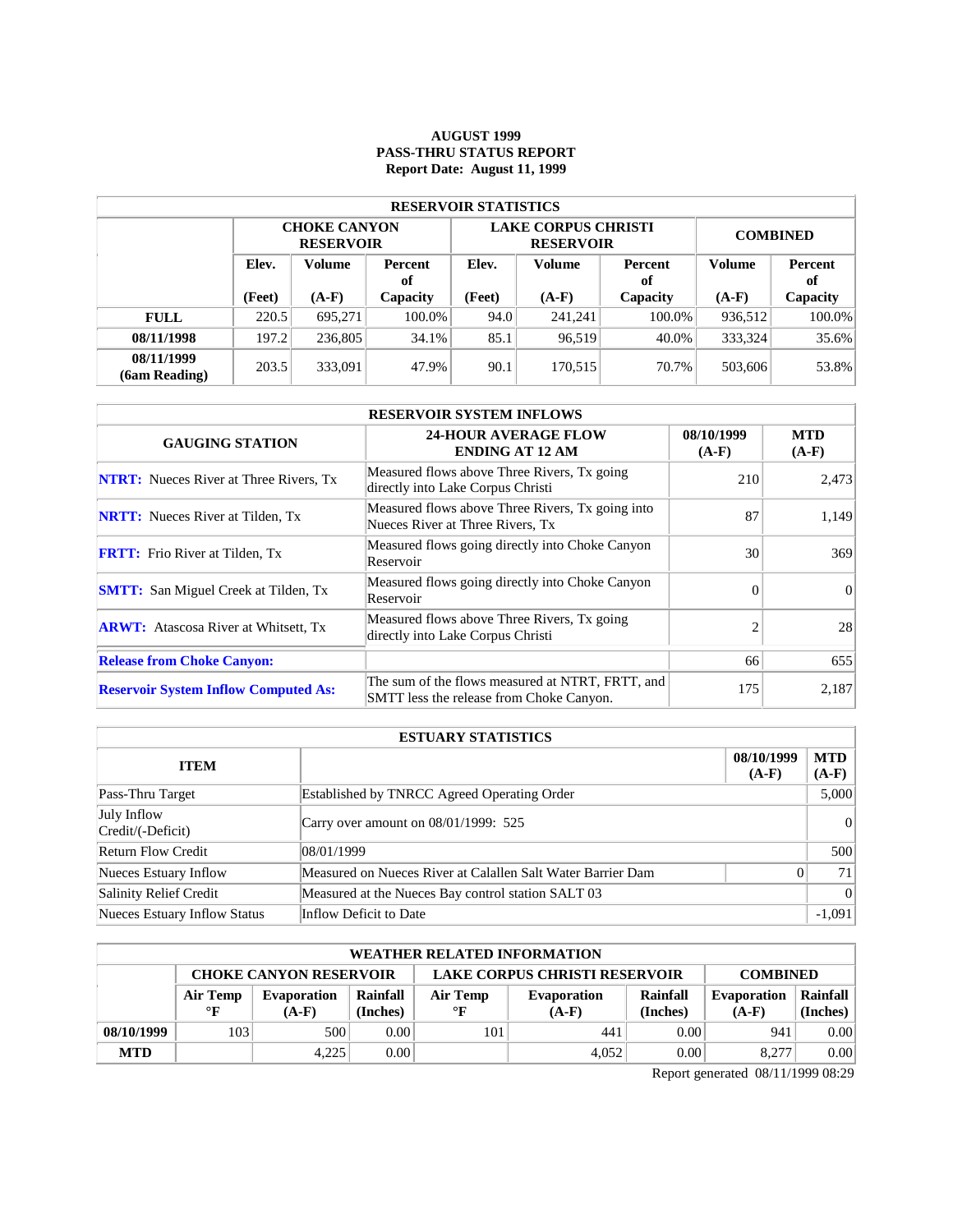### **AUGUST 1999 PASS-THRU STATUS REPORT Report Date: August 12, 1999**

| <b>RESERVOIR STATISTICS</b> |       |                                                                 |        |        |                                                |                 |         |               |  |  |  |
|-----------------------------|-------|-----------------------------------------------------------------|--------|--------|------------------------------------------------|-----------------|---------|---------------|--|--|--|
|                             |       | <b>CHOKE CANYON</b><br><b>RESERVOIR</b>                         |        |        | <b>LAKE CORPUS CHRISTI</b><br><b>RESERVOIR</b> | <b>COMBINED</b> |         |               |  |  |  |
|                             | Elev. | Volume<br><b>Percent</b><br>of<br>$(A-F)$<br>(Feet)<br>Capacity |        | Elev.  | <b>Volume</b>                                  | Percent<br>оf   |         | Percent<br>оf |  |  |  |
|                             |       |                                                                 |        | (Feet) | $(A-F)$                                        | Capacity        | $(A-F)$ | Capacity      |  |  |  |
| <b>FULL</b>                 | 220.5 | 695.271                                                         | 100.0% | 94.0   | 241.241                                        | 100.0%          | 936.512 | 100.0%        |  |  |  |
| 08/12/1998                  | 197.2 | 237,077                                                         | 34.1%  | 85.1   | 95,885                                         | 39.7%           | 332.962 | 35.6%         |  |  |  |
| 08/12/1999<br>(6am Reading) | 203.5 | 332,586                                                         | 47.8%  | 90.0   | 169,842                                        | 70.4%           | 502,428 | 53.6%         |  |  |  |

| <b>RESERVOIR SYSTEM INFLOWS</b>               |                                                                                              |                       |                       |  |  |  |  |  |
|-----------------------------------------------|----------------------------------------------------------------------------------------------|-----------------------|-----------------------|--|--|--|--|--|
| <b>GAUGING STATION</b>                        | <b>24-HOUR AVERAGE FLOW</b><br><b>ENDING AT 12 AM</b>                                        | 08/11/1999<br>$(A-F)$ | <b>MTD</b><br>$(A-F)$ |  |  |  |  |  |
| <b>NTRT:</b> Nueces River at Three Rivers, Tx | Measured flows above Three Rivers, Tx going<br>directly into Lake Corpus Christi             | 200                   | 2,674                 |  |  |  |  |  |
| <b>NRTT:</b> Nueces River at Tilden, Tx       | Measured flows above Three Rivers, Tx going into<br>Nueces River at Three Rivers, Tx         | 83                    | 1.233                 |  |  |  |  |  |
| <b>FRTT:</b> Frio River at Tilden, Tx         | Measured flows going directly into Choke Canyon<br>Reservoir                                 | 28                    | 397                   |  |  |  |  |  |
| <b>SMTT:</b> San Miguel Creek at Tilden, Tx   | Measured flows going directly into Choke Canyon<br>Reservoir                                 | $\Omega$              | $\Omega$              |  |  |  |  |  |
| <b>ARWT:</b> Atascosa River at Whitsett, Tx   | Measured flows above Three Rivers, Tx going<br>directly into Lake Corpus Christi             | $\overline{c}$        | 30                    |  |  |  |  |  |
| <b>Release from Choke Canyon:</b>             |                                                                                              | 66                    | 721                   |  |  |  |  |  |
| <b>Reservoir System Inflow Computed As:</b>   | The sum of the flows measured at NTRT, FRTT, and<br>SMTT less the release from Choke Canyon. | 163                   | 2,350                 |  |  |  |  |  |

| <b>ESTUARY STATISTICS</b>        |                                                               |                       |                 |  |  |  |  |
|----------------------------------|---------------------------------------------------------------|-----------------------|-----------------|--|--|--|--|
| <b>ITEM</b>                      |                                                               | 08/11/1999<br>$(A-F)$ | MTD<br>$(A-F)$  |  |  |  |  |
| Pass-Thru Target                 | Established by TNRCC Agreed Operating Order                   |                       | 5,000           |  |  |  |  |
| July Inflow<br>Credit/(-Deficit) | Carry over amount on 08/01/1999: 525                          |                       |                 |  |  |  |  |
| <b>Return Flow Credit</b>        | 08/01/1999                                                    |                       | 500             |  |  |  |  |
| Nueces Estuary Inflow            | Measured on Nueces River at Calallen Salt Water Barrier Dam   | $\theta$              | 71 <sup>1</sup> |  |  |  |  |
| Salinity Relief Credit           | Measured at the Nueces Bay control station SALT 03 08/10/1999 |                       | 1250            |  |  |  |  |
| Nueces Estuary Inflow Status     | Inflow Deficit to Date                                        |                       | $-1.254$        |  |  |  |  |

|            | <b>WEATHER RELATED INFORMATION</b>                                                       |             |          |              |             |          |                    |          |  |  |  |
|------------|------------------------------------------------------------------------------------------|-------------|----------|--------------|-------------|----------|--------------------|----------|--|--|--|
|            | <b>LAKE CORPUS CHRISTI RESERVOIR</b><br><b>CHOKE CANYON RESERVOIR</b><br><b>COMBINED</b> |             |          |              |             |          |                    |          |  |  |  |
|            | Air Temp                                                                                 | Evaporation | Rainfall | Air Temp     | Evaporation | Rainfall | <b>Evaporation</b> | Rainfall |  |  |  |
|            | $\mathbf{F}$                                                                             | $(A-F)$     | (Inches) | $\mathbf{F}$ | $(A-F)$     | (Inches) | $(A-F)$            | (Inches) |  |  |  |
| 08/11/1999 | 103                                                                                      | 451         | 0.00     | 96           | 441         | 0.00     | 892                | 0.00     |  |  |  |
| <b>MTD</b> |                                                                                          | 4.676       | 0.00     |              | 4.493       | 0.00     | 9.169              | 0.00     |  |  |  |

Report generated 08/12/1999 08:40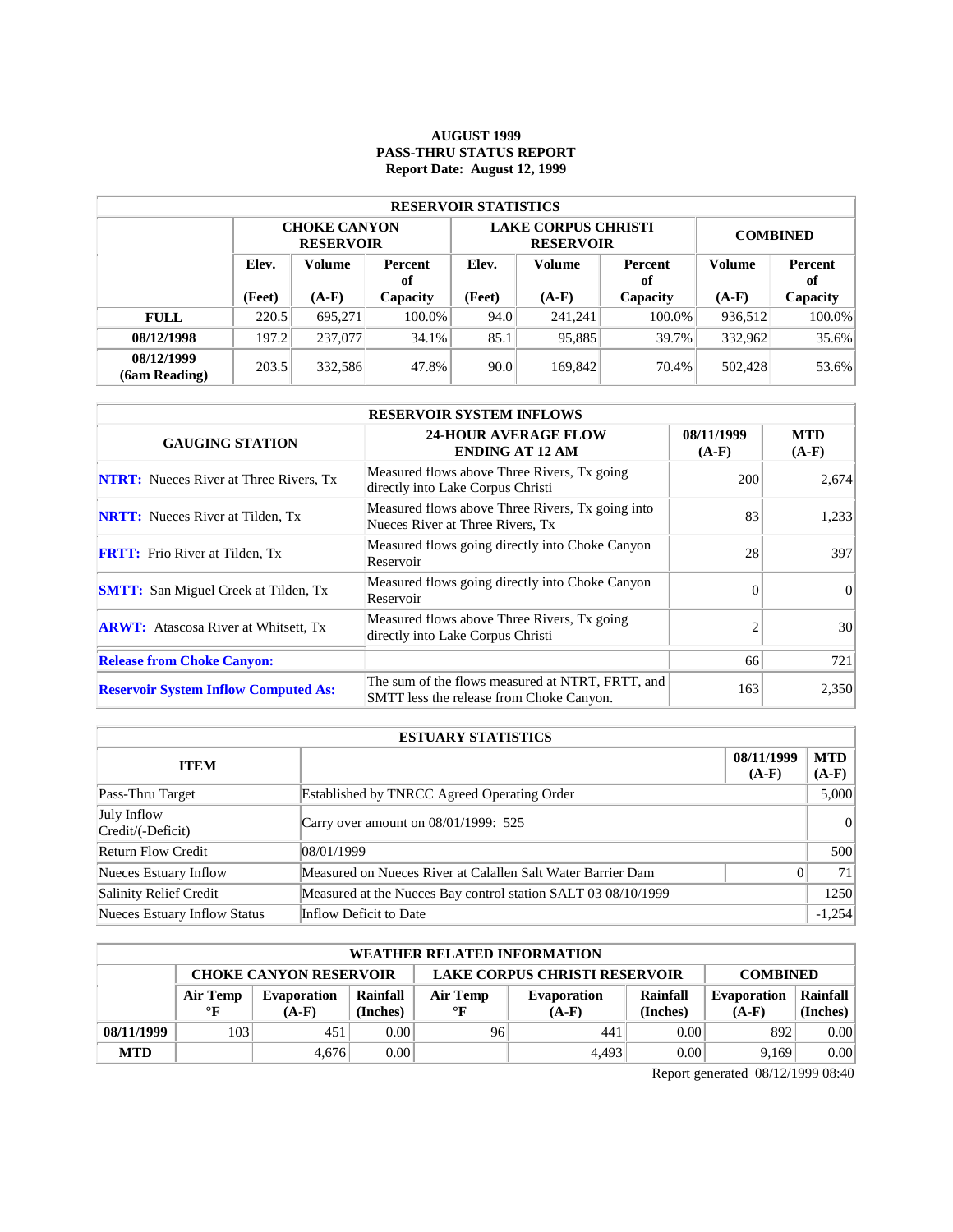### **AUGUST 1999 PASS-THRU STATUS REPORT Report Date: August 13, 1999**

| <b>RESERVOIR STATISTICS</b> |                                         |                                         |        |               |                                                |                 |               |          |  |  |  |
|-----------------------------|-----------------------------------------|-----------------------------------------|--------|---------------|------------------------------------------------|-----------------|---------------|----------|--|--|--|
|                             |                                         | <b>CHOKE CANYON</b><br><b>RESERVOIR</b> |        |               | <b>LAKE CORPUS CHRISTI</b><br><b>RESERVOIR</b> | <b>COMBINED</b> |               |          |  |  |  |
|                             | Elev.<br>Volume<br><b>Percent</b><br>of |                                         | Elev.  | <b>Volume</b> | Percent<br>оf                                  | Volume          | Percent<br>оf |          |  |  |  |
|                             | (Feet)                                  | $(A-F)$<br>Capacity                     |        | (Feet)        | $(A-F)$                                        | Capacity        | $(A-F)$       | Capacity |  |  |  |
| <b>FULL</b>                 | 220.5                                   | 695.271                                 | 100.0% | 94.0          | 241.241                                        | 100.0%          | 936.512       | 100.0%   |  |  |  |
| 08/13/1998                  | 197.2                                   | 236.941                                 | 34.1%  | 85.1          | 95,885                                         | 39.7%           | 332,826       | 35.5%    |  |  |  |
| 08/13/1999<br>(6am Reading) | 203.4                                   | 332,082                                 | 47.8%  | 90.0          | 168,835                                        | 70.0%           | 500,917       | 53.5%    |  |  |  |

| <b>RESERVOIR SYSTEM INFLOWS</b>               |                                                                                              |                       |                       |  |  |  |  |  |
|-----------------------------------------------|----------------------------------------------------------------------------------------------|-----------------------|-----------------------|--|--|--|--|--|
| <b>GAUGING STATION</b>                        | <b>24-HOUR AVERAGE FLOW</b><br><b>ENDING AT 12 AM</b>                                        | 08/12/1999<br>$(A-F)$ | <b>MTD</b><br>$(A-F)$ |  |  |  |  |  |
| <b>NTRT:</b> Nueces River at Three Rivers, Tx | Measured flows above Three Rivers, Tx going<br>directly into Lake Corpus Christi             | 193                   | 2,866                 |  |  |  |  |  |
| <b>NRTT:</b> Nueces River at Tilden, Tx       | Measured flows above Three Rivers, Tx going into<br>Nueces River at Three Rivers, Tx         | 79                    | 1.312                 |  |  |  |  |  |
| <b>FRTT:</b> Frio River at Tilden, Tx         | Measured flows going directly into Choke Canyon<br>Reservoir                                 | 28                    | 425                   |  |  |  |  |  |
| <b>SMTT:</b> San Miguel Creek at Tilden, Tx   | Measured flows going directly into Choke Canyon<br>Reservoir                                 | $\Omega$              | $\Omega$              |  |  |  |  |  |
| <b>ARWT:</b> Atascosa River at Whitsett, Tx   | Measured flows above Three Rivers, Tx going<br>directly into Lake Corpus Christi             | $\mathfrak{D}$        | 32                    |  |  |  |  |  |
| <b>Release from Choke Canyon:</b>             |                                                                                              | 66                    | 786                   |  |  |  |  |  |
| <b>Reservoir System Inflow Computed As:</b>   | The sum of the flows measured at NTRT, FRTT, and<br>SMTT less the release from Choke Canyon. | 188                   | 2,505                 |  |  |  |  |  |

| <b>ESTUARY STATISTICS</b>        |                                                               |                       |                       |  |  |  |
|----------------------------------|---------------------------------------------------------------|-----------------------|-----------------------|--|--|--|
| <b>ITEM</b>                      |                                                               | 08/12/1999<br>$(A-F)$ | <b>MTD</b><br>$(A-F)$ |  |  |  |
| Pass-Thru Target                 | Established by TNRCC Agreed Operating Order                   |                       | 5,000                 |  |  |  |
| July Inflow<br>Credit/(-Deficit) | Carry over amount on $08/01/1999$ : 0                         |                       | 0                     |  |  |  |
| <b>Return Flow Credit</b>        | 108/01/1999                                                   |                       | 500                   |  |  |  |
| Nueces Estuary Inflow            | Measured on Nueces River at Calallen Salt Water Barrier Dam   | 0                     | 711                   |  |  |  |
| Salinity Relief Credit           | Measured at the Nueces Bay control station SALT 03 08/10/1999 |                       | 1250                  |  |  |  |
| Nueces Estuary Inflow Status     | Inflow Deficit to Date                                        |                       | $-684$                |  |  |  |

| <b>WEATHER RELATED INFORMATION</b> |                                                                                          |             |          |              |             |          |                    |          |  |  |
|------------------------------------|------------------------------------------------------------------------------------------|-------------|----------|--------------|-------------|----------|--------------------|----------|--|--|
|                                    | <b>LAKE CORPUS CHRISTI RESERVOIR</b><br><b>CHOKE CANYON RESERVOIR</b><br><b>COMBINED</b> |             |          |              |             |          |                    |          |  |  |
|                                    | Air Temp                                                                                 | Evaporation | Rainfall | Air Temp     | Evaporation | Rainfall | <b>Evaporation</b> | Rainfall |  |  |
|                                    | $\mathbf{F}$                                                                             | $(A-F)$     | (Inches) | $\mathbf{F}$ | $(A-F)$     | (Inches) | $(A-F)$            | (Inches) |  |  |
| 08/12/1999                         | 103                                                                                      | 490         | 0.001    | 101          | 459         | 0.00     | 949                | 0.00     |  |  |
| <b>MTD</b>                         |                                                                                          | 5.166       | 0.00     |              | 4,952       | 0.00     | 10.118             | 0.00     |  |  |

Report generated 08/13/1999 17:44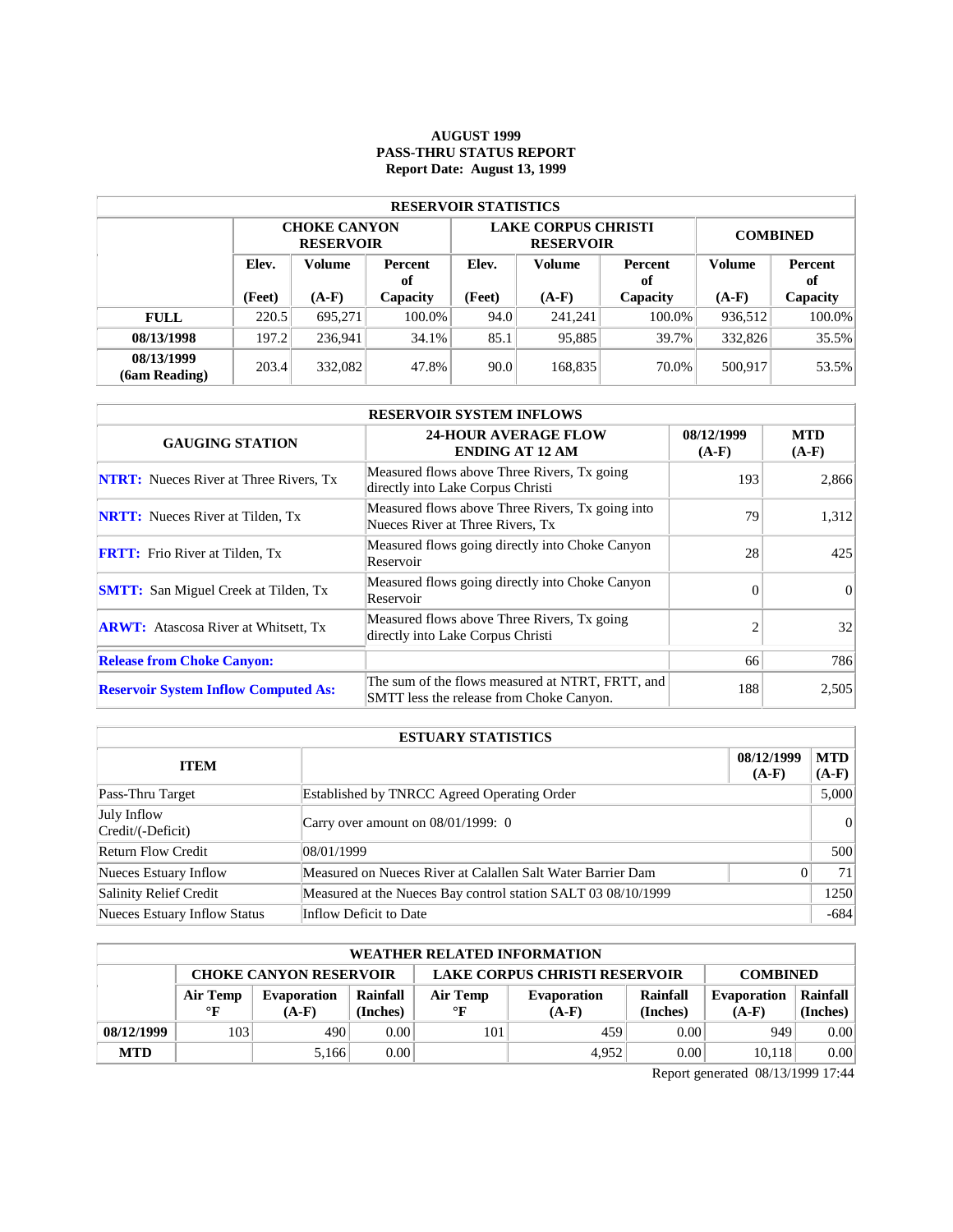### **AUGUST 1999 PASS-THRU STATUS REPORT Report Date: August 14, 1999**

| <b>RESERVOIR STATISTICS</b> |                                  |                                         |          |        |                                                |                 |               |          |  |  |  |
|-----------------------------|----------------------------------|-----------------------------------------|----------|--------|------------------------------------------------|-----------------|---------------|----------|--|--|--|
|                             |                                  | <b>CHOKE CANYON</b><br><b>RESERVOIR</b> |          |        | <b>LAKE CORPUS CHRISTI</b><br><b>RESERVOIR</b> | <b>COMBINED</b> |               |          |  |  |  |
|                             | Elev.<br>Volume<br>Percent<br>of |                                         | Elev.    | Volume | Percent<br>оf                                  | <b>Volume</b>   | Percent<br>оf |          |  |  |  |
|                             | (Feet)                           | $(A-F)$                                 | Capacity | (Feet) | $(A-F)$                                        | Capacity        | $(A-F)$       | Capacity |  |  |  |
| <b>FULL</b>                 | 220.5                            | 695.271                                 | 100.0%   | 94.0   | 241.241                                        | 100.0%          | 936,512       | 100.0%   |  |  |  |
| 08/14/1998                  | 197.2                            | 237,077                                 | 34.1%    | 85.1   | 96,012                                         | 39.8%           | 333,089       | 35.6%    |  |  |  |
| 08/14/1999<br>(6am Reading) | 203.4                            | 331,410                                 | 47.7%    | 89.9   | 168,165                                        | 69.7%           | 499.575       | 53.3%    |  |  |  |

| <b>RESERVOIR SYSTEM INFLOWS</b>               |                                                                                              |                       |                       |  |  |  |  |  |
|-----------------------------------------------|----------------------------------------------------------------------------------------------|-----------------------|-----------------------|--|--|--|--|--|
| <b>GAUGING STATION</b>                        | <b>24-HOUR AVERAGE FLOW</b><br><b>ENDING AT 12 AM</b>                                        | 08/13/1999<br>$(A-F)$ | <b>MTD</b><br>$(A-F)$ |  |  |  |  |  |
| <b>NTRT:</b> Nueces River at Three Rivers, Tx | Measured flows above Three Rivers, Tx going<br>directly into Lake Corpus Christi             | 187                   | 3,053                 |  |  |  |  |  |
| <b>NRTT:</b> Nueces River at Tilden, Tx       | Measured flows above Three Rivers, Tx going into<br>Nueces River at Three Rivers, Tx         | 71                    | 1,384                 |  |  |  |  |  |
| <b>FRTT:</b> Frio River at Tilden, Tx         | Measured flows going directly into Choke Canyon<br>Reservoir                                 | 28                    | 453                   |  |  |  |  |  |
| <b>SMTT:</b> San Miguel Creek at Tilden, Tx   | Measured flows going directly into Choke Canyon<br>Reservoir                                 | $\Omega$              | $\vert$ 0             |  |  |  |  |  |
| <b>ARWT:</b> Atascosa River at Whitsett, Tx   | Measured flows above Three Rivers, Tx going<br>directly into Lake Corpus Christi             |                       | 34                    |  |  |  |  |  |
| <b>Release from Choke Canyon:</b>             |                                                                                              | 66                    | 852                   |  |  |  |  |  |
| <b>Reservoir System Inflow Computed As:</b>   | The sum of the flows measured at NTRT, FRTT, and<br>SMTT less the release from Choke Canyon. | 149                   | 2,654                 |  |  |  |  |  |

| <b>ESTUARY STATISTICS</b>        |                                                             |                       |                 |  |  |  |  |  |
|----------------------------------|-------------------------------------------------------------|-----------------------|-----------------|--|--|--|--|--|
| <b>ITEM</b>                      |                                                             | 08/13/1999<br>$(A-F)$ | MTD<br>$(A-F)$  |  |  |  |  |  |
| Pass-Thru Target                 | Established by TNRCC Agreed Operating Order                 |                       | 5,000           |  |  |  |  |  |
| July Inflow<br>Credit/(-Deficit) | Carry over amount on 08/01/1999: 525                        |                       | 0               |  |  |  |  |  |
| <b>Return Flow Credit</b>        | 08/01/1999                                                  |                       | 500             |  |  |  |  |  |
| Nueces Estuary Inflow            | Measured on Nueces River at Calallen Salt Water Barrier Dam |                       | 73              |  |  |  |  |  |
| Salinity Relief Credit           | Measured at the Nueces Bay control station SALT 03          |                       | $\vert 0 \vert$ |  |  |  |  |  |
| Nueces Estuary Inflow Status     | Inflow Deficit to Date                                      |                       | $-1,556$        |  |  |  |  |  |

| <b>WEATHER RELATED INFORMATION</b> |                                                                                          |             |          |              |             |          |                    |          |  |  |
|------------------------------------|------------------------------------------------------------------------------------------|-------------|----------|--------------|-------------|----------|--------------------|----------|--|--|
|                                    | <b>LAKE CORPUS CHRISTI RESERVOIR</b><br><b>CHOKE CANYON RESERVOIR</b><br><b>COMBINED</b> |             |          |              |             |          |                    |          |  |  |
|                                    | Air Temp                                                                                 | Evaporation | Rainfall | Air Temp     | Evaporation | Rainfall | <b>Evaporation</b> | Rainfall |  |  |
|                                    | $\mathbf{F}$                                                                             | $(A-F)$     | (Inches) | $\mathbf{F}$ | $(A-F)$     | (Inches) | $(A-F)$            | (Inches) |  |  |
| 08/13/1999                         | 105                                                                                      | 440         | 0.00     | 103          | 449         | 0.00     | 889                | 0.00     |  |  |
| <b>MTD</b>                         |                                                                                          | 5.606       | 0.00     |              | 5.401       | 0.00     | 11.007             | 0.00     |  |  |

Report generated 08/14/1999 08:47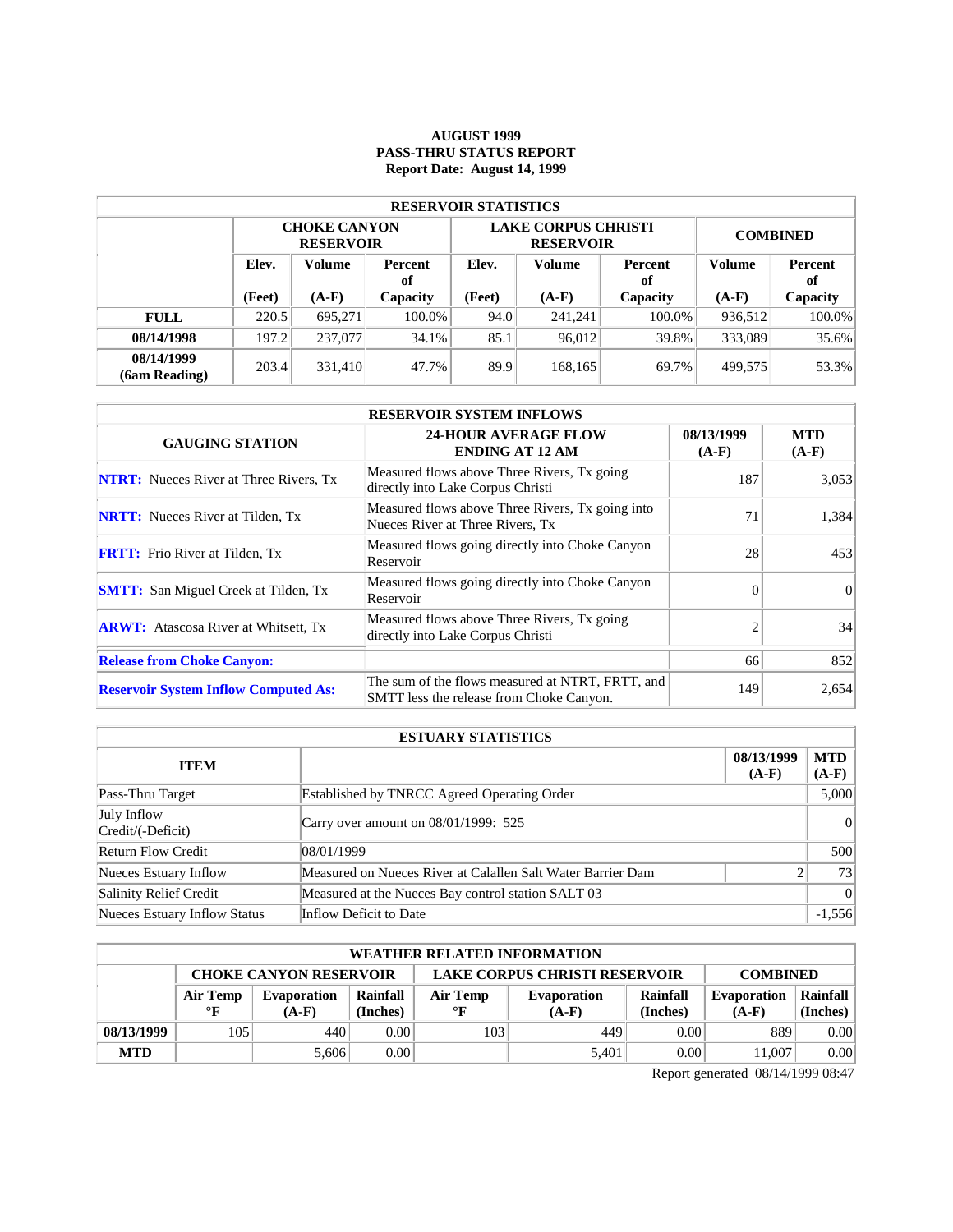# **AUGUST 1999 PASS-THRU STATUS REPORT Report Date: August 15, 1999**

| <b>RESERVOIR STATISTICS</b> |                                  |                                         |          |        |                                                |                 |               |          |  |  |  |
|-----------------------------|----------------------------------|-----------------------------------------|----------|--------|------------------------------------------------|-----------------|---------------|----------|--|--|--|
|                             |                                  | <b>CHOKE CANYON</b><br><b>RESERVOIR</b> |          |        | <b>LAKE CORPUS CHRISTI</b><br><b>RESERVOIR</b> | <b>COMBINED</b> |               |          |  |  |  |
|                             | Elev.<br>Volume<br>Percent<br>of |                                         | Elev.    | Volume | Percent<br>оf                                  | Volume          | Percent<br>of |          |  |  |  |
|                             | (Feet)                           | $(A-F)$                                 | Capacity |        | $(A-F)$                                        | Capacity        | $(A-F)$       | Capacity |  |  |  |
| <b>FULL</b>                 | 220.5                            | 695.271                                 | 100.0%   | 94.0   | 241.241                                        | 100.0%          | 936,512       | 100.0%   |  |  |  |
| 08/15/1998                  | 197.2                            | 237.348                                 | 34.1%    | 85.1   | 95.759                                         | 39.7%           | 333,107       | 35.6%    |  |  |  |
| 08/15/1999<br>(6am Reading) | 203.4                            | 331,074                                 | 47.6%    | 89.9   | 167,663                                        | 69.5%           | 498,737       | 53.3%    |  |  |  |

| <b>RESERVOIR SYSTEM INFLOWS</b>               |                                                                                              |                       |                       |  |  |  |  |  |
|-----------------------------------------------|----------------------------------------------------------------------------------------------|-----------------------|-----------------------|--|--|--|--|--|
| <b>GAUGING STATION</b>                        | <b>24-HOUR AVERAGE FLOW</b><br><b>ENDING AT 12 AM</b>                                        | 08/14/1999<br>$(A-F)$ | <b>MTD</b><br>$(A-F)$ |  |  |  |  |  |
| <b>NTRT:</b> Nueces River at Three Rivers, Tx | Measured flows above Three Rivers, Tx going<br>directly into Lake Corpus Christi             | 177                   | 3,230                 |  |  |  |  |  |
| <b>NRTT:</b> Nueces River at Tilden, Tx       | Measured flows above Three Rivers, Tx going into<br>Nueces River at Three Rivers, Tx         | 64                    | 1,447                 |  |  |  |  |  |
| <b>FRTT:</b> Frio River at Tilden, Tx         | Measured flows going directly into Choke Canyon<br>Reservoir                                 | 30                    | 482                   |  |  |  |  |  |
| <b>SMTT:</b> San Miguel Creek at Tilden, Tx   | Measured flows going directly into Choke Canyon<br>Reservoir                                 | $\Omega$              | $\Omega$              |  |  |  |  |  |
| <b>ARWT:</b> Atascosa River at Whitsett, Tx   | Measured flows above Three Rivers, Tx going<br>directly into Lake Corpus Christi             | $\mathfrak{D}$        | 36                    |  |  |  |  |  |
| <b>Release from Choke Canyon:</b>             |                                                                                              | 66                    | 917                   |  |  |  |  |  |
| <b>Reservoir System Inflow Computed As:</b>   | The sum of the flows measured at NTRT, FRTT, and<br>SMTT less the release from Choke Canyon. | 141                   | 2,795                 |  |  |  |  |  |

| <b>ESTUARY STATISTICS</b>        |                                                               |                       |                       |  |  |  |
|----------------------------------|---------------------------------------------------------------|-----------------------|-----------------------|--|--|--|
| <b>ITEM</b>                      |                                                               | 08/14/1999<br>$(A-F)$ | <b>MTD</b><br>$(A-F)$ |  |  |  |
| Pass-Thru Target                 | Established by TNRCC Agreed Operating Order                   |                       | 5,000                 |  |  |  |
| July Inflow<br>Credit/(-Deficit) | Carry over amount on 08/01/1999: 525                          |                       | 0                     |  |  |  |
| <b>Return Flow Credit</b>        | 108/01/1999                                                   |                       | 500                   |  |  |  |
| Nueces Estuary Inflow            | Measured on Nueces River at Calallen Salt Water Barrier Dam   | 40                    | 113                   |  |  |  |
| Salinity Relief Credit           | Measured at the Nueces Bay control station SALT 03 08/11/1999 |                       | 1,250                 |  |  |  |
| Nueces Estuary Inflow Status     | Inflow Deficit to Date                                        |                       | $-932$                |  |  |  |

| WEATHER RELATED INFORMATION |                                                                                          |             |          |              |                    |          |                    |          |  |  |
|-----------------------------|------------------------------------------------------------------------------------------|-------------|----------|--------------|--------------------|----------|--------------------|----------|--|--|
|                             | <b>LAKE CORPUS CHRISTI RESERVOIR</b><br><b>CHOKE CANYON RESERVOIR</b><br><b>COMBINED</b> |             |          |              |                    |          |                    |          |  |  |
|                             | Air Temp                                                                                 | Evaporation | Rainfall | Air Temp     | <b>Evaporation</b> | Rainfall | <b>Evaporation</b> | Rainfall |  |  |
|                             | $\circ$ F                                                                                | $(A-F)$     | (Inches) | $\mathbf{F}$ | $(A-F)$            | (Inches) | $(A-F)$            | (Inches) |  |  |
| 08/14/1999                  | 104                                                                                      | 420         | 0.00     | 103          | 409                | 0.00     | 829                | 0.00     |  |  |
| <b>MTD</b>                  |                                                                                          | 6.026       | 0.00     |              | 5,810              | 0.00     | 11.836             | 0.00     |  |  |

Report generated 08/15/1999 10:40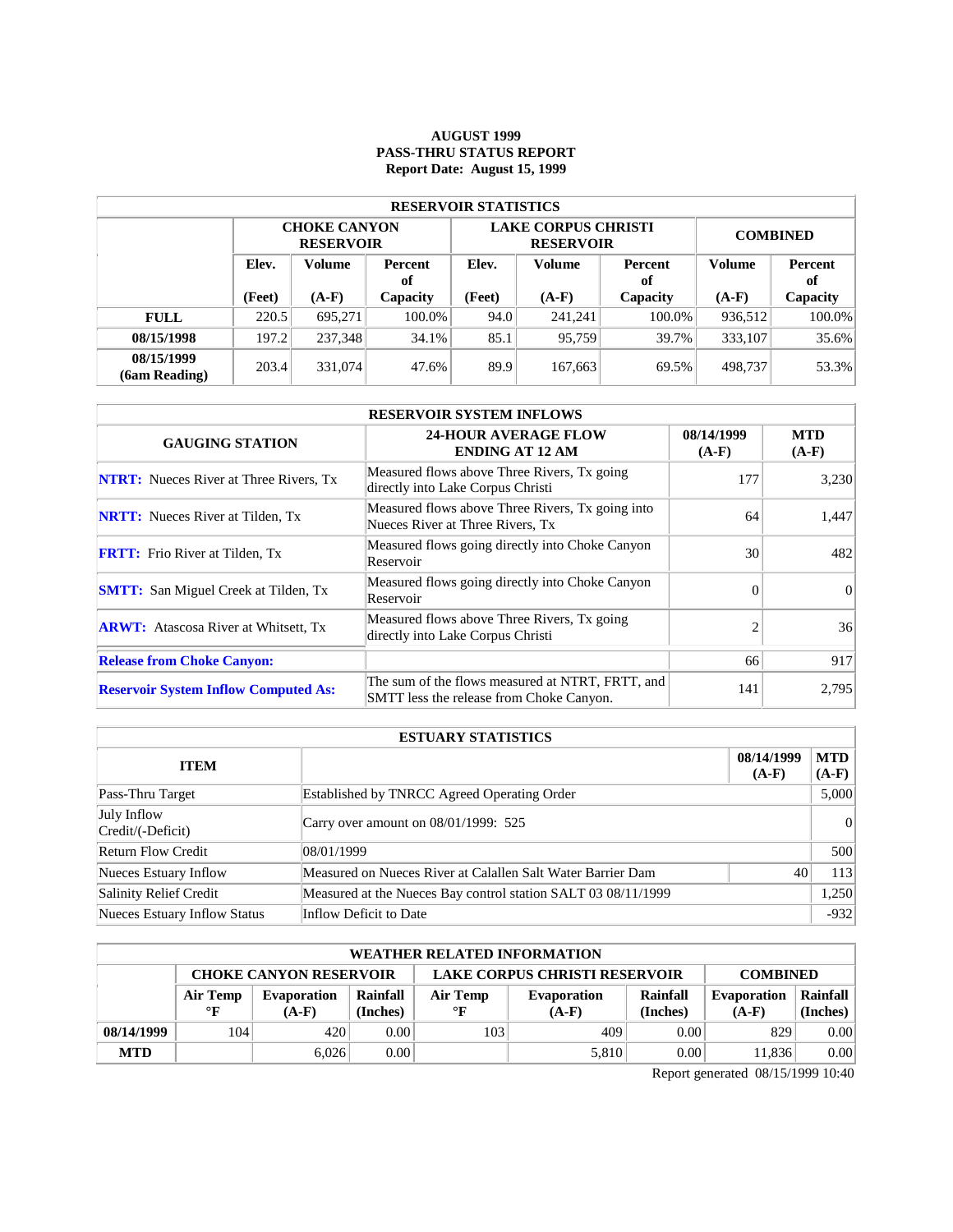### **AUGUST 1999 PASS-THRU STATUS REPORT Report Date: August 16, 1999**

| <b>RESERVOIR STATISTICS</b>      |        |                                         |        |               |                                                |                 |         |          |  |  |  |
|----------------------------------|--------|-----------------------------------------|--------|---------------|------------------------------------------------|-----------------|---------|----------|--|--|--|
|                                  |        | <b>CHOKE CANYON</b><br><b>RESERVOIR</b> |        |               | <b>LAKE CORPUS CHRISTI</b><br><b>RESERVOIR</b> | <b>COMBINED</b> |         |          |  |  |  |
| Elev.<br>Volume<br>Percent<br>of |        | Elev.                                   | Volume | Percent<br>оf | Volume                                         | Percent<br>of   |         |          |  |  |  |
|                                  | (Feet) | $(A-F)$<br>Capacity                     |        | (Feet)        | $(A-F)$                                        | Capacity        | $(A-F)$ | Capacity |  |  |  |
| <b>FULL</b>                      | 220.5  | 695.271                                 | 100.0% | 94.0          | 241.241                                        | 100.0%          | 936.512 | 100.0%   |  |  |  |
| 08/16/1998                       | 197.2  | 237.212                                 | 34.1%  | 85.1          | 95.759                                         | 39.7%           | 332.971 | 35.6%    |  |  |  |
| 08/16/1999<br>(6am Reading)      | 203.4  | 330,906                                 | 47.6%  | 89.9          | 167,329                                        | 69.4%           | 498.235 | 53.2%    |  |  |  |

| <b>RESERVOIR SYSTEM INFLOWS</b>               |                                                                                              |                       |                       |  |  |  |  |  |
|-----------------------------------------------|----------------------------------------------------------------------------------------------|-----------------------|-----------------------|--|--|--|--|--|
| <b>GAUGING STATION</b>                        | <b>24-HOUR AVERAGE FLOW</b><br><b>ENDING AT 12 AM</b>                                        | 08/15/1999<br>$(A-F)$ | <b>MTD</b><br>$(A-F)$ |  |  |  |  |  |
| <b>NTRT:</b> Nueces River at Three Rivers, Tx | Measured flows above Three Rivers, Tx going<br>directly into Lake Corpus Christi             | 169                   | 3,398                 |  |  |  |  |  |
| <b>NRTT:</b> Nueces River at Tilden, Tx       | Measured flows above Three Rivers, Tx going into<br>Nueces River at Three Rivers, Tx         | 58                    | 1.505                 |  |  |  |  |  |
| <b>FRTT:</b> Frio River at Tilden, Tx         | Measured flows going directly into Choke Canyon<br>Reservoir                                 | 28                    | 510                   |  |  |  |  |  |
| <b>SMTT:</b> San Miguel Creek at Tilden, Tx   | Measured flows going directly into Choke Canyon<br>Reservoir                                 | $\Omega$              | $\Omega$              |  |  |  |  |  |
| <b>ARWT:</b> Atascosa River at Whitsett, Tx   | Measured flows above Three Rivers, Tx going<br>directly into Lake Corpus Christi             | $\mathfrak{D}$        | 38                    |  |  |  |  |  |
| <b>Release from Choke Canyon:</b>             |                                                                                              | 66                    | 983                   |  |  |  |  |  |
| <b>Reservoir System Inflow Computed As:</b>   | The sum of the flows measured at NTRT, FRTT, and<br>SMTT less the release from Choke Canyon. | 131                   | 2,926                 |  |  |  |  |  |

| <b>ESTUARY STATISTICS</b>        |                                                               |                       |                |  |  |  |
|----------------------------------|---------------------------------------------------------------|-----------------------|----------------|--|--|--|
| <b>ITEM</b>                      |                                                               | 08/15/1999<br>$(A-F)$ | MTD<br>$(A-F)$ |  |  |  |
| Pass-Thru Target                 | Established by TNRCC Agreed Operating Order                   |                       | 5,000          |  |  |  |
| July Inflow<br>Credit/(-Deficit) | Carry over amount on $08/01/1999$ : 525                       |                       |                |  |  |  |
| <b>Return Flow Credit</b>        | 08/01/1999                                                    |                       | 500            |  |  |  |
| Nueces Estuary Inflow            | Measured on Nueces River at Calallen Salt Water Barrier Dam   | 30 <sub>1</sub>       | 143            |  |  |  |
| Salinity Relief Credit           | Measured at the Nueces Bay control station SALT 03 08/11/1999 |                       | 1,250          |  |  |  |
| Nueces Estuary Inflow Status     | Inflow Deficit to Date                                        |                       | $-1,033$       |  |  |  |

|            | <b>WEATHER RELATED INFORMATION</b>                                                       |             |          |              |                    |          |                    |          |  |  |  |
|------------|------------------------------------------------------------------------------------------|-------------|----------|--------------|--------------------|----------|--------------------|----------|--|--|--|
|            | <b>LAKE CORPUS CHRISTI RESERVOIR</b><br><b>CHOKE CANYON RESERVOIR</b><br><b>COMBINED</b> |             |          |              |                    |          |                    |          |  |  |  |
|            | Air Temp                                                                                 | Evaporation | Rainfall | Air Temp     | <b>Evaporation</b> | Rainfall | <b>Evaporation</b> | Rainfall |  |  |  |
|            | $\mathbf{F}$                                                                             | $(A-F)$     | (Inches) | $\mathbf{F}$ | $(A-F)$            | (Inches) | $(A-F)$            | (Inches) |  |  |  |
| 08/15/1999 | 103                                                                                      | 391         | 0.00     | 100          | 418                | 0.00     | 809                | 0.00     |  |  |  |
| <b>MTD</b> |                                                                                          | 6.417       | 0.00     |              | 6.228              | 0.00     | 12.645             | 0.00     |  |  |  |

Report generated 08/16/1999 09:01

 $\mathcal{L}$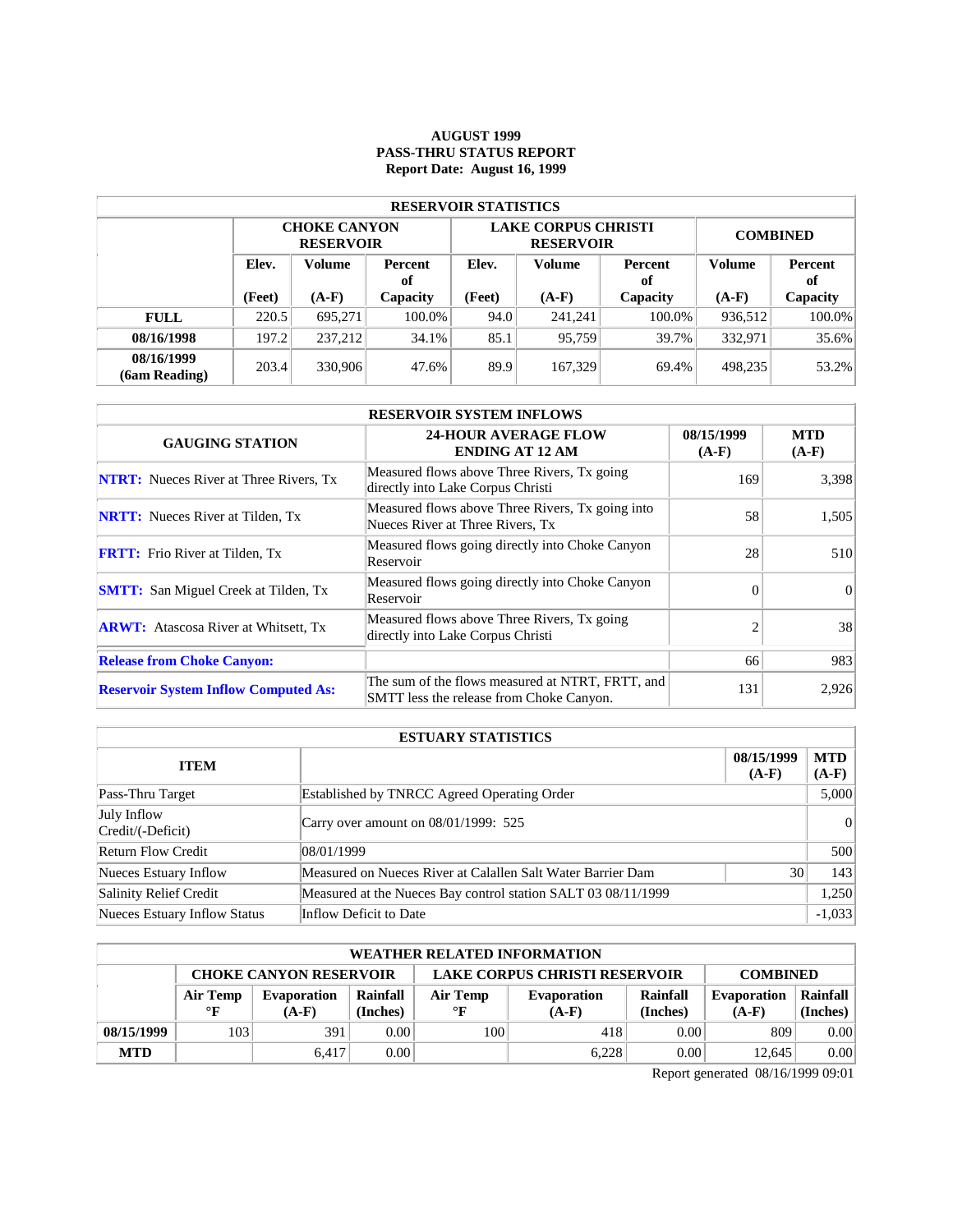### **AUGUST 1999 PASS-THRU STATUS REPORT Report Date: August 17, 1999**

| <b>RESERVOIR STATISTICS</b>      |        |                                         |        |        |                                                |                 |               |          |  |  |  |
|----------------------------------|--------|-----------------------------------------|--------|--------|------------------------------------------------|-----------------|---------------|----------|--|--|--|
|                                  |        | <b>CHOKE CANYON</b><br><b>RESERVOIR</b> |        |        | <b>LAKE CORPUS CHRISTI</b><br><b>RESERVOIR</b> | <b>COMBINED</b> |               |          |  |  |  |
| Elev.<br>Volume<br>Percent<br>of |        |                                         | Elev.  | Volume | Percent<br>оf                                  | <b>Volume</b>   | Percent<br>оf |          |  |  |  |
|                                  | (Feet) | $(A-F)$<br>Capacity                     |        | (Feet) | $(A-F)$                                        | Capacity        | $(A-F)$       | Capacity |  |  |  |
| <b>FULL</b>                      | 220.5  | 695.271                                 | 100.0% | 94.0   | 241.241                                        | 100.0%          | 936,512       | 100.0%   |  |  |  |
| 08/17/1998                       | 197.5  | 240,760                                 | 34.6%  | 85.1   | 95,633                                         | 39.6%           | 336,393       | 35.9%    |  |  |  |
| 08/17/1999<br>(6am Reading)      | 203.4  | 330,403                                 | 47.5%  | 89.9   | 166.828                                        | 69.2%           | 497.231       | 53.1%    |  |  |  |

| <b>RESERVOIR SYSTEM INFLOWS</b>               |                                                                                              |                       |                       |  |  |  |  |  |
|-----------------------------------------------|----------------------------------------------------------------------------------------------|-----------------------|-----------------------|--|--|--|--|--|
| <b>GAUGING STATION</b>                        | <b>24-HOUR AVERAGE FLOW</b><br><b>ENDING AT 12 AM</b>                                        | 08/16/1999<br>$(A-F)$ | <b>MTD</b><br>$(A-F)$ |  |  |  |  |  |
| <b>NTRT:</b> Nueces River at Three Rivers, Tx | Measured flows above Three Rivers, Tx going<br>directly into Lake Corpus Christi             | 161                   | 3,559                 |  |  |  |  |  |
| <b>NRTT:</b> Nueces River at Tilden, Tx       | Measured flows above Three Rivers, Tx going into<br>Nueces River at Three Rivers, Tx         | 54                    | 1,558                 |  |  |  |  |  |
| <b>FRTT:</b> Frio River at Tilden, Tx         | Measured flows going directly into Choke Canyon<br>Reservoir                                 | 28                    | 538                   |  |  |  |  |  |
| <b>SMTT:</b> San Miguel Creek at Tilden, Tx   | Measured flows going directly into Choke Canyon<br>Reservoir                                 | $\Omega$              | $\Omega$              |  |  |  |  |  |
| <b>ARWT:</b> Atascosa River at Whitsett, Tx   | Measured flows above Three Rivers, Tx going<br>directly into Lake Corpus Christi             |                       | 40                    |  |  |  |  |  |
| <b>Release from Choke Canyon:</b>             |                                                                                              | 66                    | 1,048                 |  |  |  |  |  |
| <b>Reservoir System Inflow Computed As:</b>   | The sum of the flows measured at NTRT, FRTT, and<br>SMTT less the release from Choke Canyon. | 123                   | 3,049                 |  |  |  |  |  |

| <b>ESTUARY STATISTICS</b>        |                                                               |                       |                |  |  |  |  |
|----------------------------------|---------------------------------------------------------------|-----------------------|----------------|--|--|--|--|
| <b>ITEM</b>                      |                                                               | 08/16/1999<br>$(A-F)$ | MTD<br>$(A-F)$ |  |  |  |  |
| Pass-Thru Target                 | Established by TNRCC Agreed Operating Order                   |                       | 5,000          |  |  |  |  |
| July Inflow<br>Credit/(-Deficit) | Carry over amount on 08/01/1999: 525                          |                       |                |  |  |  |  |
| <b>Return Flow Credit</b>        | 08/01/1999                                                    |                       | 500            |  |  |  |  |
| Nueces Estuary Inflow            | Measured on Nueces River at Calallen Salt Water Barrier Dam   |                       | 151            |  |  |  |  |
| Salinity Relief Credit           | Measured at the Nueces Bay control station SALT 03 08/11/1999 |                       | 1,250          |  |  |  |  |
| Nueces Estuary Inflow Status     | Inflow Deficit to Date                                        |                       | $-1,148$       |  |  |  |  |

|            | <b>WEATHER RELATED INFORMATION</b>                                                       |                    |          |              |                    |          |                    |          |  |  |  |
|------------|------------------------------------------------------------------------------------------|--------------------|----------|--------------|--------------------|----------|--------------------|----------|--|--|--|
|            | <b>LAKE CORPUS CHRISTI RESERVOIR</b><br><b>CHOKE CANYON RESERVOIR</b><br><b>COMBINED</b> |                    |          |              |                    |          |                    |          |  |  |  |
|            | Air Temp                                                                                 | <b>Evaporation</b> | Rainfall | Air Temp     | <b>Evaporation</b> | Rainfall | <b>Evaporation</b> | Rainfall |  |  |  |
|            | $\mathbf{F}$                                                                             | $(A-F)$            | (Inches) | $\mathbf{F}$ | $(A-F)$            | (Inches) | $(A-F)$            | (Inches) |  |  |  |
| 08/16/1999 | 100                                                                                      | 430                | 0.00     | 99           | 340                | 0.00     | 750                | 0.00     |  |  |  |
| <b>MTD</b> |                                                                                          | 6.827              | 0.00     |              | 6.568              | 0.00     | 13,395             | 0.00     |  |  |  |

Report generated 08/17/1999 08:54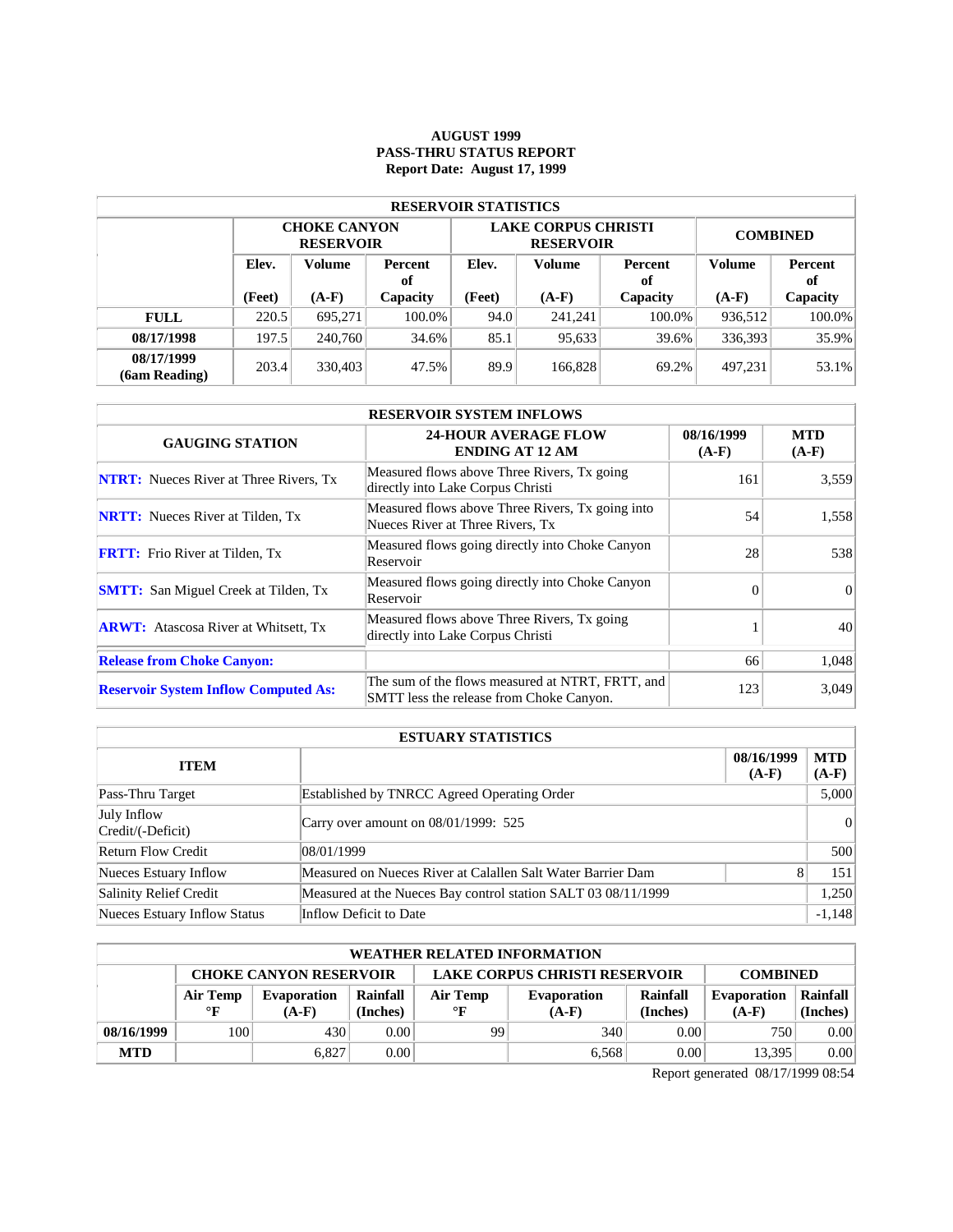### **AUGUST 1999 PASS-THRU STATUS REPORT Report Date: August 18, 1999**

| <b>RESERVOIR STATISTICS</b>      |        |                                         |        |               |                                                |                 |         |          |  |  |  |
|----------------------------------|--------|-----------------------------------------|--------|---------------|------------------------------------------------|-----------------|---------|----------|--|--|--|
|                                  |        | <b>CHOKE CANYON</b><br><b>RESERVOIR</b> |        |               | <b>LAKE CORPUS CHRISTI</b><br><b>RESERVOIR</b> | <b>COMBINED</b> |         |          |  |  |  |
| Elev.<br>Volume<br>Percent<br>of |        | Elev.                                   | Volume | Percent<br>оf | Volume                                         | Percent<br>of   |         |          |  |  |  |
|                                  | (Feet) | $(A-F)$<br>Capacity                     |        | (Feet)        | $(A-F)$                                        | Capacity        | $(A-F)$ | Capacity |  |  |  |
| <b>FULL</b>                      | 220.5  | 695.271                                 | 100.0% | 94.0          | 241.241                                        | 100.0%          | 936.512 | 100.0%   |  |  |  |
| 08/18/1998                       | 197.5  | 241.309                                 | 34.7%  | 85.1          | 95,507                                         | 39.6%           | 336,816 | 36.0%    |  |  |  |
| 08/18/1999<br>(6am Reading)      | 203.3  | 329,566                                 | 47.4%  | 89.8          | 165,828                                        | 68.7%           | 495.394 | 52.9%    |  |  |  |

| <b>RESERVOIR SYSTEM INFLOWS</b>               |                                                                                              |                       |                       |  |  |  |  |  |
|-----------------------------------------------|----------------------------------------------------------------------------------------------|-----------------------|-----------------------|--|--|--|--|--|
| <b>GAUGING STATION</b>                        | <b>24-HOUR AVERAGE FLOW</b><br><b>ENDING AT 12 AM</b>                                        | 08/17/1999<br>$(A-F)$ | <b>MTD</b><br>$(A-F)$ |  |  |  |  |  |
| <b>NTRT:</b> Nueces River at Three Rivers, Tx | Measured flows above Three Rivers, Tx going<br>directly into Lake Corpus Christi             | 157                   | 3,716                 |  |  |  |  |  |
| <b>NRTT:</b> Nueces River at Tilden, Tx       | Measured flows above Three Rivers, Tx going into<br>Nueces River at Three Rivers, Tx         | 52                    | 1.610                 |  |  |  |  |  |
| <b>FRTT:</b> Frio River at Tilden, Tx         | Measured flows going directly into Choke Canyon<br>Reservoir                                 | 28                    | 566                   |  |  |  |  |  |
| <b>SMTT:</b> San Miguel Creek at Tilden, Tx   | Measured flows going directly into Choke Canyon<br>Reservoir                                 | $\Omega$              | $\Omega$              |  |  |  |  |  |
| <b>ARWT:</b> Atascosa River at Whitsett, Tx   | Measured flows above Three Rivers, Tx going<br>directly into Lake Corpus Christi             |                       | 41                    |  |  |  |  |  |
| <b>Release from Choke Canyon:</b>             |                                                                                              | 66                    | 1,114                 |  |  |  |  |  |
| <b>Reservoir System Inflow Computed As:</b>   | The sum of the flows measured at NTRT, FRTT, and<br>SMTT less the release from Choke Canyon. | 119                   | 3,168                 |  |  |  |  |  |

| <b>ESTUARY STATISTICS</b>        |                                                               |                       |                |  |  |  |
|----------------------------------|---------------------------------------------------------------|-----------------------|----------------|--|--|--|
| <b>ITEM</b>                      |                                                               | 08/17/1999<br>$(A-F)$ | MTD<br>$(A-F)$ |  |  |  |
| Pass-Thru Target                 | Established by TNRCC Agreed Operating Order                   |                       | 5,000          |  |  |  |
| July Inflow<br>Credit/(-Deficit) | Carry over amount on $08/01/1999$ : 525                       |                       | 0              |  |  |  |
| <b>Return Flow Credit</b>        | 08/01/1999                                                    |                       | 500            |  |  |  |
| Nueces Estuary Inflow            | Measured on Nueces River at Calallen Salt Water Barrier Dam   | 26                    | 177            |  |  |  |
| Salinity Relief Credit           | Measured at the Nueces Bay control station SALT 03 08/11/1999 |                       | 1,250          |  |  |  |
| Nueces Estuary Inflow Status     | Inflow Deficit to Date                                        |                       | $-1,241$       |  |  |  |

| <b>WEATHER RELATED INFORMATION</b> |                                                                                          |             |          |              |             |          |                    |          |  |  |
|------------------------------------|------------------------------------------------------------------------------------------|-------------|----------|--------------|-------------|----------|--------------------|----------|--|--|
|                                    | <b>LAKE CORPUS CHRISTI RESERVOIR</b><br><b>CHOKE CANYON RESERVOIR</b><br><b>COMBINED</b> |             |          |              |             |          |                    |          |  |  |
|                                    | Air Temp                                                                                 | Evaporation | Rainfall | Air Temp     | Evaporation | Rainfall | <b>Evaporation</b> | Rainfall |  |  |
|                                    | $\mathbf{F}$                                                                             | $(A-F)$     | (Inches) | $\mathbf{F}$ | $(A-F)$     | (Inches) | $(A-F)$            | (Inches) |  |  |
| 08/17/1999                         | 94                                                                                       | 263         | 0.02     | 94           | 339         | 0.15     | 602                | 0.00     |  |  |
| <b>MTD</b>                         |                                                                                          | 7.090       | 0.02     |              | 6.907       | 0.15     | 13.997             | 0.17     |  |  |

Report generated 08/18/1999 09:13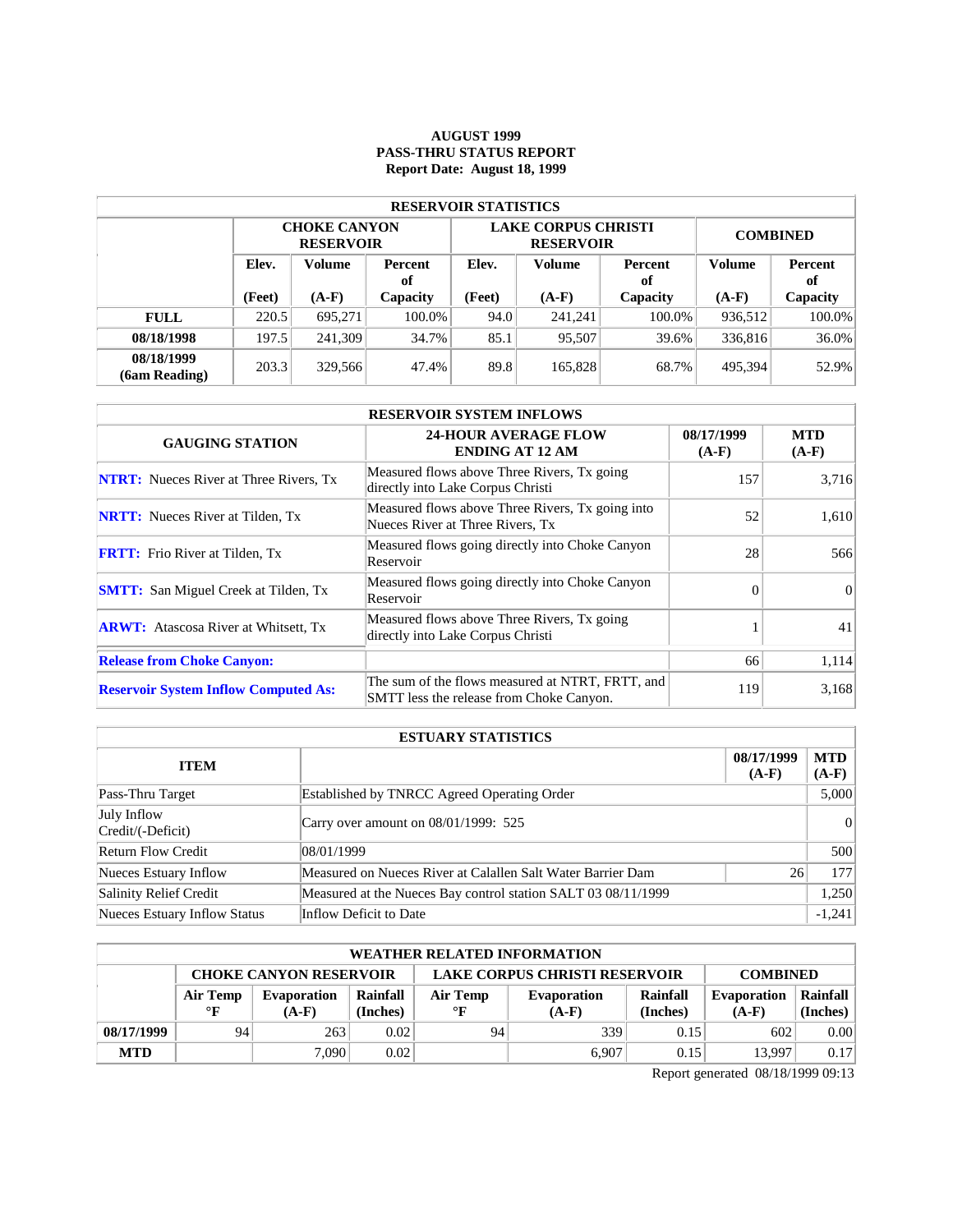### **AUGUST 1999 PASS-THRU STATUS REPORT Report Date: August 19, 1999**

| <b>RESERVOIR STATISTICS</b> |                                  |                                         |          |        |                                                |                                |         |          |  |  |  |
|-----------------------------|----------------------------------|-----------------------------------------|----------|--------|------------------------------------------------|--------------------------------|---------|----------|--|--|--|
|                             |                                  | <b>CHOKE CANYON</b><br><b>RESERVOIR</b> |          |        | <b>LAKE CORPUS CHRISTI</b><br><b>RESERVOIR</b> | <b>COMBINED</b>                |         |          |  |  |  |
|                             | Elev.<br>Volume<br>Percent<br>of |                                         | Elev.    | Volume | Percent<br>оf                                  | <b>Volume</b><br>Percent<br>оf |         |          |  |  |  |
|                             | (Feet)                           | $(A-F)$                                 | Capacity | (Feet) | $(A-F)$                                        | Capacity                       | $(A-F)$ | Capacity |  |  |  |
| <b>FULL</b>                 | 220.5                            | 695.271                                 | 100.0%   | 94.0   | 241.241                                        | 100.0%                         | 936,512 | 100.0%   |  |  |  |
| 08/19/1998                  | 197.5                            | 241.171                                 | 34.7%    | 85.1   | 95,885                                         | 39.7%                          | 337,056 | 36.0%    |  |  |  |
| 08/19/1999<br>(6am Reading) | 203.3                            | 329.399                                 | 47.4%    | 89.8   | 164.998                                        | 68.4%                          | 494,397 | 52.8%    |  |  |  |

| <b>RESERVOIR SYSTEM INFLOWS</b>               |                                                                                              |                       |                       |  |  |  |  |  |
|-----------------------------------------------|----------------------------------------------------------------------------------------------|-----------------------|-----------------------|--|--|--|--|--|
| <b>GAUGING STATION</b>                        | <b>24-HOUR AVERAGE FLOW</b><br><b>ENDING AT 12 AM</b>                                        | 08/18/1999<br>$(A-F)$ | <b>MTD</b><br>$(A-F)$ |  |  |  |  |  |
| <b>NTRT:</b> Nueces River at Three Rivers, Tx | Measured flows above Three Rivers, Tx going<br>directly into Lake Corpus Christi             | 157                   | 3,873                 |  |  |  |  |  |
| <b>NRTT:</b> Nueces River at Tilden, Tx       | Measured flows above Three Rivers, Tx going into<br>Nueces River at Three Rivers, Tx         | 50                    | 1,659                 |  |  |  |  |  |
| <b>FRTT:</b> Frio River at Tilden, Tx         | Measured flows going directly into Choke Canyon<br>Reservoir                                 | 30                    | 596                   |  |  |  |  |  |
| <b>SMTT:</b> San Miguel Creek at Tilden, Tx   | Measured flows going directly into Choke Canyon<br>Reservoir                                 | $\Omega$              | $\Omega$              |  |  |  |  |  |
| <b>ARWT:</b> Atascosa River at Whitsett, Tx   | Measured flows above Three Rivers, Tx going<br>directly into Lake Corpus Christi             |                       | 42                    |  |  |  |  |  |
| <b>Release from Choke Canyon:</b>             |                                                                                              | 66                    | 1,179                 |  |  |  |  |  |
| <b>Reservoir System Inflow Computed As:</b>   | The sum of the flows measured at NTRT, FRTT, and<br>SMTT less the release from Choke Canyon. | 121                   | 3,289                 |  |  |  |  |  |

| <b>ESTUARY STATISTICS</b>             |                                                               |                       |                |  |  |  |  |
|---------------------------------------|---------------------------------------------------------------|-----------------------|----------------|--|--|--|--|
| <b>ITEM</b>                           |                                                               | 08/18/1999<br>$(A-F)$ | MTD<br>$(A-F)$ |  |  |  |  |
| Pass-Thru Target                      | Established by TNRCC Agreed Operating Order                   |                       | 5,000          |  |  |  |  |
| September Inflow<br>Credit/(-Deficit) | Carry over amount on 08/01/1999: 525                          |                       |                |  |  |  |  |
| <b>Return Flow Credit</b>             | 08/01/1999                                                    |                       | 500            |  |  |  |  |
| Nueces Estuary Inflow                 | Measured on Nueces River at Calallen Salt Water Barrier Dam   | 13                    | 190            |  |  |  |  |
| Salinity Relief Credit                | Measured at the Nueces Bay control station SALT 03 08/11/1999 |                       | 1,250          |  |  |  |  |
| Nueces Estuary Inflow Status          | Inflow Deficit to Date                                        |                       | $-1,349$       |  |  |  |  |

| <b>WEATHER RELATED INFORMATION</b> |                                                                                          |             |          |              |             |          |                    |          |  |  |
|------------------------------------|------------------------------------------------------------------------------------------|-------------|----------|--------------|-------------|----------|--------------------|----------|--|--|
|                                    | <b>LAKE CORPUS CHRISTI RESERVOIR</b><br><b>CHOKE CANYON RESERVOIR</b><br><b>COMBINED</b> |             |          |              |             |          |                    |          |  |  |
|                                    | Air Temp                                                                                 | Evaporation | Rainfall | Air Temp     | Evaporation | Rainfall | <b>Evaporation</b> | Rainfall |  |  |
|                                    | $\mathbf{F}$                                                                             | $(A-F)$     | (Inches) | $\mathbf{F}$ | $(A-F)$     | (Inches) | $(A-F)$            | (Inches) |  |  |
| 08/18/1999                         | 99                                                                                       | 409         | 0.00     | 97           | 329         | 0.00     | 738                | 0.00     |  |  |
| <b>MTD</b>                         |                                                                                          | 7.499       | 0.02     |              | 7.236       | 0.15     | 14.735             | 0.17     |  |  |

Report generated 08/19/1999 08:49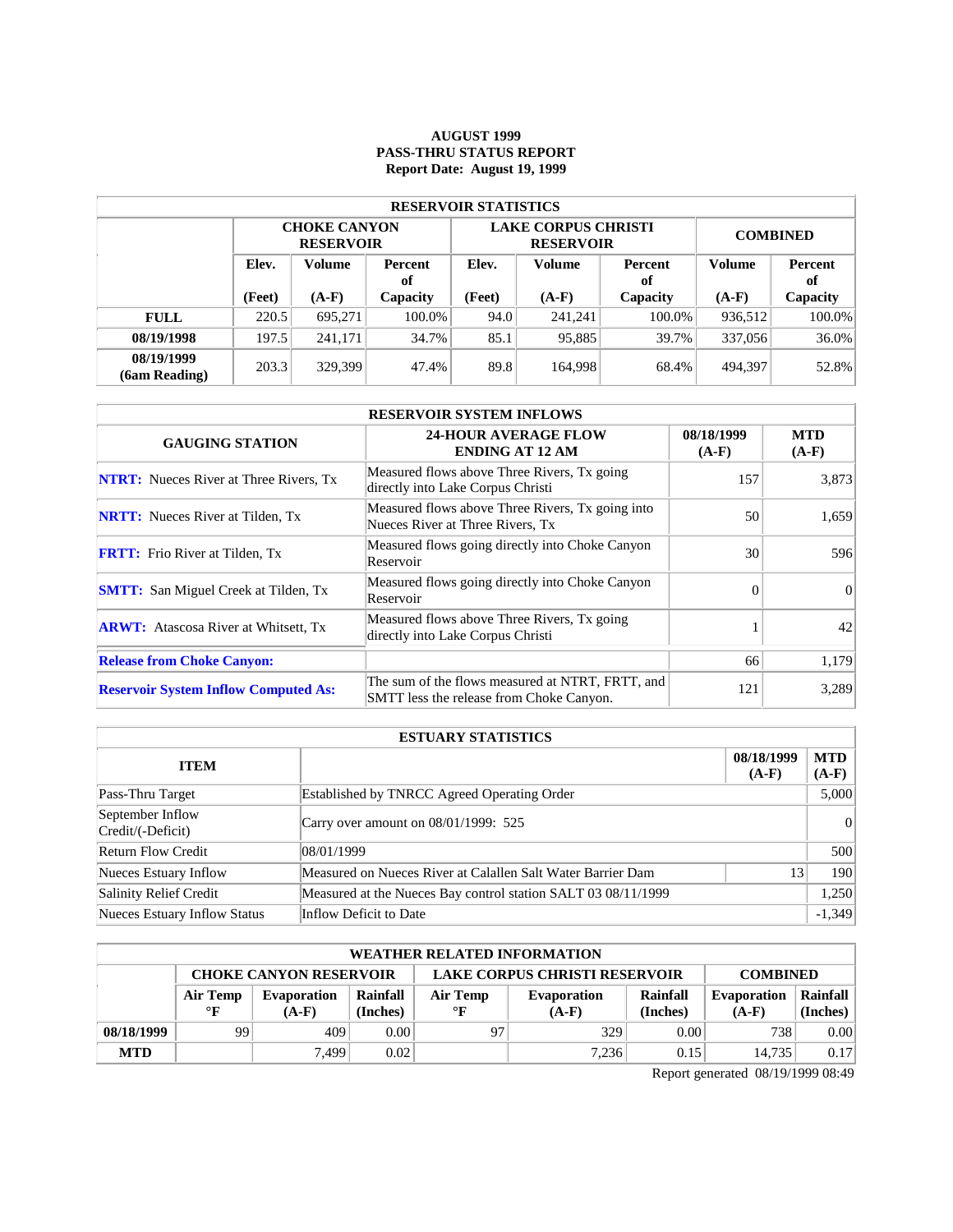### **AUGUST 1999 PASS-THRU STATUS REPORT Report Date: August 20, 1999**

| <b>RESERVOIR STATISTICS</b> |       |                                                          |        |                   |                                                |                 |         |               |  |  |  |
|-----------------------------|-------|----------------------------------------------------------|--------|-------------------|------------------------------------------------|-----------------|---------|---------------|--|--|--|
|                             |       | <b>CHOKE CANYON</b><br><b>RESERVOIR</b>                  |        |                   | <b>LAKE CORPUS CHRISTI</b><br><b>RESERVOIR</b> | <b>COMBINED</b> |         |               |  |  |  |
|                             | Elev. | Volume<br>Percent<br>of<br>(Feet)<br>$(A-F)$<br>Capacity |        | Elev.             | Volume                                         | Percent<br>of   |         | Percent<br>оf |  |  |  |
|                             |       |                                                          |        | (Feet)<br>$(A-F)$ |                                                | Capacity        | $(A-F)$ | Capacity      |  |  |  |
| <b>FULL</b>                 | 220.5 | 695.271                                                  | 100.0% | 94.0              | 241.241                                        | $100.0\%$       | 936.512 | 100.0%        |  |  |  |
| 08/20/1998                  | 197.5 | 241.171                                                  | 34.7%  | 85.2              | 97.157                                         | $40.3\%$        | 338,328 | 36.1%         |  |  |  |
| 08/20/1999<br>(6am Reading) | 203.3 | 329,064                                                  | 47.3%  | 89.7              | 164,334                                        | 68.1%           | 493.398 | 52.7%         |  |  |  |

| <b>RESERVOIR SYSTEM INFLOWS</b>               |                                                                                              |                       |                       |  |  |  |  |  |
|-----------------------------------------------|----------------------------------------------------------------------------------------------|-----------------------|-----------------------|--|--|--|--|--|
| <b>GAUGING STATION</b>                        | <b>24-HOUR AVERAGE FLOW</b><br><b>ENDING AT 12 AM</b>                                        | 08/19/1999<br>$(A-F)$ | <b>MTD</b><br>$(A-F)$ |  |  |  |  |  |
| <b>NTRT:</b> Nueces River at Three Rivers, Tx | Measured flows above Three Rivers, Tx going<br>directly into Lake Corpus Christi             | 153                   | 4,026                 |  |  |  |  |  |
| <b>NRTT:</b> Nueces River at Tilden, Tx       | Measured flows above Three Rivers, Tx going into<br>Nueces River at Three Rivers, Tx         | 38                    | 1.697                 |  |  |  |  |  |
| <b>FRTT:</b> Frio River at Tilden, Tx         | Measured flows going directly into Choke Canyon<br>Reservoir                                 | 32                    | 627                   |  |  |  |  |  |
| <b>SMTT:</b> San Miguel Creek at Tilden, Tx   | Measured flows going directly into Choke Canyon<br>Reservoir                                 | $\Omega$              | $\Omega$              |  |  |  |  |  |
| <b>ARWT:</b> Atascosa River at Whitsett, Tx   | Measured flows above Three Rivers, Tx going<br>directly into Lake Corpus Christi             |                       | 43                    |  |  |  |  |  |
| <b>Release from Choke Canyon:</b>             |                                                                                              | 66                    | 1,245                 |  |  |  |  |  |
| <b>Reservoir System Inflow Computed As:</b>   | The sum of the flows measured at NTRT, FRTT, and<br>SMTT less the release from Choke Canyon. | 119                   | 3,408                 |  |  |  |  |  |

| <b>ESTUARY STATISTICS</b>                                     |                                                               |    |          |  |  |  |  |
|---------------------------------------------------------------|---------------------------------------------------------------|----|----------|--|--|--|--|
| <b>MTD</b><br>08/19/1999<br><b>ITEM</b><br>$(A-F)$<br>$(A-F)$ |                                                               |    |          |  |  |  |  |
| Pass-Thru Target                                              | <b>Established by TNRCC Agreed Operating Order</b>            |    | 5,000    |  |  |  |  |
| September Inflow<br>Credit/(-Deficit)                         | Carry over amount on 08/01/1999: 525                          |    |          |  |  |  |  |
| <b>Return Flow Credit</b>                                     | 08/01/1999                                                    |    | 500      |  |  |  |  |
| Nueces Estuary Inflow                                         | Measured on Nueces River at Calallen Salt Water Barrier Dam   | 13 | 202      |  |  |  |  |
| Salinity Relief Credit                                        | Measured at the Nueces Bay control station SALT 03 08/11/1999 |    | 1,250    |  |  |  |  |
| Nueces Estuary Inflow Status                                  | Inflow Deficit to Date                                        |    | $-1,456$ |  |  |  |  |

| <b>WEATHER RELATED INFORMATION</b> |                                                                                          |         |          |              |             |          |                    |          |  |  |
|------------------------------------|------------------------------------------------------------------------------------------|---------|----------|--------------|-------------|----------|--------------------|----------|--|--|
|                                    | <b>LAKE CORPUS CHRISTI RESERVOIR</b><br><b>CHOKE CANYON RESERVOIR</b><br><b>COMBINED</b> |         |          |              |             |          |                    |          |  |  |
|                                    | Rainfall<br>Air Temp<br>Evaporation                                                      |         |          | Air Temp     | Evaporation | Rainfall | <b>Evaporation</b> | Rainfall |  |  |
|                                    | $\mathbf{F}$                                                                             | $(A-F)$ | (Inches) | $\mathbf{F}$ | $(A-F)$     | (Inches) | $(A-F)$            | (Inches) |  |  |
| 08/19/1999                         | 101                                                                                      | 370     | 0.001    | 98           | 357         | 0.00     | 727                | 0.00     |  |  |
| <b>MTD</b>                         |                                                                                          | 7.869   | 0.02     |              | 7,593       | 0.15     | 15.462             | 0.17     |  |  |

Report generated 08/20/1999 08:54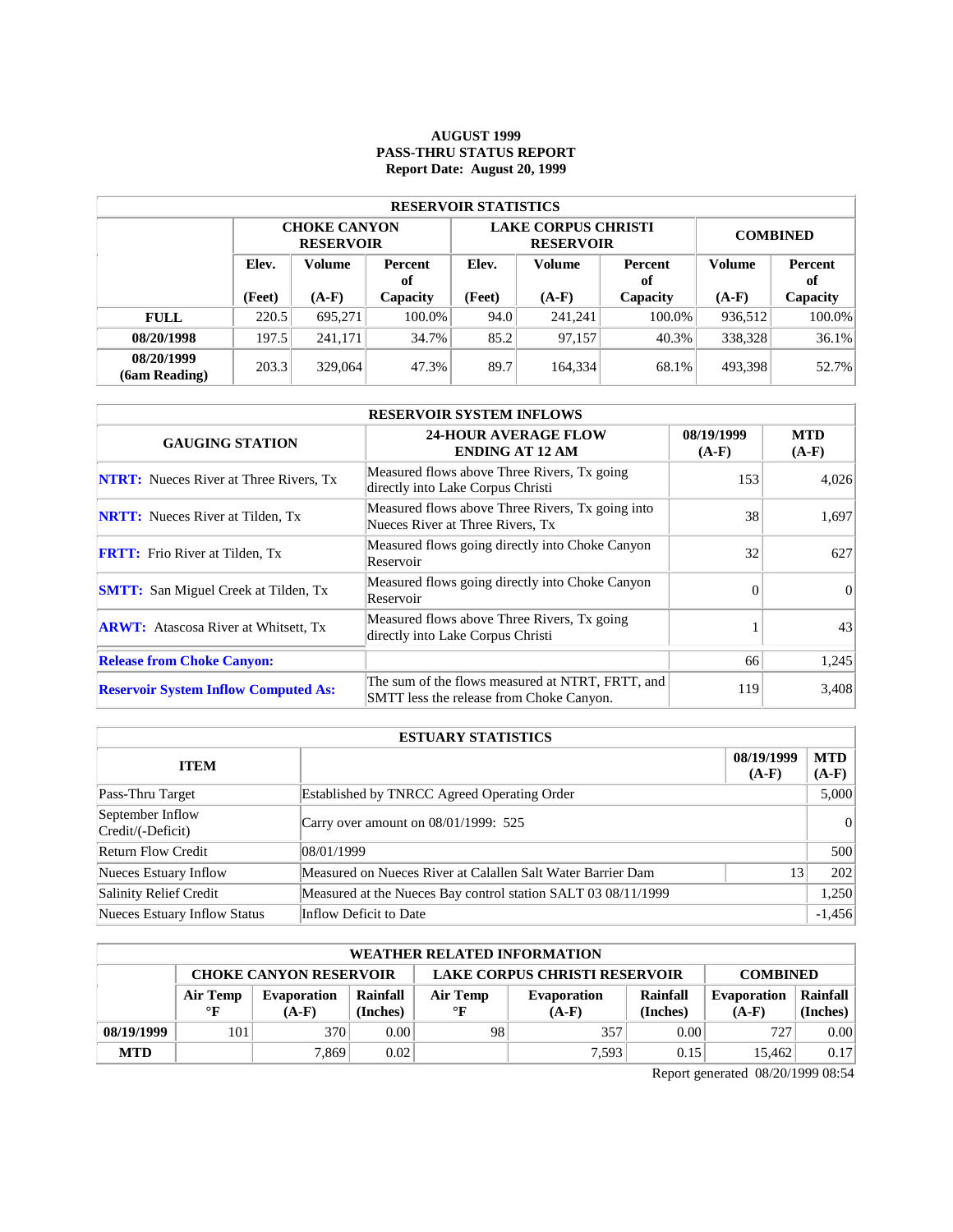### **AUGUST 1999 PASS-THRU STATUS REPORT Report Date: August 21, 1999**

| <b>RESERVOIR STATISTICS</b> |                                  |                                         |                 |      |                                                |                 |               |          |  |  |  |
|-----------------------------|----------------------------------|-----------------------------------------|-----------------|------|------------------------------------------------|-----------------|---------------|----------|--|--|--|
|                             |                                  | <b>CHOKE CANYON</b><br><b>RESERVOIR</b> |                 |      | <b>LAKE CORPUS CHRISTI</b><br><b>RESERVOIR</b> | <b>COMBINED</b> |               |          |  |  |  |
|                             | Elev.<br>Volume<br>Percent<br>of |                                         | Elev.<br>Volume |      | Percent<br>оf                                  | Volume          | Percent<br>of |          |  |  |  |
|                             | (Feet)                           | $(A-F)$                                 | Capacity        |      | $(A-F)$                                        | Capacity        | $(A-F)$       | Capacity |  |  |  |
| <b>FULL</b>                 | 220.5                            | 695.271                                 | 100.0%          | 94.0 | 241.241                                        | 100.0%          | 936.512       | 100.0%   |  |  |  |
| 08/21/1998                  | 197.5                            | 241.034                                 | 34.7%           | 85.4 | 99.218                                         | 41.1%           | 340.252       | 36.3%    |  |  |  |
| 08/21/1999<br>(6am Reading) | 203.3                            | 328,897                                 | 47.3%           | 89.7 | 163,672                                        | 67.8%           | 492.569       | 52.6%    |  |  |  |

| <b>RESERVOIR SYSTEM INFLOWS</b>               |                                                                                              |                       |                       |  |  |  |  |  |
|-----------------------------------------------|----------------------------------------------------------------------------------------------|-----------------------|-----------------------|--|--|--|--|--|
| <b>GAUGING STATION</b>                        | <b>24-HOUR AVERAGE FLOW</b><br><b>ENDING AT 12 AM</b>                                        | 08/20/1999<br>$(A-F)$ | <b>MTD</b><br>$(A-F)$ |  |  |  |  |  |
| <b>NTRT:</b> Nueces River at Three Rivers, Tx | Measured flows above Three Rivers, Tx going<br>directly into Lake Corpus Christi             | 149                   | 4,174                 |  |  |  |  |  |
| <b>NRTT:</b> Nueces River at Tilden, Tx       | Measured flows above Three Rivers, Tx going into<br>Nueces River at Three Rivers, Tx         | 28                    | 1.725                 |  |  |  |  |  |
| <b>FRTT:</b> Frio River at Tilden, Tx         | Measured flows going directly into Choke Canyon<br>Reservoir                                 | 28                    | 655                   |  |  |  |  |  |
| <b>SMTT:</b> San Miguel Creek at Tilden, Tx   | Measured flows going directly into Choke Canyon<br>Reservoir                                 | $\Omega$              | $\Omega$              |  |  |  |  |  |
| <b>ARWT:</b> Atascosa River at Whitsett, Tx   | Measured flows above Three Rivers, Tx going<br>directly into Lake Corpus Christi             |                       | 44                    |  |  |  |  |  |
| <b>Release from Choke Canyon:</b>             |                                                                                              | 66                    | 1,310                 |  |  |  |  |  |
| <b>Reservoir System Inflow Computed As:</b>   | The sum of the flows measured at NTRT, FRTT, and<br>SMTT less the release from Choke Canyon. | 111                   | 3,519                 |  |  |  |  |  |

| <b>ESTUARY STATISTICS</b>                                     |                                                               |    |          |  |  |  |  |
|---------------------------------------------------------------|---------------------------------------------------------------|----|----------|--|--|--|--|
| <b>MTD</b><br>08/20/1999<br><b>ITEM</b><br>$(A-F)$<br>$(A-F)$ |                                                               |    |          |  |  |  |  |
| Pass-Thru Target                                              | Established by TNRCC Agreed Operating Order                   |    | 5,000    |  |  |  |  |
| September Inflow<br>Credit/(-Deficit)                         | Carry over amount on 08/01/1999: 525                          |    |          |  |  |  |  |
| Return Flow Credit                                            | 08/01/1999                                                    |    | 500      |  |  |  |  |
| Nueces Estuary Inflow                                         | Measured on Nueces River at Calallen Salt Water Barrier Dam   | 34 | 236      |  |  |  |  |
| Salinity Relief Credit                                        | Measured at the Nueces Bay control station SALT 03 08/11/1999 |    | 1,250    |  |  |  |  |
| Nueces Estuary Inflow Status                                  | Inflow Deficit to Date                                        |    | $-1,533$ |  |  |  |  |

| WEATHER RELATED INFORMATION |                                                                                          |             |          |           |             |          |                    |          |  |  |
|-----------------------------|------------------------------------------------------------------------------------------|-------------|----------|-----------|-------------|----------|--------------------|----------|--|--|
|                             | <b>LAKE CORPUS CHRISTI RESERVOIR</b><br><b>CHOKE CANYON RESERVOIR</b><br><b>COMBINED</b> |             |          |           |             |          |                    |          |  |  |
|                             | Air Temp                                                                                 | Evaporation | Rainfall | Air Temp  | Evaporation | Rainfall | <b>Evaporation</b> | Rainfall |  |  |
|                             | $\mathbf{F}$                                                                             | $(A-F)$     | (Inches) | $\circ$ F | $(A-F)$     | (Inches) | $(A-F)$            | (Inches) |  |  |
| 08/20/1999                  | 104                                                                                      | 419         | 0.001    | 102       | 385         | 0.00     | 804                | 0.00     |  |  |
| <b>MTD</b>                  |                                                                                          | 8.288       | 0.02     |           | 7.978       | 0.15     | 16.266             | 0.17     |  |  |

Report generated 08/21/1999 09:09

 $\mathcal{L}$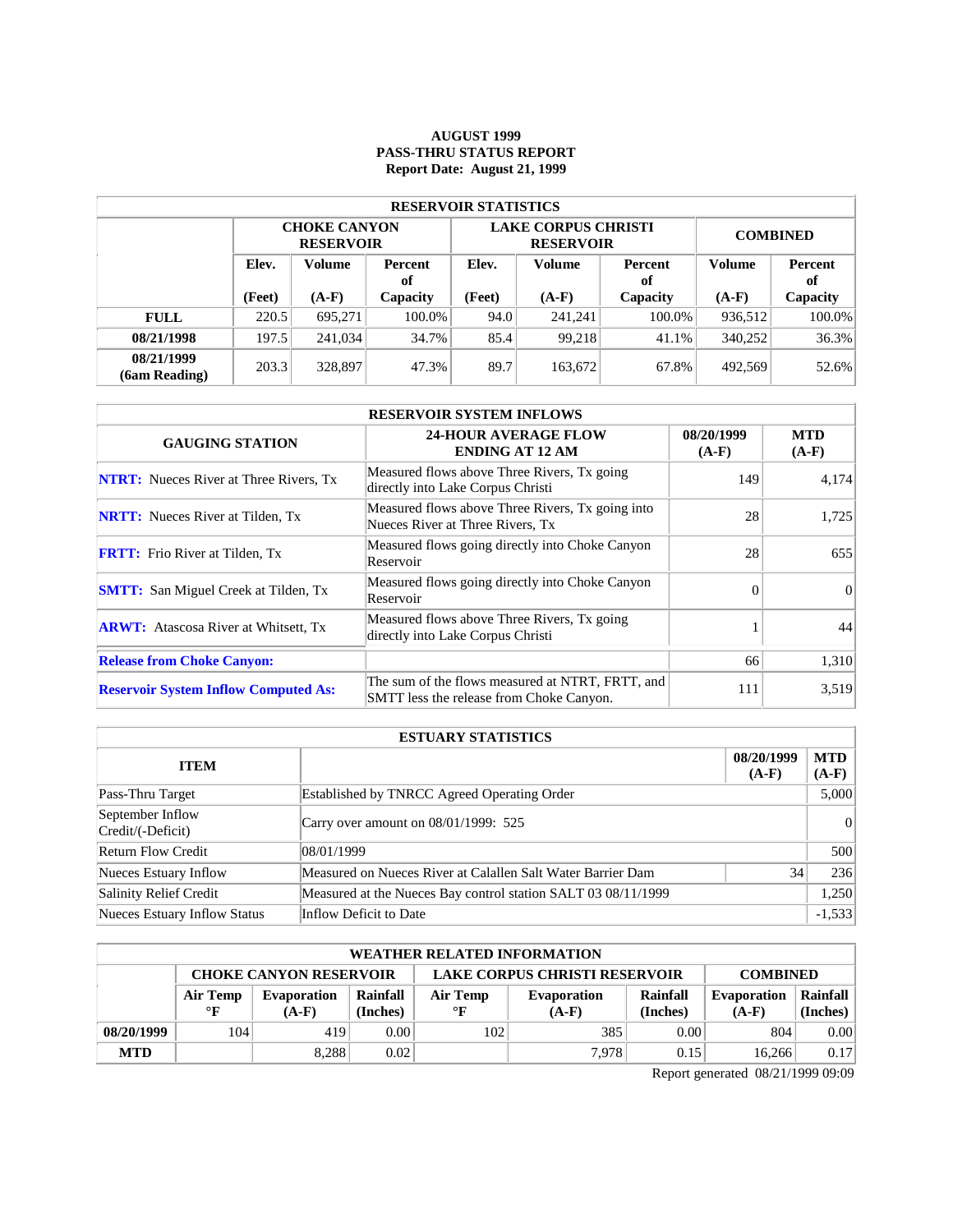# **AUGUST 1999 PASS-THRU STATUS REPORT Report Date: August 22, 1999**

| <b>RESERVOIR STATISTICS</b> |                                  |                                         |        |        |                                                |                 |               |          |  |  |  |
|-----------------------------|----------------------------------|-----------------------------------------|--------|--------|------------------------------------------------|-----------------|---------------|----------|--|--|--|
|                             |                                  | <b>CHOKE CANYON</b><br><b>RESERVOIR</b> |        |        | <b>LAKE CORPUS CHRISTI</b><br><b>RESERVOIR</b> | <b>COMBINED</b> |               |          |  |  |  |
|                             | Elev.<br>Volume<br>Percent<br>of |                                         | Elev.  | Volume |                                                | Volume          | Percent<br>of |          |  |  |  |
|                             | (Feet)                           | $(A-F)$<br>Capacity                     |        | (Feet) | $(A-F)$                                        | Capacity        | $(A-F)$       | Capacity |  |  |  |
| <b>FULL</b>                 | 220.5                            | 695.271                                 | 100.0% | 94.0   | 241.241                                        | 100.0%          | 936,512       | 100.0%   |  |  |  |
| 08/22/1998                  | 197.5                            | 241.171                                 | 34.7%  | 85.4   | 99.738                                         | 41.3%           | 340,909       | 36.4%    |  |  |  |
| 08/22/1999<br>(6am Reading) | 203.2                            | 328,730                                 | 47.3%  | 89.6   | 163,011                                        | 67.6%           | 491.741       | 52.5%    |  |  |  |

| <b>RESERVOIR SYSTEM INFLOWS</b>               |                                                                                              |                       |                       |  |  |  |  |  |
|-----------------------------------------------|----------------------------------------------------------------------------------------------|-----------------------|-----------------------|--|--|--|--|--|
| <b>GAUGING STATION</b>                        | <b>24-HOUR AVERAGE FLOW</b><br><b>ENDING AT 12 AM</b>                                        | 08/21/1999<br>$(A-F)$ | <b>MTD</b><br>$(A-F)$ |  |  |  |  |  |
| <b>NTRT:</b> Nueces River at Three Rivers, Tx | Measured flows above Three Rivers, Tx going<br>directly into Lake Corpus Christi             | 139                   | 4,313                 |  |  |  |  |  |
| <b>NRTT:</b> Nueces River at Tilden, Tx       | Measured flows above Three Rivers, Tx going into<br>Nueces River at Three Rivers, Tx         | 22                    | 1.747                 |  |  |  |  |  |
| <b>FRTT:</b> Frio River at Tilden, Tx         | Measured flows going directly into Choke Canyon<br>Reservoir                                 | 28                    | 683                   |  |  |  |  |  |
| <b>SMTT:</b> San Miguel Creek at Tilden, Tx   | Measured flows going directly into Choke Canyon<br>Reservoir                                 | $\Omega$              | $\Omega$              |  |  |  |  |  |
| <b>ARWT:</b> Atascosa River at Whitsett, Tx   | Measured flows above Three Rivers, Tx going<br>directly into Lake Corpus Christi             |                       | 45                    |  |  |  |  |  |
| <b>Release from Choke Canyon:</b>             |                                                                                              | 66                    | 1,376                 |  |  |  |  |  |
| <b>Reservoir System Inflow Computed As:</b>   | The sum of the flows measured at NTRT, FRTT, and<br>SMTT less the release from Choke Canyon. | 101                   | 3,624                 |  |  |  |  |  |

| <b>ESTUARY STATISTICS</b>             |                                                               |                       |                       |  |  |  |  |
|---------------------------------------|---------------------------------------------------------------|-----------------------|-----------------------|--|--|--|--|
| <b>ITEM</b>                           |                                                               | 08/21/1999<br>$(A-F)$ | <b>MTD</b><br>$(A-F)$ |  |  |  |  |
| Pass-Thru Target                      | Established by TNRCC Agreed Operating Order                   |                       | 5,000                 |  |  |  |  |
| September Inflow<br>Credit/(-Deficit) | Carry over amount on $08/01/1999$ : 525                       |                       |                       |  |  |  |  |
| <b>Return Flow Credit</b>             | 08/01/1999                                                    |                       | 500                   |  |  |  |  |
| Nueces Estuary Inflow                 | Measured on Nueces River at Calallen Salt Water Barrier Dam   | 18                    | 254                   |  |  |  |  |
| Salinity Relief Credit                | Measured at the Nueces Bay control station SALT 03 08/11/1999 |                       | 1,250                 |  |  |  |  |
| Nueces Estuary Inflow Status          | Inflow Deficit to Date                                        |                       | $-1,617$              |  |  |  |  |

|            | <b>WEATHER RELATED INFORMATION</b>                                                       |                    |          |              |                    |          |                    |          |  |  |
|------------|------------------------------------------------------------------------------------------|--------------------|----------|--------------|--------------------|----------|--------------------|----------|--|--|
|            | <b>LAKE CORPUS CHRISTI RESERVOIR</b><br><b>CHOKE CANYON RESERVOIR</b><br><b>COMBINED</b> |                    |          |              |                    |          |                    |          |  |  |
|            | <b>Air Temp</b>                                                                          | <b>Evaporation</b> | Rainfall | Air Temp     | <b>Evaporation</b> | Rainfall | <b>Evaporation</b> | Rainfall |  |  |
|            | $\circ$ F                                                                                | $(A-F)$            | (Inches) | $\mathbf{F}$ | $(A-F)$            | (Inches) | $(A-F)$            | (Inches) |  |  |
| 08/21/1999 | 104                                                                                      | 370                | 0.00     | 99           | 260                | 0.00     | 630                | 0.00     |  |  |
| <b>MTD</b> |                                                                                          | 8.658              | 0.02     |              | 8.238              | 0.15     | 16.896             | 0.17     |  |  |

Report generated 08/22/1999 09:27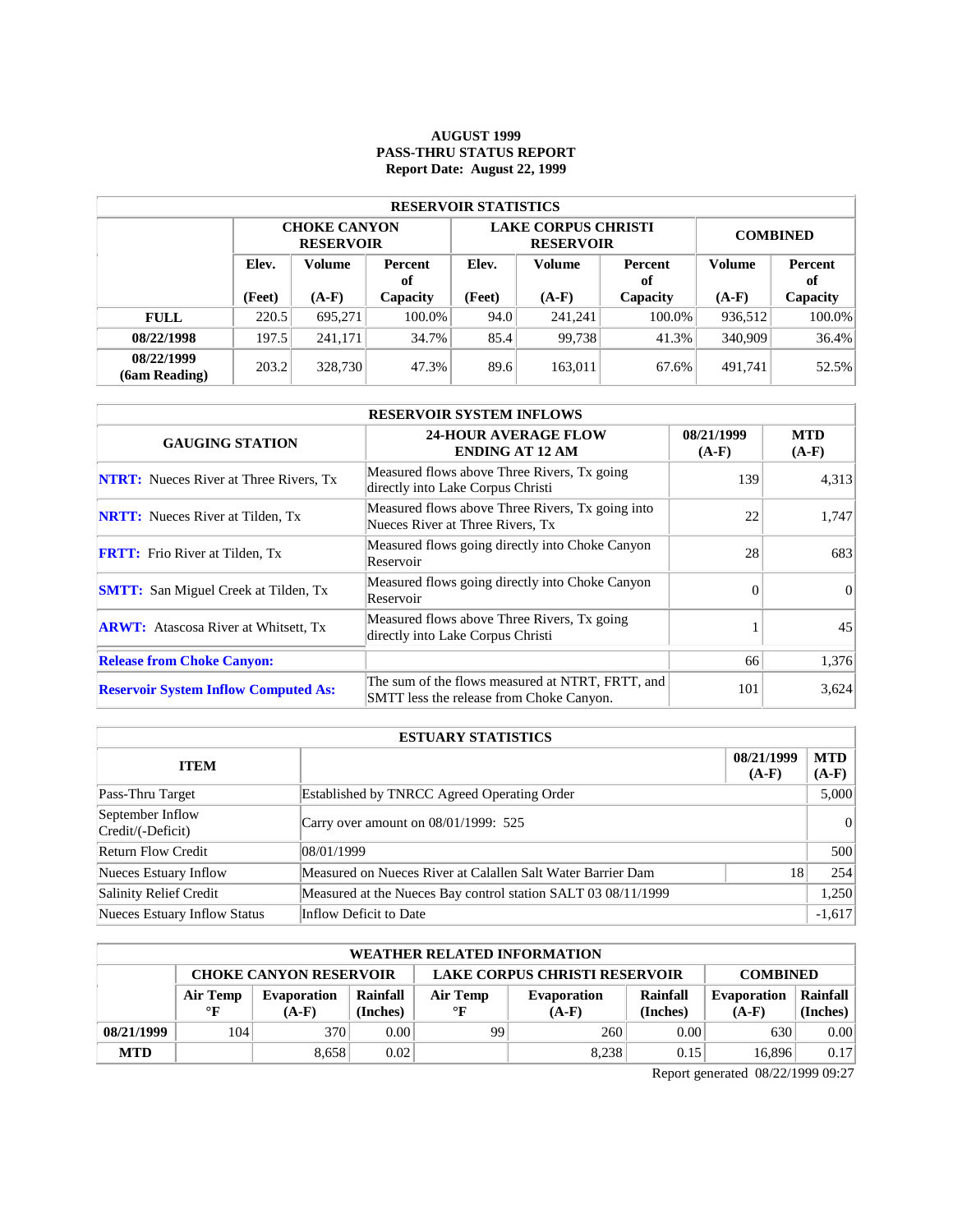### **AUGUST 1999 PASS-THRU STATUS REPORT Report Date: August 23, 1999**

| <b>RESERVOIR STATISTICS</b> |       |                                                          |          |                   |                                                |                 |         |               |  |  |
|-----------------------------|-------|----------------------------------------------------------|----------|-------------------|------------------------------------------------|-----------------|---------|---------------|--|--|
|                             |       | <b>CHOKE CANYON</b><br><b>RESERVOIR</b>                  |          |                   | <b>LAKE CORPUS CHRISTI</b><br><b>RESERVOIR</b> | <b>COMBINED</b> |         |               |  |  |
|                             | Elev. | Volume<br>Percent<br>of<br>(Feet)<br>$(A-F)$<br>Capacity |          | Elev.             | Volume                                         | Percent<br>of   | Volume  | Percent<br>оf |  |  |
|                             |       |                                                          |          | (Feet)<br>$(A-F)$ |                                                | Capacity        | $(A-F)$ | Capacity      |  |  |
| <b>FULL</b>                 | 220.5 | 695.271                                                  | 100.0%   | 94.0              | 241,241                                        | $100.0\%$       | 936,512 | 100.0%        |  |  |
| 08/23/1998                  | 197.8 | 244.482                                                  | $35.2\%$ | 85.6              | 103,039                                        | 42.7%           | 347.521 | 37.1%         |  |  |
| 08/23/1999<br>(6am Reading) | 203.2 | 327,728                                                  | 47.1%    | 89.7              | 164,168                                        | 68.1%           | 491,896 | 52.5%         |  |  |

| <b>RESERVOIR SYSTEM INFLOWS</b>               |                                                                                              |                       |                       |  |  |  |  |
|-----------------------------------------------|----------------------------------------------------------------------------------------------|-----------------------|-----------------------|--|--|--|--|
| <b>GAUGING STATION</b>                        | <b>24-HOUR AVERAGE FLOW</b><br><b>ENDING AT 12 AM</b>                                        | 08/22/1999<br>$(A-F)$ | <b>MTD</b><br>$(A-F)$ |  |  |  |  |
| <b>NTRT:</b> Nueces River at Three Rivers, Tx | Measured flows above Three Rivers, Tx going<br>directly into Lake Corpus Christi             | 133                   | 4,446                 |  |  |  |  |
| <b>NRTT:</b> Nueces River at Tilden, Tx       | Measured flows above Three Rivers, Tx going into<br>Nueces River at Three Rivers, Tx         | 19                    | 1,766                 |  |  |  |  |
| <b>FRTT:</b> Frio River at Tilden, Tx         | Measured flows going directly into Choke Canyon<br>Reservoir                                 | 26                    | 709                   |  |  |  |  |
| <b>SMTT:</b> San Miguel Creek at Tilden, Tx   | Measured flows going directly into Choke Canyon<br>Reservoir                                 | $\Omega$              | $\Omega$              |  |  |  |  |
| <b>ARWT:</b> Atascosa River at Whitsett, Tx   | Measured flows above Three Rivers, Tx going<br>directly into Lake Corpus Christi             |                       | 46                    |  |  |  |  |
| <b>Release from Choke Canyon:</b>             |                                                                                              | 66                    | 1,441                 |  |  |  |  |
| <b>Reservoir System Inflow Computed As:</b>   | The sum of the flows measured at NTRT, FRTT, and<br>SMTT less the release from Choke Canyon. | 93                    | 3,714                 |  |  |  |  |

| <b>ESTUARY STATISTICS</b>             |                                                               |                       |                |  |  |  |  |
|---------------------------------------|---------------------------------------------------------------|-----------------------|----------------|--|--|--|--|
| <b>ITEM</b>                           |                                                               | 08/22/1999<br>$(A-F)$ | MTD<br>$(A-F)$ |  |  |  |  |
| Pass-Thru Target                      | Established by TNRCC Agreed Operating Order                   |                       | 5,000          |  |  |  |  |
| September Inflow<br>Credit/(-Deficit) | Carry over amount on 08/01/1999: 525                          |                       |                |  |  |  |  |
| <b>Return Flow Credit</b>             | 08/01/1999                                                    |                       | 500            |  |  |  |  |
| Nueces Estuary Inflow                 | Measured on Nueces River at Calallen Salt Water Barrier Dam   | 34                    | 288            |  |  |  |  |
| Salinity Relief Credit                | Measured at the Nueces Bay control station SALT 03 08/11/1999 |                       | 1,250          |  |  |  |  |
| Nueces Estuary Inflow Status          | Inflow Deficit to Date                                        |                       | $-1,676$       |  |  |  |  |

| <b>WEATHER RELATED INFORMATION</b> |                                                                                          |             |          |              |                    |          |                    |          |  |  |
|------------------------------------|------------------------------------------------------------------------------------------|-------------|----------|--------------|--------------------|----------|--------------------|----------|--|--|
|                                    | <b>CHOKE CANYON RESERVOIR</b><br><b>LAKE CORPUS CHRISTI RESERVOIR</b><br><b>COMBINED</b> |             |          |              |                    |          |                    |          |  |  |
|                                    | Air Temp                                                                                 | Evaporation | Rainfall | Air Temp     | <b>Evaporation</b> | Rainfall | <b>Evaporation</b> | Rainfall |  |  |
|                                    | $\mathbf{F}$                                                                             | $(A-F)$     | (Inches) | $\mathbf{F}$ | $(A-F)$            | (Inches) | $(A-F)$            | (Inches) |  |  |
| 08/22/1999                         | 88                                                                                       | 340         | 0.65     | 82           | Pan overflow       | 2.71     | 340                | 3.36     |  |  |
| <b>MTD</b>                         |                                                                                          | 8.998       | 0.67     |              | 8.238              | 2.86     | 17.236             | 3.53     |  |  |

Report generated 08/23/1999 09:50

 $\mathcal{L}$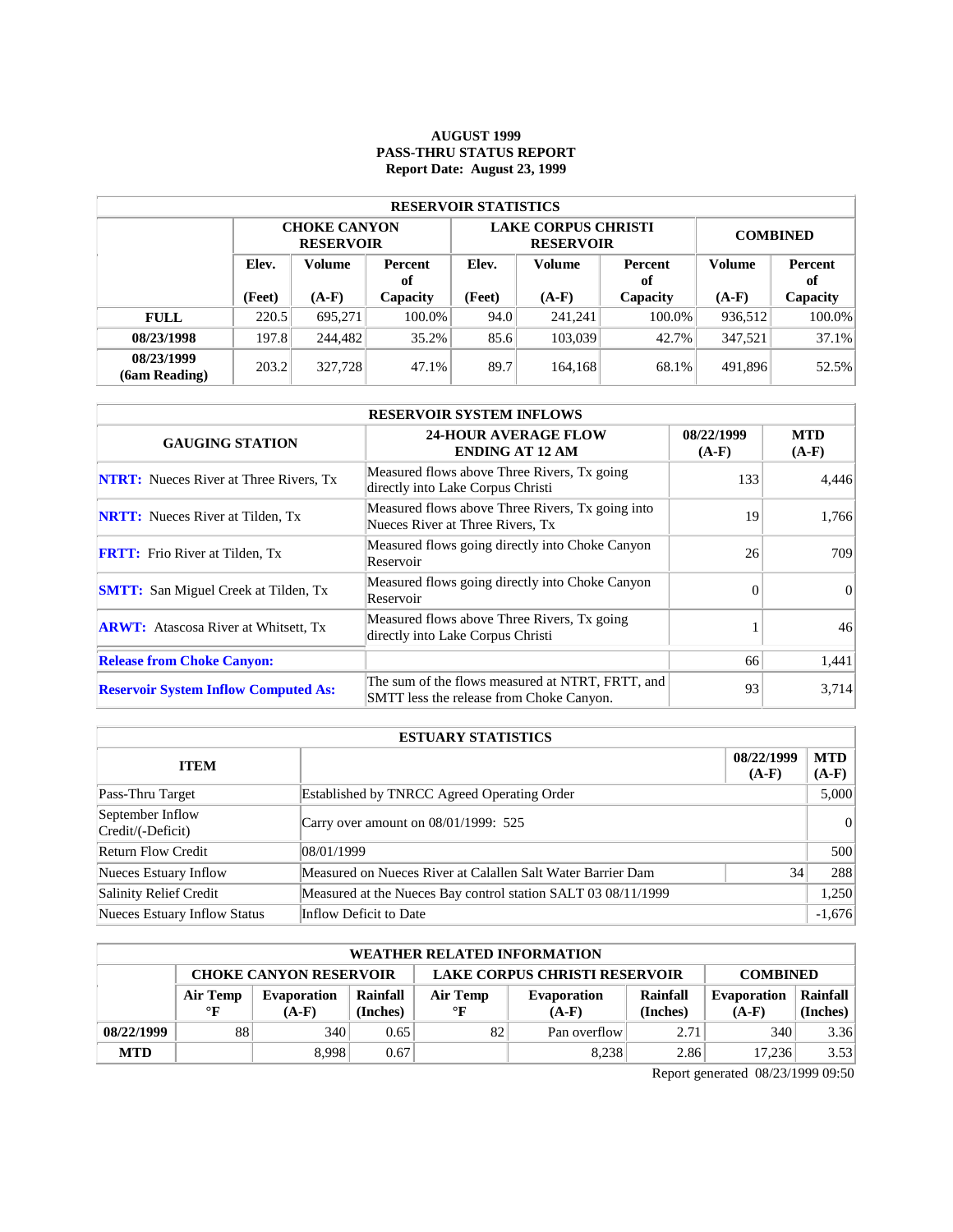### **AUGUST 1999 PASS-THRU STATUS REPORT Report Date: August 24, 1999**

| <b>RESERVOIR STATISTICS</b> |       |                                                          |        |        |                                                |                 |         |               |  |  |
|-----------------------------|-------|----------------------------------------------------------|--------|--------|------------------------------------------------|-----------------|---------|---------------|--|--|
|                             |       | <b>CHOKE CANYON</b><br><b>RESERVOIR</b>                  |        |        | <b>LAKE CORPUS CHRISTI</b><br><b>RESERVOIR</b> | <b>COMBINED</b> |         |               |  |  |
|                             | Elev. | Volume<br>Percent<br>of<br>(Feet)<br>$(A-F)$<br>Capacity |        | Elev.  | Volume                                         | Percent<br>of   | Volume  | Percent<br>оf |  |  |
|                             |       |                                                          |        | (Feet) | $(A-F)$                                        | Capacity        | $(A-F)$ | Capacity      |  |  |
| <b>FULL</b>                 | 220.5 | 695.271                                                  | 100.0% | 94.0   | 241,241                                        | $100.0\%$       | 936.512 | 100.0%        |  |  |
| 08/24/1998                  | 198.6 | 257,036                                                  | 37.0%  | 85.9   | 106,832                                        | 44.3%           | 363,868 | 38.9%         |  |  |
| 08/24/1999<br>(6am Reading) | 203.4 | 331,578                                                  | 47.7%  | 90.3   | 174.913                                        | 72.5%           | 506,491 | 54.1%         |  |  |

| <b>RESERVOIR SYSTEM INFLOWS</b>               |                                                                                              |                       |                       |  |  |  |  |  |
|-----------------------------------------------|----------------------------------------------------------------------------------------------|-----------------------|-----------------------|--|--|--|--|--|
| <b>GAUGING STATION</b>                        | <b>24-HOUR AVERAGE FLOW</b><br><b>ENDING AT 12 AM</b>                                        | 08/23/1999<br>$(A-F)$ | <b>MTD</b><br>$(A-F)$ |  |  |  |  |  |
| <b>NTRT:</b> Nueces River at Three Rivers, Tx | Measured flows above Three Rivers, Tx going<br>directly into Lake Corpus Christi             | 165                   | 4,611                 |  |  |  |  |  |
| <b>NRTT:</b> Nueces River at Tilden, Tx       | Measured flows above Three Rivers, Tx going into<br>Nueces River at Three Rivers, Tx         | 24                    | 1.790                 |  |  |  |  |  |
| <b>FRTT:</b> Frio River at Tilden, Tx         | Measured flows going directly into Choke Canyon<br>Reservoir                                 | 34                    | 742                   |  |  |  |  |  |
| <b>SMTT:</b> San Miguel Creek at Tilden, Tx   | Measured flows going directly into Choke Canyon<br>Reservoir                                 | 26                    | 26                    |  |  |  |  |  |
| <b>ARWT:</b> Atascosa River at Whitsett, Tx   | Measured flows above Three Rivers, Tx going<br>directly into Lake Corpus Christi             | 6                     | 52                    |  |  |  |  |  |
| <b>Release from Choke Canyon:</b>             |                                                                                              | 66                    | 1,507                 |  |  |  |  |  |
| <b>Reservoir System Inflow Computed As:</b>   | The sum of the flows measured at NTRT, FRTT, and<br>SMTT less the release from Choke Canyon. | 159                   | 3,873                 |  |  |  |  |  |

| <b>ESTUARY STATISTICS</b>             |                                                               |                       |                |  |  |  |  |
|---------------------------------------|---------------------------------------------------------------|-----------------------|----------------|--|--|--|--|
| <b>ITEM</b>                           |                                                               | 08/23/1999<br>$(A-F)$ | MTD<br>$(A-F)$ |  |  |  |  |
| Pass-Thru Target                      | Established by TNRCC Agreed Operating Order                   |                       | 5,000          |  |  |  |  |
| September Inflow<br>Credit/(-Deficit) | Carry over amount on 08/01/1999: 525                          |                       |                |  |  |  |  |
| <b>Return Flow Credit</b>             | 08/01/1999                                                    |                       | 500            |  |  |  |  |
| Nueces Estuary Inflow                 | Measured on Nueces River at Calallen Salt Water Barrier Dam   | 548                   | 836            |  |  |  |  |
| Salinity Relief Credit                | Measured at the Nueces Bay control station SALT 03 08/11/1999 |                       | 1,250          |  |  |  |  |
| Nueces Estuary Inflow Status          | Inflow Deficit to Date                                        |                       | $-2.214$       |  |  |  |  |

|            | <b>WEATHER RELATED INFORMATION</b>                                                       |             |          |              |                    |          |                    |          |  |  |  |
|------------|------------------------------------------------------------------------------------------|-------------|----------|--------------|--------------------|----------|--------------------|----------|--|--|--|
|            | <b>LAKE CORPUS CHRISTI RESERVOIR</b><br><b>CHOKE CANYON RESERVOIR</b><br><b>COMBINED</b> |             |          |              |                    |          |                    |          |  |  |  |
|            | Air Temp                                                                                 | Evaporation | Rainfall | Air Temp     | <b>Evaporation</b> | Rainfall | <b>Evaporation</b> | Rainfall |  |  |  |
|            | $\mathbf{F}$                                                                             | $(A-F)$     | (Inches) | $\mathbf{F}$ | $(A-F)$            | (Inches) | $(A-F)$            | (Inches) |  |  |  |
| 08/23/1999 | 83                                                                                       | 1961        | 3.02     | 87           | Pan overflow       | 3.94     | 196                | 6.96     |  |  |  |
| <b>MTD</b> |                                                                                          | 9.194       | 3.69     |              | 8.238              | 6.80     | 17.432             | 10.49    |  |  |  |

Report generated 08/24/1999 09:10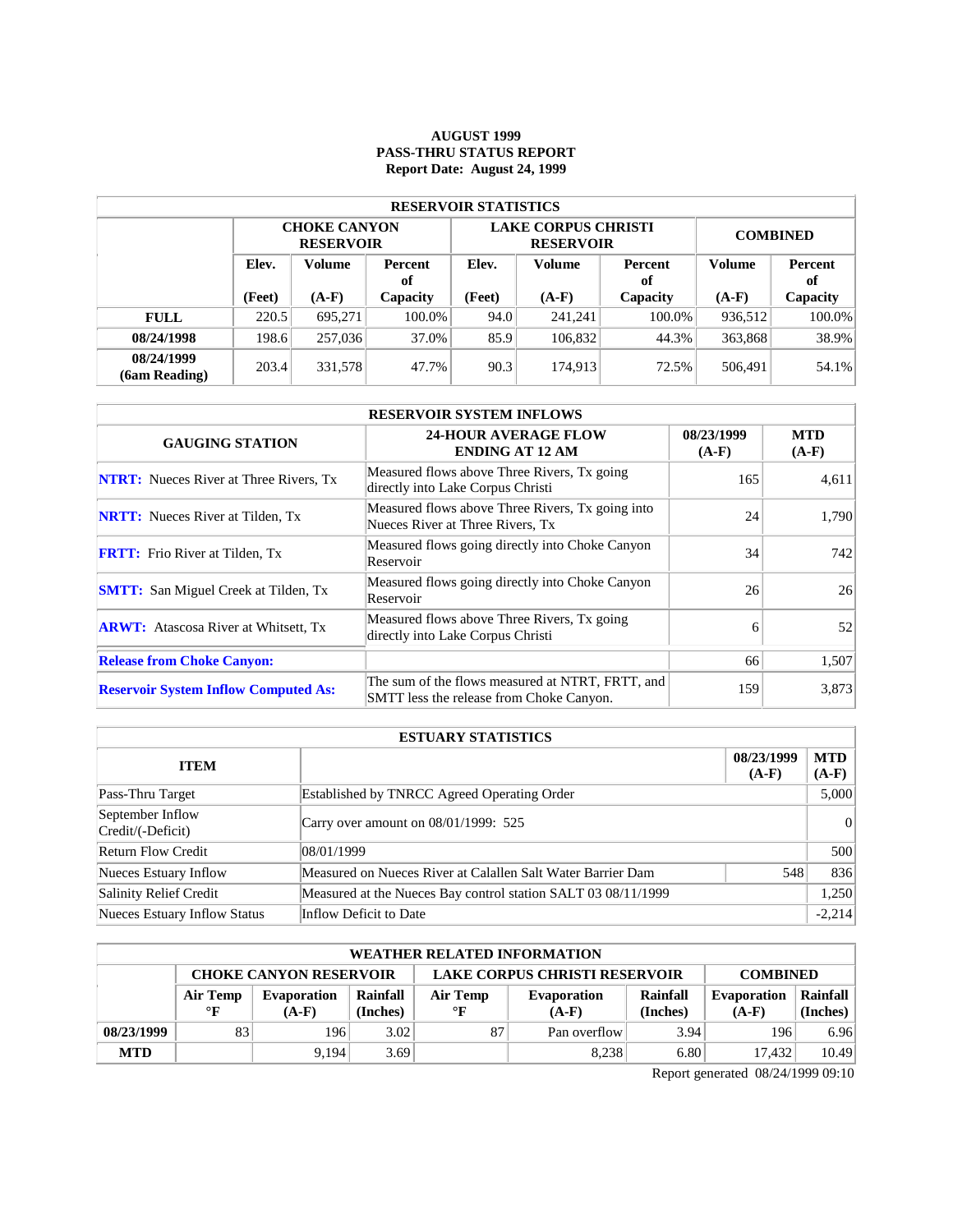### **AUGUST 1999 PASS-THRU STATUS REPORT Report Date: August 25, 1999**

| <b>RESERVOIR STATISTICS</b> |                                         |                                         |          |        |                                                |                 |               |          |  |  |  |
|-----------------------------|-----------------------------------------|-----------------------------------------|----------|--------|------------------------------------------------|-----------------|---------------|----------|--|--|--|
|                             |                                         | <b>CHOKE CANYON</b><br><b>RESERVOIR</b> |          |        | <b>LAKE CORPUS CHRISTI</b><br><b>RESERVOIR</b> | <b>COMBINED</b> |               |          |  |  |  |
|                             | Elev.<br>Volume<br><b>Percent</b><br>of |                                         | Elev.    | Volume | Percent<br>оf                                  | <b>Volume</b>   | Percent<br>оf |          |  |  |  |
|                             | (Feet)                                  | $(A-F)$                                 | Capacity | (Feet) | $(A-F)$                                        | Capacity        | $(A-F)$       | Capacity |  |  |  |
| <b>FULL</b>                 | 220.5                                   | 695.271                                 | 100.0%   | 94.0   | 241.241                                        | 100.0%          | 936,512       | 100.0%   |  |  |  |
| 08/25/1998                  | 198.8                                   | 259.917                                 | 37.4%    | 86.3   | 111,837                                        | 46.4%           | 371.754       | 39.7%    |  |  |  |
| 08/25/1999<br>(6am Reading) | 203.4                                   | 332,082                                 | 47.8%    | 90.4   | 176,786                                        | 73.3%           | 508,868       | 54.3%    |  |  |  |

| <b>RESERVOIR SYSTEM INFLOWS</b>               |                                                                                              |                       |                       |  |  |  |  |  |
|-----------------------------------------------|----------------------------------------------------------------------------------------------|-----------------------|-----------------------|--|--|--|--|--|
| <b>GAUGING STATION</b>                        | <b>24-HOUR AVERAGE FLOW</b><br><b>ENDING AT 12 AM</b>                                        | 08/24/1999<br>$(A-F)$ | <b>MTD</b><br>$(A-F)$ |  |  |  |  |  |
| <b>NTRT:</b> Nueces River at Three Rivers, Tx | Measured flows above Three Rivers, Tx going<br>directly into Lake Corpus Christi             | 262                   | 4,873                 |  |  |  |  |  |
| <b>NRTT:</b> Nueces River at Tilden, Tx       | Measured flows above Three Rivers, Tx going into<br>Nueces River at Three Rivers, Tx         | 28                    | 1,818                 |  |  |  |  |  |
| <b>FRTT:</b> Frio River at Tilden, Tx         | Measured flows going directly into Choke Canyon<br>Reservoir                                 | 137                   | 879                   |  |  |  |  |  |
| <b>SMTT:</b> San Miguel Creek at Tilden, Tx   | Measured flows going directly into Choke Canyon<br>Reservoir                                 | 101                   | 127                   |  |  |  |  |  |
| <b>ARWT:</b> Atascosa River at Whitsett, Tx   | Measured flows above Three Rivers, Tx going<br>directly into Lake Corpus Christi             | 20                    | 72                    |  |  |  |  |  |
| <b>Release from Choke Canyon:</b>             |                                                                                              | 66                    | 1,572                 |  |  |  |  |  |
| <b>Reservoir System Inflow Computed As:</b>   | The sum of the flows measured at NTRT, FRTT, and<br>SMTT less the release from Choke Canyon. | 435                   | 4,307                 |  |  |  |  |  |

| <b>ESTUARY STATISTICS</b>             |                                                               |                       |                       |  |  |  |
|---------------------------------------|---------------------------------------------------------------|-----------------------|-----------------------|--|--|--|
| <b>ITEM</b>                           |                                                               | 08/24/1999<br>$(A-F)$ | <b>MTD</b><br>$(A-F)$ |  |  |  |
| Pass-Thru Target                      | Established by TNRCC Agreed Operating Order                   |                       | 5,000                 |  |  |  |
| September Inflow<br>Credit/(-Deficit) | Carry over amount on $08/01/1999$ : 525                       |                       | 0                     |  |  |  |
| <b>Return Flow Credit</b>             | 108/01/1999                                                   |                       | 500                   |  |  |  |
| Nueces Estuary Inflow                 | Measured on Nueces River at Calallen Salt Water Barrier Dam   | 2,164                 | 3,000                 |  |  |  |
| Salinity Relief Credit                | Measured at the Nueces Bay control station SALT 03 08/11/1999 |                       | 1,250                 |  |  |  |
| Nueces Estuary Inflow Status          | Inflow Deficit to Date                                        |                       | $-250$                |  |  |  |

| WEATHER RELATED INFORMATION |                                                                                          |         |          |           |             |          |                    |          |  |  |
|-----------------------------|------------------------------------------------------------------------------------------|---------|----------|-----------|-------------|----------|--------------------|----------|--|--|
|                             | <b>LAKE CORPUS CHRISTI RESERVOIR</b><br><b>CHOKE CANYON RESERVOIR</b><br><b>COMBINED</b> |         |          |           |             |          |                    |          |  |  |
|                             | Rainfall<br>Air Temp<br>Evaporation                                                      |         |          | Air Temp  | Evaporation | Rainfall | <b>Evaporation</b> | Rainfall |  |  |
|                             | $\mathbf{F}$                                                                             | $(A-F)$ | (Inches) | $\circ$ F | $(A-F)$     | (Inches) | $(A-F)$            | (Inches) |  |  |
| 08/24/1999                  | 91                                                                                       | 206     | 0.001    | 89        | 298         | 0.00     | 504                | 0.00     |  |  |
| <b>MTD</b>                  |                                                                                          | 9.400   | 3.69     |           | 8,536       | 6.80     | 17.936             | 10.49    |  |  |

Report generated 08/25/1999 08:41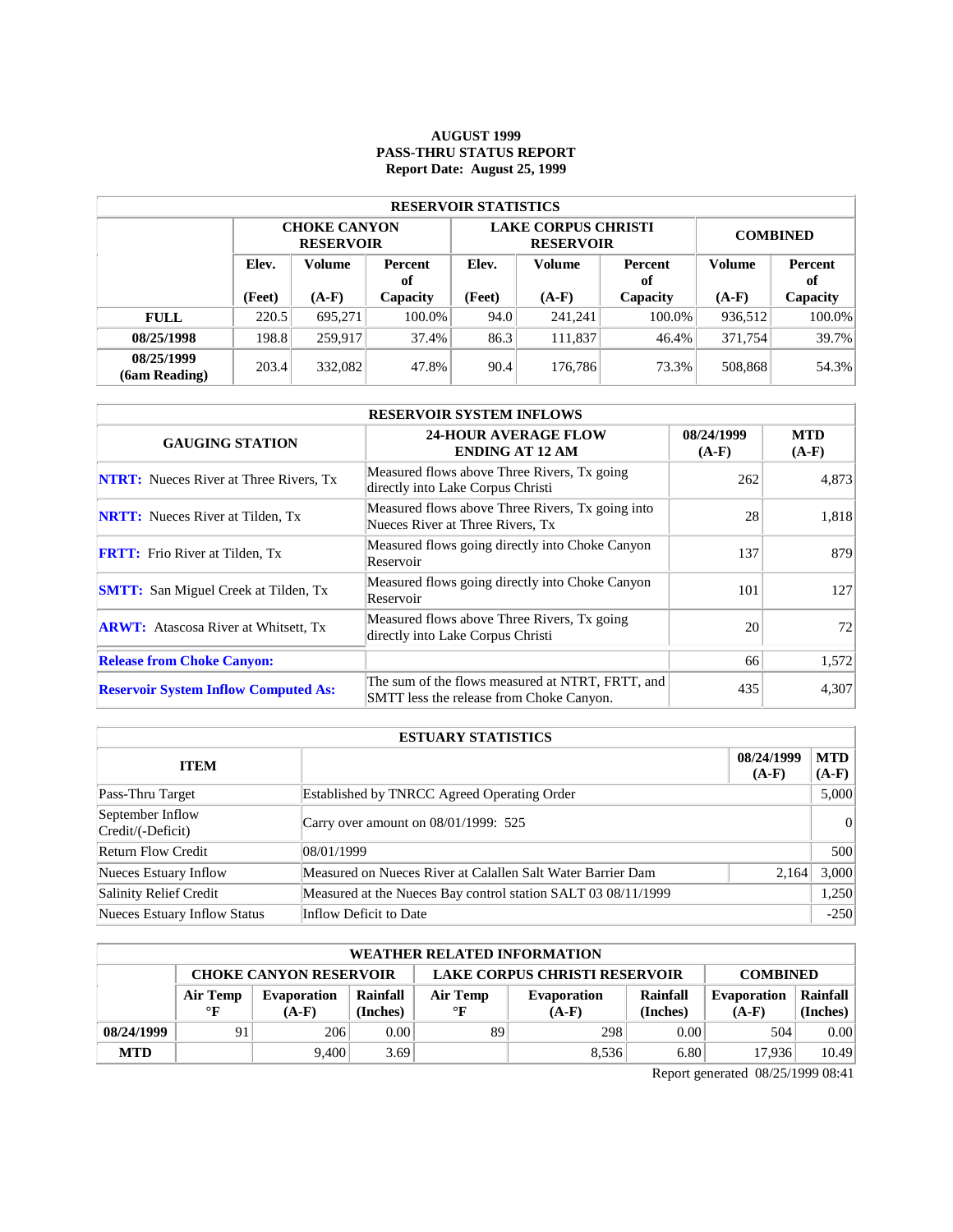### **AUGUST 1999 PASS-THRU STATUS REPORT Report Date: August 26, 1999**

| <b>RESERVOIR STATISTICS</b> |                                  |                                         |        |        |                                                |                 |               |          |  |  |
|-----------------------------|----------------------------------|-----------------------------------------|--------|--------|------------------------------------------------|-----------------|---------------|----------|--|--|
|                             |                                  | <b>CHOKE CANYON</b><br><b>RESERVOIR</b> |        |        | <b>LAKE CORPUS CHRISTI</b><br><b>RESERVOIR</b> | <b>COMBINED</b> |               |          |  |  |
|                             | Elev.<br>Volume<br>Percent<br>of |                                         | Elev.  | Volume | Percent<br>оf                                  | Volume          | Percent<br>of |          |  |  |
|                             | (Feet)                           | $(A-F)$<br>Capacity                     |        | (Feet) | $(A-F)$                                        | Capacity        | $(A-F)$       | Capacity |  |  |
| <b>FULL</b>                 | 220.5                            | 695.271                                 | 100.0% | 94.0   | 241,241                                        | 100.0%          | 936.512       | 100.0%   |  |  |
| 08/26/1998                  | 199.0                            | 262,763                                 | 37.8%  | 86.6   | 116,796                                        | 49.4%           | 379.559       | 40.5%    |  |  |
| 08/26/1999<br>(6am Reading) | 203.4                            | 332,082                                 | 47.8%  | 90.4   | 176,445                                        | 73.1%           | 508,527       | 54.3%    |  |  |

| <b>RESERVOIR SYSTEM INFLOWS</b>               |                                                                                              |                       |                       |  |  |  |  |  |
|-----------------------------------------------|----------------------------------------------------------------------------------------------|-----------------------|-----------------------|--|--|--|--|--|
| <b>GAUGING STATION</b>                        | <b>24-HOUR AVERAGE FLOW</b><br><b>ENDING AT 12 AM</b>                                        | 08/25/1999<br>$(A-F)$ | <b>MTD</b><br>$(A-F)$ |  |  |  |  |  |
| <b>NTRT:</b> Nueces River at Three Rivers, Tx | Measured flows above Three Rivers, Tx going<br>directly into Lake Corpus Christi             | 230                   | 5,103                 |  |  |  |  |  |
| <b>NRTT:</b> Nueces River at Tilden, Tx       | Measured flows above Three Rivers, Tx going into<br>Nueces River at Three Rivers, Tx         | 52                    | 1,869                 |  |  |  |  |  |
| <b>FRTT:</b> Frio River at Tilden, Tx         | Measured flows going directly into Choke Canyon<br>Reservoir                                 | 159                   | 1,038                 |  |  |  |  |  |
| <b>SMTT:</b> San Miguel Creek at Tilden, Tx   | Measured flows going directly into Choke Canyon<br>Reservoir                                 |                       | 128                   |  |  |  |  |  |
| <b>ARWT:</b> Atascosa River at Whitsett, Tx   | Measured flows above Three Rivers, Tx going<br>directly into Lake Corpus Christi             | 26                    | 97                    |  |  |  |  |  |
| <b>Release from Choke Canyon:</b>             |                                                                                              | 66                    | 1,703                 |  |  |  |  |  |
| <b>Reservoir System Inflow Computed As:</b>   | The sum of the flows measured at NTRT, FRTT, and<br>SMTT less the release from Choke Canyon. | 324                   | 4,632                 |  |  |  |  |  |

| <b>ESTUARY STATISTICS</b>             |                                                               |                       |                       |  |  |  |
|---------------------------------------|---------------------------------------------------------------|-----------------------|-----------------------|--|--|--|
| <b>ITEM</b>                           |                                                               | 08/25/1999<br>$(A-F)$ | <b>MTD</b><br>$(A-F)$ |  |  |  |
| Pass-Thru Target                      | Established by TNRCC Agreed Operating Order                   |                       | 5,000                 |  |  |  |
| September Inflow<br>Credit/(-Deficit) | Carry over amount on 08/01/1999: 525                          |                       | 0                     |  |  |  |
| <b>Return Flow Credit</b>             | 108/01/1999                                                   |                       | 500                   |  |  |  |
| Nueces Estuary Inflow                 | Measured on Nueces River at Calallen Salt Water Barrier Dam   | 2,819                 | 5,818                 |  |  |  |
| Salinity Relief Credit                | Measured at the Nueces Bay control station SALT 03 08/11/1999 |                       | 1,250                 |  |  |  |
| Nueces Estuary Inflow Status          | Inflow Credit to Date                                         |                       | 2,568                 |  |  |  |

| WEATHER RELATED INFORMATION |                                                                                          |         |          |           |             |          |                    |          |  |  |
|-----------------------------|------------------------------------------------------------------------------------------|---------|----------|-----------|-------------|----------|--------------------|----------|--|--|
|                             | <b>LAKE CORPUS CHRISTI RESERVOIR</b><br><b>CHOKE CANYON RESERVOIR</b><br><b>COMBINED</b> |         |          |           |             |          |                    |          |  |  |
|                             | Rainfall<br>Air Temp<br>Evaporation                                                      |         |          | Air Temp  | Evaporation | Rainfall | <b>Evaporation</b> | Rainfall |  |  |
|                             | $\mathbf{F}$                                                                             | $(A-F)$ | (Inches) | $\circ$ F | $(A-F)$     | (Inches) | $(A-F)$            | (Inches) |  |  |
| 08/25/1999                  | 93                                                                                       | 235     | 0.001    | 90        | 209         | 0.00     | 444                | 0.00     |  |  |
| <b>MTD</b>                  |                                                                                          | 9.635   | 3.69     |           | 8.745       | 6.80     | 18.380             | 10.49    |  |  |

Report generated 08/26/1999 08:29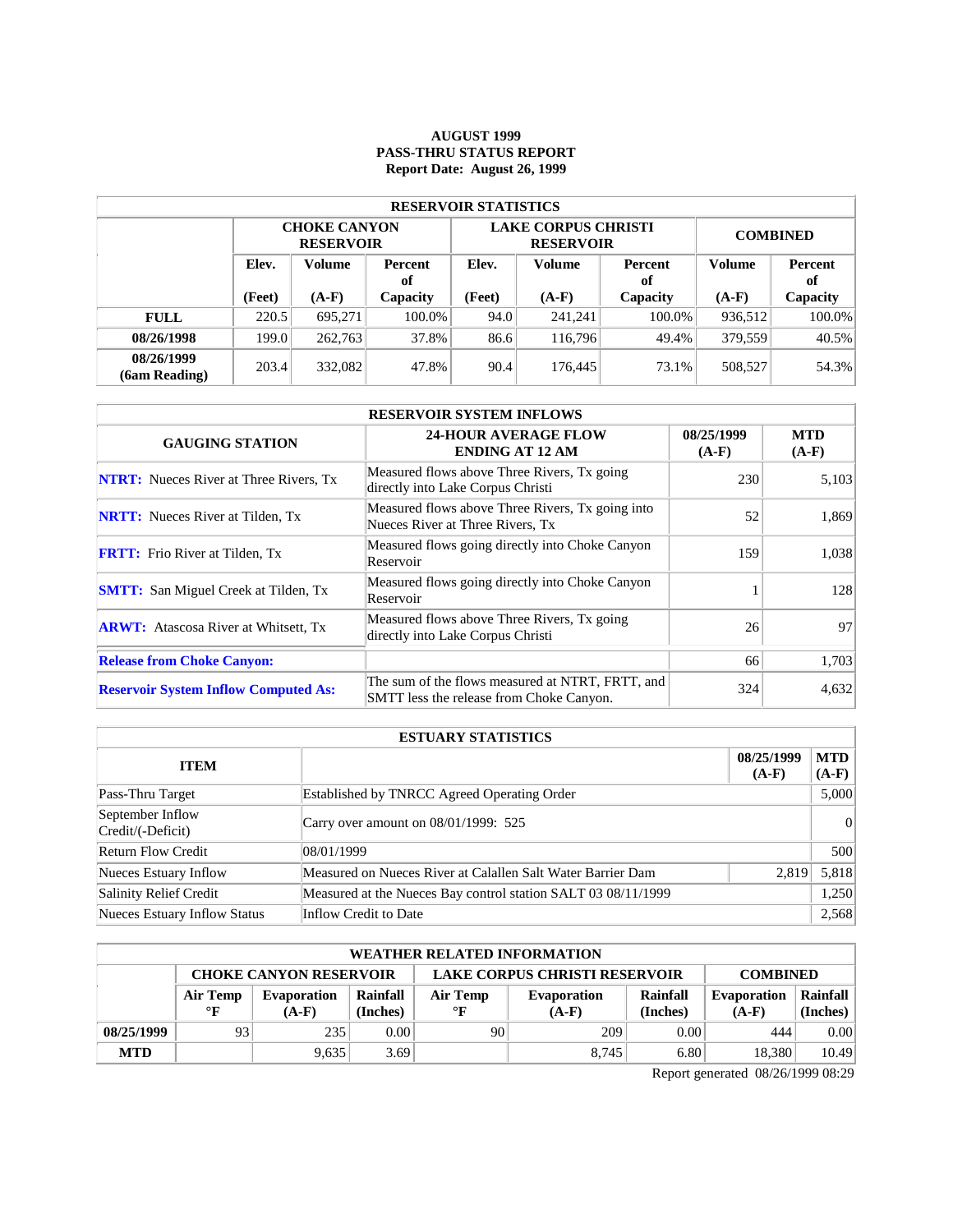#### **AUGUST 1999 PASS-THRU STATUS REPORT Report Date: August 27, 1999**

| <b>RESERVOIR STATISTICS</b> |                                  |                                         |        |        |                                                |                 |               |          |  |  |
|-----------------------------|----------------------------------|-----------------------------------------|--------|--------|------------------------------------------------|-----------------|---------------|----------|--|--|
|                             |                                  | <b>CHOKE CANYON</b><br><b>RESERVOIR</b> |        |        | <b>LAKE CORPUS CHRISTI</b><br><b>RESERVOIR</b> | <b>COMBINED</b> |               |          |  |  |
|                             | Elev.<br>Volume<br>Percent<br>of |                                         | Elev.  | Volume | Percent<br>оf                                  |                 | Percent<br>of |          |  |  |
|                             | (Feet)                           | $(A-F)$<br>Capacity                     |        | (Feet) | $(A-F)$                                        | Capacity        | $(A-F)$       | Capacity |  |  |
| <b>FULL</b>                 | 220.5                            | 695.271                                 | 100.0% | 94.0   | 241,241                                        | 100.0%          | 936.512       | 100.0%   |  |  |
| 08/27/1998                  | 199.2                            | 264,425                                 | 38.0%  | 86.8   | 119.526                                        | 49.5%           | 385,951       | 41.0%    |  |  |
| 08/27/1999<br>(6am Reading) | 203.4                            | 331,746                                 | 47.7%  | 90.4   | 175,933                                        | 72.9%           | 507,679       | 54.2%    |  |  |

| <b>RESERVOIR SYSTEM INFLOWS</b>               |                                                                                              |                       |                       |  |  |  |  |  |
|-----------------------------------------------|----------------------------------------------------------------------------------------------|-----------------------|-----------------------|--|--|--|--|--|
| <b>GAUGING STATION</b>                        | <b>24-HOUR AVERAGE FLOW</b><br><b>ENDING AT 12 AM</b>                                        | 08/26/1999<br>$(A-F)$ | <b>MTD</b><br>$(A-F)$ |  |  |  |  |  |
| <b>NTRT:</b> Nueces River at Three Rivers, Tx | Measured flows above Three Rivers, Tx going<br>directly into Lake Corpus Christi             | 165                   | 5,268                 |  |  |  |  |  |
| <b>NRTT:</b> Nueces River at Tilden, Tx       | Measured flows above Three Rivers, Tx going into<br>Nueces River at Three Rivers, Tx         | 780                   | 2,649                 |  |  |  |  |  |
| <b>FRTT:</b> Frio River at Tilden, Tx         | Measured flows going directly into Choke Canyon<br>Reservoir                                 | 139                   | 1,177                 |  |  |  |  |  |
| <b>SMTT:</b> San Miguel Creek at Tilden, Tx   | Measured flows going directly into Choke Canyon<br>Reservoir                                 | $\Omega$              | 128                   |  |  |  |  |  |
| <b>ARWT:</b> Atascosa River at Whitsett, Tx   | Measured flows above Three Rivers, Tx going<br>directly into Lake Corpus Christi             | 24                    | 121                   |  |  |  |  |  |
| <b>Release from Choke Canyon:</b>             |                                                                                              | 66                    | 1,703                 |  |  |  |  |  |
| <b>Reservoir System Inflow Computed As:</b>   | The sum of the flows measured at NTRT, FRTT, and<br>SMTT less the release from Choke Canyon. | 238                   | 4,870                 |  |  |  |  |  |

| <b>ESTUARY STATISTICS</b>             |                                                               |                       |                       |  |  |  |
|---------------------------------------|---------------------------------------------------------------|-----------------------|-----------------------|--|--|--|
| <b>ITEM</b>                           |                                                               | 08/26/1999<br>$(A-F)$ | <b>MTD</b><br>$(A-F)$ |  |  |  |
| Pass-Thru Target                      | Established by TNRCC Agreed Operating Order                   |                       | 5,000                 |  |  |  |
| September Inflow<br>Credit/(-Deficit) | Carry over amount on $08/01/1999$ : 525                       |                       | 0                     |  |  |  |
| <b>Return Flow Credit</b>             | 08/01/1999                                                    |                       | 500                   |  |  |  |
| Nueces Estuary Inflow                 | Measured on Nueces River at Calallen Salt Water Barrier Dam   | 1,727                 | 7,545                 |  |  |  |
| Salinity Relief Credit                | Measured at the Nueces Bay control station SALT 03 08/11/1999 |                       | 1,250                 |  |  |  |
| Nueces Estuary Inflow Status          | Inflow Credit to Date                                         |                       | 4,295                 |  |  |  |

| WEATHER RELATED INFORMATION |                                                                                          |             |          |           |             |          |                    |          |  |  |
|-----------------------------|------------------------------------------------------------------------------------------|-------------|----------|-----------|-------------|----------|--------------------|----------|--|--|
|                             | <b>LAKE CORPUS CHRISTI RESERVOIR</b><br><b>CHOKE CANYON RESERVOIR</b><br><b>COMBINED</b> |             |          |           |             |          |                    |          |  |  |
|                             | Air Temp                                                                                 | Evaporation | Rainfall | Air Temp  | Evaporation | Rainfall | <b>Evaporation</b> | Rainfall |  |  |
|                             | $\mathbf{F}$                                                                             | $(A-F)$     | (Inches) | $\circ$ F | $(A-F)$     | (Inches) | $(A-F)$            | (Inches) |  |  |
| 08/26/1999                  | 96                                                                                       | 284         | 0.001    | 94        | 278         | 0.00     | 562                | 0.00     |  |  |
| <b>MTD</b>                  |                                                                                          | 9.919       | 3.69     |           | 9,023       | 6.80     | 18.942             | 10.49    |  |  |

Report generated 08/27/1999 08:49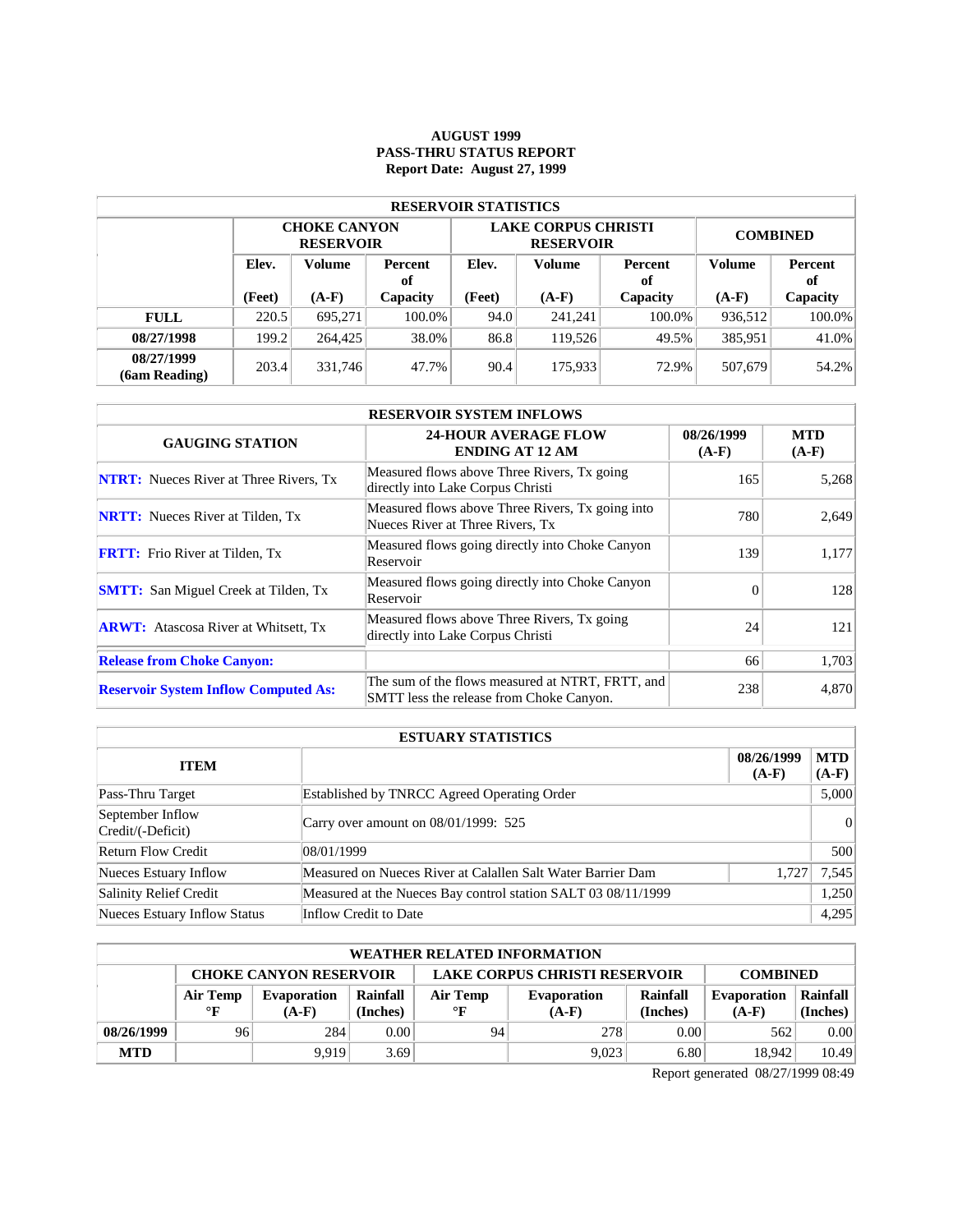## **AUGUST 1999 PASS-THRU STATUS REPORT Report Date: August 28, 1999**

| <b>RESERVOIR STATISTICS</b> |                                         |                                         |          |                   |                                                |                 |               |          |  |  |  |
|-----------------------------|-----------------------------------------|-----------------------------------------|----------|-------------------|------------------------------------------------|-----------------|---------------|----------|--|--|--|
|                             |                                         | <b>CHOKE CANYON</b><br><b>RESERVOIR</b> |          |                   | <b>LAKE CORPUS CHRISTI</b><br><b>RESERVOIR</b> | <b>COMBINED</b> |               |          |  |  |  |
|                             | Elev.<br>Volume<br><b>Percent</b><br>of |                                         | Elev.    | Volume            | Percent<br>оf                                  | <b>Volume</b>   | Percent<br>of |          |  |  |  |
|                             | (Feet)                                  | $(A-F)$                                 | Capacity | (Feet)<br>$(A-F)$ |                                                | Capacity        | $(A-F)$       | Capacity |  |  |  |
| <b>FULL</b>                 | 220.5                                   | 695.271                                 | 100.0%   | 94.0              | 241.241                                        | 100.0%          | 936,512       | 100.0%   |  |  |  |
| 08/28/1998                  | 199.3                                   | 266,037                                 | 38.3%    | 86.8              | 119,960                                        | 49.7%           | 385,997       | 41.2%    |  |  |  |
| 08/28/1999<br>(6am Reading) | 203.4                                   | 331,578                                 | 47.7%    | 90.4              | 176,445                                        | 73.1%           | 508,023       | 54.2%    |  |  |  |

| <b>RESERVOIR SYSTEM INFLOWS</b>               |                                                                                              |                       |                       |  |  |  |  |  |
|-----------------------------------------------|----------------------------------------------------------------------------------------------|-----------------------|-----------------------|--|--|--|--|--|
| <b>GAUGING STATION</b>                        | <b>24-HOUR AVERAGE FLOW</b><br><b>ENDING AT 12 AM</b>                                        | 08/27/1999<br>$(A-F)$ | <b>MTD</b><br>$(A-F)$ |  |  |  |  |  |
| <b>NTRT:</b> Nueces River at Three Rivers, Tx | Measured flows above Three Rivers, Tx going<br>directly into Lake Corpus Christi             | 816                   | 6.084                 |  |  |  |  |  |
| <b>NRTT:</b> Nueces River at Tilden, Tx       | Measured flows above Three Rivers, Tx going into<br>Nueces River at Three Rivers, Tx         | 1,270                 | 3,920                 |  |  |  |  |  |
| <b>FRTT:</b> Frio River at Tilden, Tx         | Measured flows going directly into Choke Canyon<br>Reservoir                                 | 316                   | 1,493                 |  |  |  |  |  |
| <b>SMTT:</b> San Miguel Creek at Tilden, Tx   | Measured flows going directly into Choke Canyon<br>Reservoir                                 | $\Omega$              | 128                   |  |  |  |  |  |
| <b>ARWT:</b> Atascosa River at Whitsett, Tx   | Measured flows above Three Rivers, Tx going<br>directly into Lake Corpus Christi             | 32                    | 153                   |  |  |  |  |  |
| <b>Release from Choke Canyon:</b>             |                                                                                              | 66                    | 1,769                 |  |  |  |  |  |
| <b>Reservoir System Inflow Computed As:</b>   | The sum of the flows measured at NTRT, FRTT, and<br>SMTT less the release from Choke Canyon. | 1,066                 | 5,936                 |  |  |  |  |  |

| <b>ESTUARY STATISTICS</b>             |                                                               |                       |                       |  |  |  |
|---------------------------------------|---------------------------------------------------------------|-----------------------|-----------------------|--|--|--|
| <b>ITEM</b>                           |                                                               | 08/27/1999<br>$(A-F)$ | <b>MTD</b><br>$(A-F)$ |  |  |  |
| Pass-Thru Target                      | Established by TNRCC Agreed Operating Order                   |                       | 5,000                 |  |  |  |
| September Inflow<br>Credit/(-Deficit) | Carry over amount on 08/01/1999: 525                          |                       | 0                     |  |  |  |
| <b>Return Flow Credit</b>             | 108/01/1999                                                   |                       | 500                   |  |  |  |
| Nueces Estuary Inflow                 | Measured on Nueces River at Calallen Salt Water Barrier Dam   | 711                   | 8,256                 |  |  |  |
| Salinity Relief Credit                | Measured at the Nueces Bay control station SALT 03 08/11/1999 |                       | 1,250                 |  |  |  |
| Nueces Estuary Inflow Status          | Inflow Credit to Date                                         |                       | 5.006                 |  |  |  |

| WEATHER RELATED INFORMATION |                                                                                          |             |          |           |             |          |                    |          |  |  |
|-----------------------------|------------------------------------------------------------------------------------------|-------------|----------|-----------|-------------|----------|--------------------|----------|--|--|
|                             | <b>LAKE CORPUS CHRISTI RESERVOIR</b><br><b>CHOKE CANYON RESERVOIR</b><br><b>COMBINED</b> |             |          |           |             |          |                    |          |  |  |
|                             | Air Temp                                                                                 | Evaporation | Rainfall | Air Temp  | Evaporation | Rainfall | <b>Evaporation</b> | Rainfall |  |  |
|                             | $\mathbf{F}$                                                                             | $(A-F)$     | (Inches) | $\circ$ F | $(A-F)$     | (Inches) | $(A-F)$            | (Inches) |  |  |
| 08/27/1999                  | 97                                                                                       | 342         | 0.001    | 96        | 308         | 0.00     | 650.               | 0.00     |  |  |
| <b>MTD</b>                  |                                                                                          | 10.261      | 3.69     |           | 9,331       | 6.80     | 19.592             | 10.49    |  |  |

Report generated 08/28/1999 08:49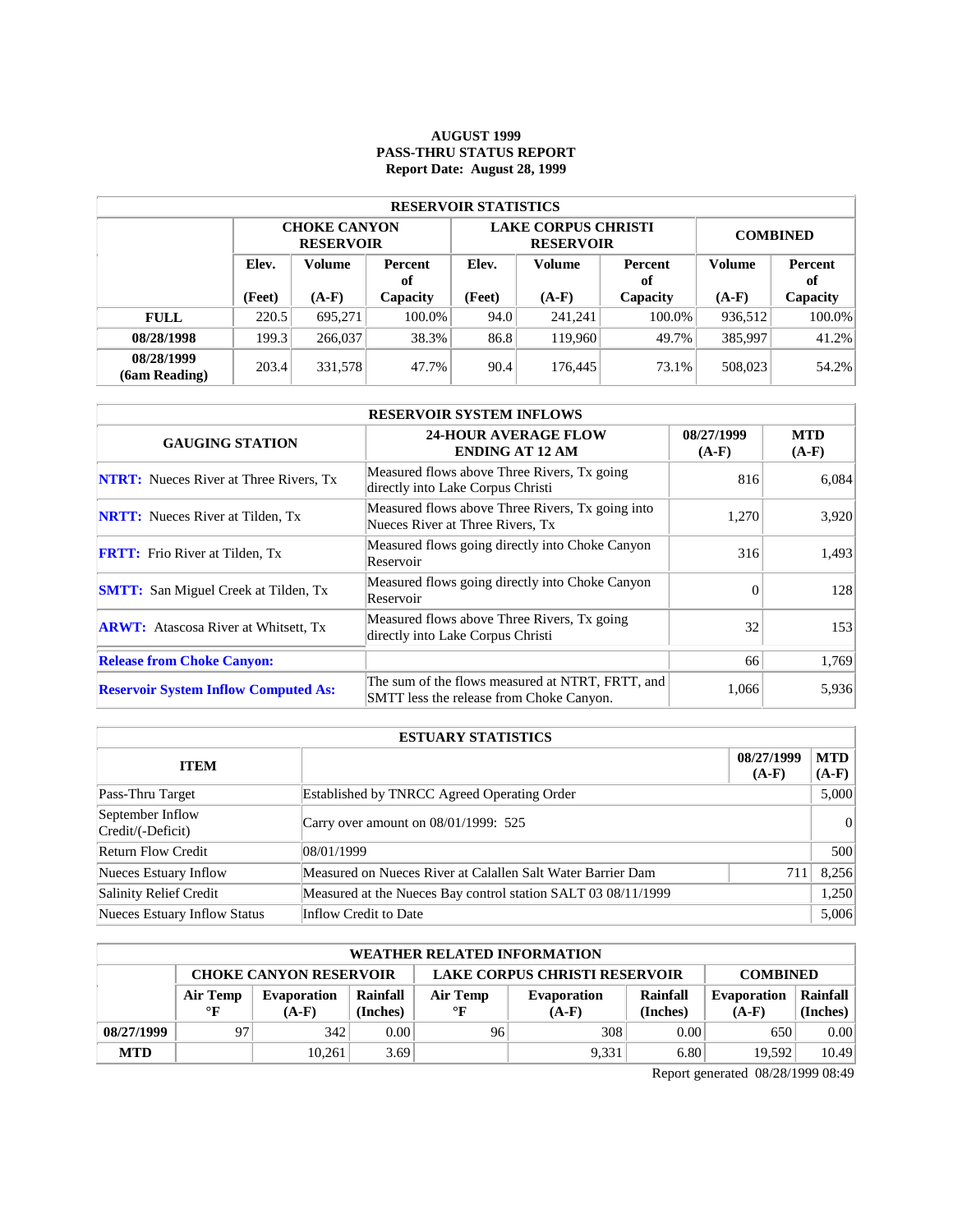### **AUGUST 1999 PASS-THRU STATUS REPORT Report Date: August 29, 1999**

| <b>RESERVOIR STATISTICS</b> |                                         |                                         |          |                   |                                                |                 |               |          |  |  |  |
|-----------------------------|-----------------------------------------|-----------------------------------------|----------|-------------------|------------------------------------------------|-----------------|---------------|----------|--|--|--|
|                             |                                         | <b>CHOKE CANYON</b><br><b>RESERVOIR</b> |          |                   | <b>LAKE CORPUS CHRISTI</b><br><b>RESERVOIR</b> | <b>COMBINED</b> |               |          |  |  |  |
|                             | Elev.<br>Volume<br><b>Percent</b><br>of |                                         | Elev.    | Volume            |                                                | <b>Volume</b>   | Percent<br>оf |          |  |  |  |
|                             | (Feet)                                  | $(A-F)$                                 | Capacity | (Feet)<br>$(A-F)$ |                                                | Capacity        | $(A-F)$       | Capacity |  |  |  |
| <b>FULL</b>                 | 220.5                                   | 695.271                                 | 100.0%   | 94.0              | 241.241                                        | 100.0%          | 936,512       | 100.0%   |  |  |  |
| 08/29/1998                  | 199.5                                   | 268,985                                 | 38.7%    | 86.9              | 120.249                                        | 49.8%           | 387.234       | 41.6%    |  |  |  |
| 08/29/1999<br>(6am Reading) | 203.4                                   | 331,578                                 | 47.7%    | 90.5              | 177.298                                        | 73.5%           | 508,876       | 54.3%    |  |  |  |

| <b>RESERVOIR SYSTEM INFLOWS</b>               |                                                                                              |                       |                       |  |  |  |  |  |
|-----------------------------------------------|----------------------------------------------------------------------------------------------|-----------------------|-----------------------|--|--|--|--|--|
| <b>GAUGING STATION</b>                        | <b>24-HOUR AVERAGE FLOW</b><br><b>ENDING AT 12 AM</b>                                        | 08/28/1999<br>$(A-F)$ | <b>MTD</b><br>$(A-F)$ |  |  |  |  |  |
| <b>NTRT:</b> Nueces River at Three Rivers, Tx | Measured flows above Three Rivers, Tx going<br>directly into Lake Corpus Christi             | 1,292                 | 7,376                 |  |  |  |  |  |
| <b>NRTT:</b> Nueces River at Tilden, Tx       | Measured flows above Three Rivers, Tx going into<br>Nueces River at Three Rivers, Tx         | 1,532                 | 5,452                 |  |  |  |  |  |
| <b>FRTT:</b> Frio River at Tilden, Tx         | Measured flows going directly into Choke Canyon<br>Reservoir                                 | 181                   | 1,673                 |  |  |  |  |  |
| <b>SMTT:</b> San Miguel Creek at Tilden, Tx   | Measured flows going directly into Choke Canyon<br>Reservoir                                 | $\Omega$              | 128                   |  |  |  |  |  |
| <b>ARWT:</b> Atascosa River at Whitsett, Tx   | Measured flows above Three Rivers, Tx going<br>directly into Lake Corpus Christi             | 28                    | 181                   |  |  |  |  |  |
| <b>Release from Choke Canyon:</b>             |                                                                                              | 66                    | 1,834                 |  |  |  |  |  |
| <b>Reservoir System Inflow Computed As:</b>   | The sum of the flows measured at NTRT, FRTT, and<br>SMTT less the release from Choke Canyon. | 1,407                 | 7,343                 |  |  |  |  |  |

| <b>ESTUARY STATISTICS</b>             |                                                               |                       |                       |  |  |  |  |
|---------------------------------------|---------------------------------------------------------------|-----------------------|-----------------------|--|--|--|--|
| <b>ITEM</b>                           |                                                               | 08/28/1999<br>$(A-F)$ | <b>MTD</b><br>$(A-F)$ |  |  |  |  |
| Pass-Thru Target                      | Established by TNRCC Agreed Operating Order                   |                       | 5,000                 |  |  |  |  |
| September Inflow<br>Credit/(-Deficit) | Carry over amount on $08/01/1999$ : 525                       |                       | 0                     |  |  |  |  |
| <b>Return Flow Credit</b>             | 08/01/1999                                                    |                       | 500                   |  |  |  |  |
| Nueces Estuary Inflow                 | Measured on Nueces River at Calallen Salt Water Barrier Dam   | 216                   | 8,472                 |  |  |  |  |
| Salinity Relief Credit                | Measured at the Nueces Bay control station SALT 03 08/11/1999 |                       | 1,250                 |  |  |  |  |
| Nueces Estuary Inflow Status          | Inflow Credit to Date                                         |                       | 5.222                 |  |  |  |  |

| <b>WEATHER RELATED INFORMATION</b> |                                                                                          |             |          |              |                    |          |                    |          |  |  |
|------------------------------------|------------------------------------------------------------------------------------------|-------------|----------|--------------|--------------------|----------|--------------------|----------|--|--|
|                                    | <b>LAKE CORPUS CHRISTI RESERVOIR</b><br><b>CHOKE CANYON RESERVOIR</b><br><b>COMBINED</b> |             |          |              |                    |          |                    |          |  |  |
|                                    | Air Temp                                                                                 | Evaporation | Rainfall | Air Temp     | <b>Evaporation</b> | Rainfall | <b>Evaporation</b> | Rainfall |  |  |
|                                    | $\mathbf{F}$                                                                             | $(A-F)$     | (Inches) | $\mathbf{F}$ | $(A-F)$            | (Inches) | $(A-F)$            | (Inches) |  |  |
| 08/28/1999                         | 96                                                                                       | 313         | 0.00     | 97           | 289                | 0.00     | 602                | 0.00     |  |  |
| <b>MTD</b>                         |                                                                                          | 10.574      | 3.69     |              | 9.620              | 6.80     | 20,194             | 10.49    |  |  |

Report generated 08/29/1999 08:42

l.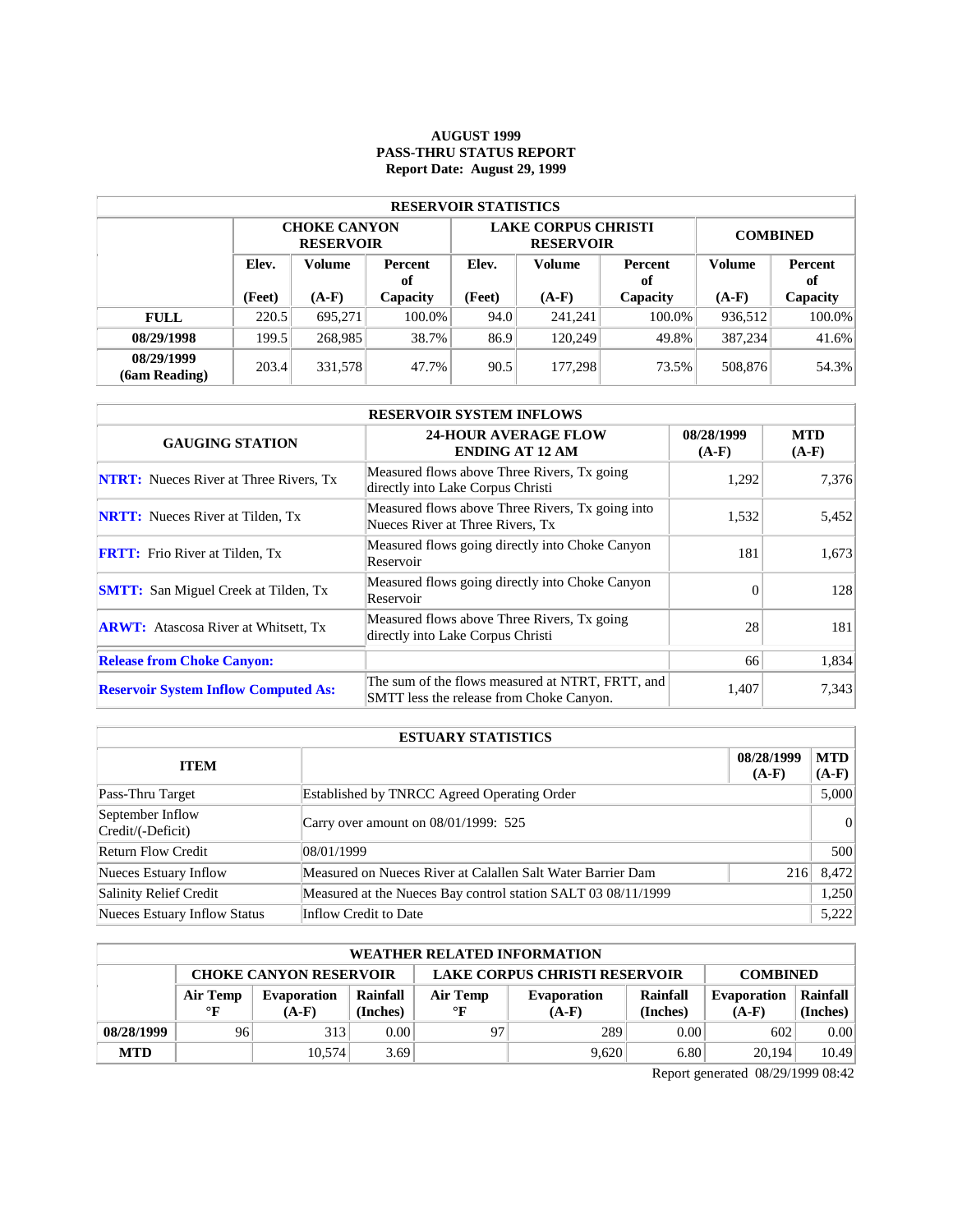### **AUGUST 1999 PASS-THRU STATUS REPORT Report Date: August 30, 1999**

| <b>RESERVOIR STATISTICS</b> |                                  |                                         |          |        |                                                |                 |                      |          |  |  |  |
|-----------------------------|----------------------------------|-----------------------------------------|----------|--------|------------------------------------------------|-----------------|----------------------|----------|--|--|--|
|                             |                                  | <b>CHOKE CANYON</b><br><b>RESERVOIR</b> |          |        | <b>LAKE CORPUS CHRISTI</b><br><b>RESERVOIR</b> | <b>COMBINED</b> |                      |          |  |  |  |
|                             | Elev.<br>Volume<br>Percent<br>of |                                         | Elev.    | Volume | Percent<br>оf                                  | Volume          | <b>Percent</b><br>of |          |  |  |  |
|                             | (Feet)                           | $(A-F)$                                 | Capacity | (Feet) | $(A-F)$                                        | Capacity        | $(A-F)$              | Capacity |  |  |  |
| <b>FULL</b>                 | 220.5                            | 695.271                                 | 100.0%   | 94.0   | 241.241                                        | 100.0%          | 936,512              | 100.0%   |  |  |  |
| 08/30/1998                  | 200.2                            | 279,780                                 | 40.2%    | 87.0   | 121.700                                        | 50.4%           | 401.480              | 42.9%    |  |  |  |
| 08/30/1999<br>(6am Reading) | 203.4                            | 331,410                                 | 47.7%    | 90.5   | 178,153                                        | 73.8%           | 509,563              | 54.4%    |  |  |  |

| <b>RESERVOIR SYSTEM INFLOWS</b>               |                                                                                              |                       |                       |  |  |  |  |  |
|-----------------------------------------------|----------------------------------------------------------------------------------------------|-----------------------|-----------------------|--|--|--|--|--|
| <b>GAUGING STATION</b>                        | <b>24-HOUR AVERAGE FLOW</b><br><b>ENDING AT 12 AM</b>                                        | 08/29/1999<br>$(A-F)$ | <b>MTD</b><br>$(A-F)$ |  |  |  |  |  |
| <b>NTRT:</b> Nueces River at Three Rivers, Tx | Measured flows above Three Rivers, Tx going<br>directly into Lake Corpus Christi             | 1,570                 | 8,946                 |  |  |  |  |  |
| <b>NRTT:</b> Nueces River at Tilden, Tx       | Measured flows above Three Rivers, Tx going into<br>Nueces River at Three Rivers, Tx         | 1,921                 | 7,374                 |  |  |  |  |  |
| <b>FRTT:</b> Frio River at Tilden, Tx         | Measured flows going directly into Choke Canyon<br>Reservoir                                 | 97                    | 1,771                 |  |  |  |  |  |
| <b>SMTT:</b> San Miguel Creek at Tilden, Tx   | Measured flows going directly into Choke Canyon<br>Reservoir                                 | $\Omega$              | 128                   |  |  |  |  |  |
| <b>ARWT:</b> Atascosa River at Whitsett, Tx   | Measured flows above Three Rivers, Tx going<br>directly into Lake Corpus Christi             | 16                    | 196                   |  |  |  |  |  |
| <b>Release from Choke Canyon:</b>             |                                                                                              | 66                    | 1,900                 |  |  |  |  |  |
| <b>Reservoir System Inflow Computed As:</b>   | The sum of the flows measured at NTRT, FRTT, and<br>SMTT less the release from Choke Canyon. | 1,602                 | 8,945                 |  |  |  |  |  |

| <b>ESTUARY STATISTICS</b>             |                                                               |                       |                       |  |  |  |
|---------------------------------------|---------------------------------------------------------------|-----------------------|-----------------------|--|--|--|
| <b>ITEM</b>                           |                                                               | 08/29/1999<br>$(A-F)$ | <b>MTD</b><br>$(A-F)$ |  |  |  |
| Pass-Thru Target                      | Established by TNRCC Agreed Operating Order                   |                       | 5,000                 |  |  |  |
| September Inflow<br>Credit/(-Deficit) | Carry over amount on $08/01/1999$ : 525                       |                       | 0                     |  |  |  |
| <b>Return Flow Credit</b>             | 08/01/1999                                                    |                       | 500                   |  |  |  |
| Nueces Estuary Inflow                 | Measured on Nueces River at Calallen Salt Water Barrier Dam   | 56                    | 8,528                 |  |  |  |
| Salinity Relief Credit                | Measured at the Nueces Bay control station SALT 03 08/11/1999 |                       | 1,250                 |  |  |  |
| Nueces Estuary Inflow Status          | Inflow Credit to Date                                         |                       | 5,278                 |  |  |  |

| <b>WEATHER RELATED INFORMATION</b> |                                                                                          |             |          |           |             |          |                    |          |  |  |
|------------------------------------|------------------------------------------------------------------------------------------|-------------|----------|-----------|-------------|----------|--------------------|----------|--|--|
|                                    | <b>LAKE CORPUS CHRISTI RESERVOIR</b><br><b>CHOKE CANYON RESERVOIR</b><br><b>COMBINED</b> |             |          |           |             |          |                    |          |  |  |
|                                    | Air Temp                                                                                 | Evaporation | Rainfall | Air Temp  | Evaporation | Rainfall | <b>Evaporation</b> | Rainfall |  |  |
|                                    | $\mathbf{F}$                                                                             | $(A-F)$     | (Inches) | $\circ$ F | $(A-F)$     | (Inches) | $(A-F)$            | (Inches) |  |  |
| 08/29/1999                         | 97                                                                                       | 333         | 0.001    | 96        | 319         | 0.00     | 652                | 0.00     |  |  |
| <b>MTD</b>                         |                                                                                          | 10.907      | 3.69     |           | 9.939       | 6.80     | 20,846             | 10.49    |  |  |

Report generated 08/30/1999 08:35